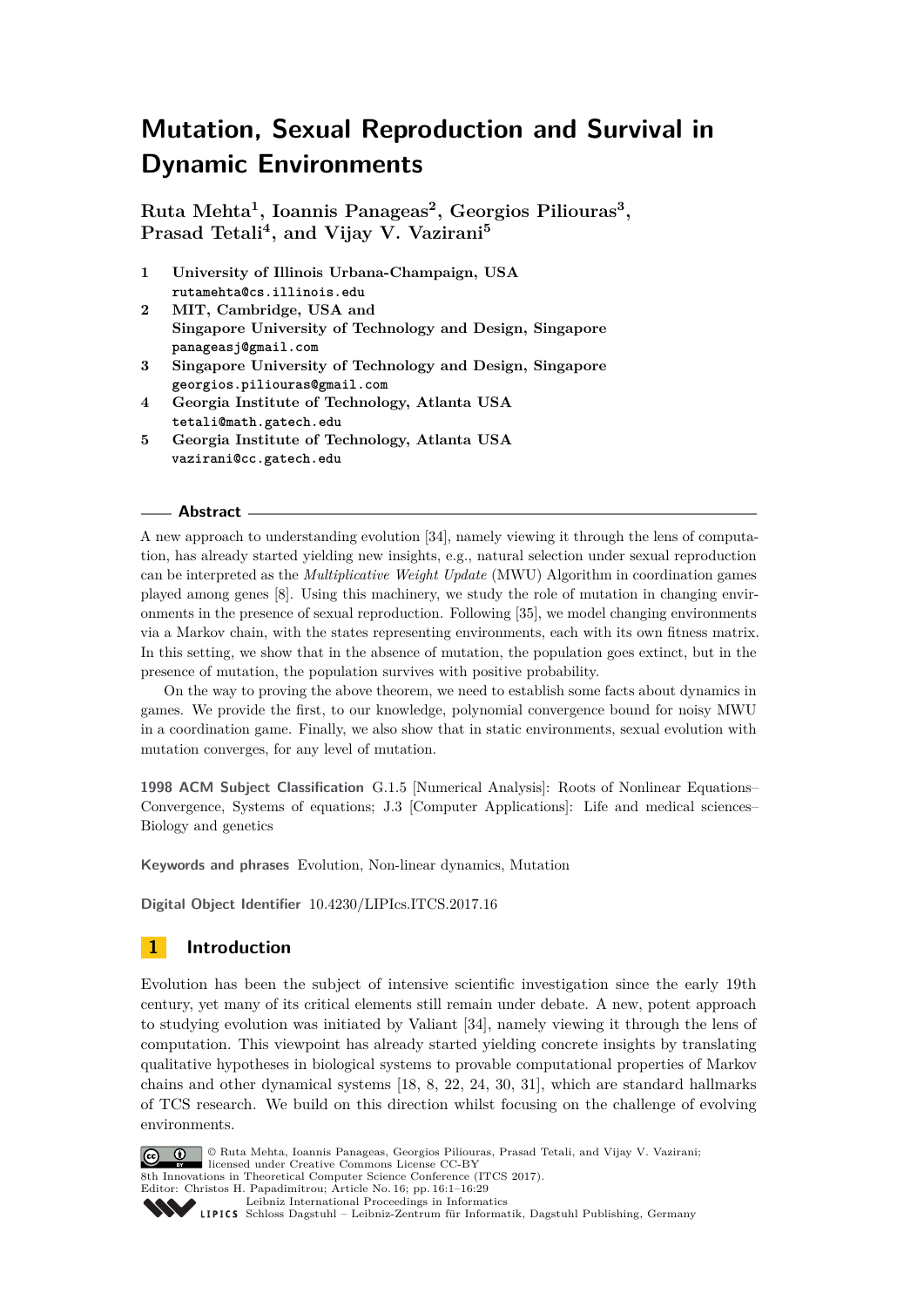#### **16:2 Mutation, Sexual Reproduction and Survival in Dynamic Environments**

Recent work due to Chastain, Livnat, Papadimitriou and Vazirani [\[8\]](#page-17-0) linked natural selection under sexual reproduction (*sexual evolution*) to a tangential field, namely dynamics in games. Building on the work of Nagylaki [\[26\]](#page-18-4), they showed that this process can be interpreted as the *Multiplicative Weight Update* (MWU) Algorithm [\[3\]](#page-16-0), which we call discrete replicator dynamics, in coordination games played among genes. This connection opens up doors for applying tools from game theory and dynamical systems to understanding these fundamental processes. Another important question is the role of mutation, especially in the presence of changes to the environment. In the case of asexual reproduction, this was studied by Wolf, Vazirani, and Arkin [\[35\]](#page-18-1). They modeled a changing environment via a Markov chain and described a model in which in the absence of mutation, the population goes extinct, but in the presence of mutation, the population survives with positive probability.

In this paper we study the next natural question, namely the role of mutation in the presence of sexual reproduction. The Chastain et al. result shows that MWU (sex) tries to maximize fitness as well as entropy via the process of recombination in genes. The question arises whether this is enough to safeguard against extinction in a changing environment, or is mutation still needed.

As in Chastain et al. [\[8\]](#page-17-0), we will consider a haploid organism with two genes. Each gene can be viewed as a player in a game and the alleles of each gene represent strategies of that player. Once an allele is decided for each gene, an individual is defined, and its fitness is the payoff to each of the players, i.e., both players have the same payoff matrix, and therefore it is a coordination/partnership game. Each state of the Markov chain represents an environment and has its own fitness matrix. We show the following under this model, where mutations are captured through a standard model appeared in [\[13\]](#page-17-4):

**Informal Theorem 1.** For a class of Markov chains (satisfying somewhat necessary conditions, see Section [B\)](#page-19-0), a haploid species under *sexual evolution*[1](#page-1-0) without mutation dies out with probability one. In contrast, under sexual evolution with mutation the probability of long term survival is strictly positive.

For each gene, if we think of its allele frequencies in a given population as defining a mixed strategy, then after reproduction, the frequencies change as per MWU [\[8\]](#page-17-0). Furthermore, in the presence of mutation [\[13\]](#page-17-4), every allele mutates to another allele of the corresponding gene in a small fraction of offsprings. As it turns out, in every generation the population size (of the species) changes by a multiplicative factor of the current expected payoff (mean fitness). Hence, in order to prove Theorem 1, we need to analyze MWU (and its variant which captures mutations) in a time-evolving coordination game whose matrix is changing as per a Markov chain.

The idea behind the first part of the theorem is as follows: It is known that MWU converges, in the limit, to a pure equilibrium in coordination games [\[22\]](#page-17-2). This implies that in a static environment, in the limit the population will be rendered monomorphic. Showing such a convergence in a stochastically changing environment is not straightforward. We first show that such an equilibrium can be reached fast enough in a static environment. We then appeal to the Borel-Cantelli theorem to argue that with probability one, the Markov chain will visit infinitely often and remain sufficiently long in one environment at some point and hence the population will eventually become monomorphic. An assumption in our theorem is that for each individual, there are bad environments, i.e., one in which it will go extinct.

<span id="page-1-0"></span><sup>1</sup> We refer to 'evolution by natural selection under sexual reproduction' by *sexual evolution* for brevity.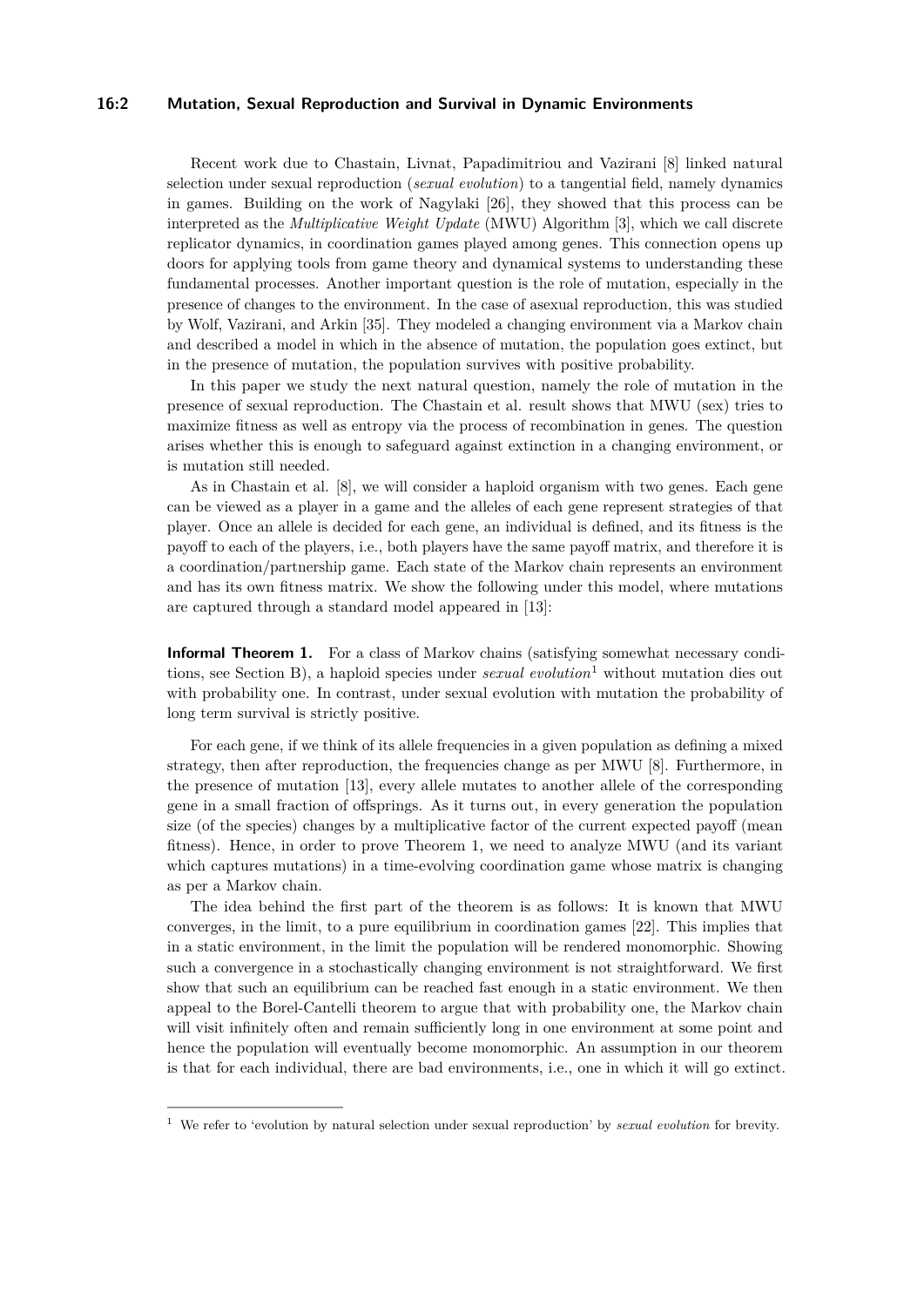Eventually the monomorphic population will reach such an unfavorable environment and will die out.

*Polynomial time convergence in static environment:* For such a reasoning to be applicable we need a fast convergence result, which does not hold in the worst case, since by choosing initial conditions sufficiently close to the stable manifold of an unstable equilibrium, we are bound to spend super-polynomial time near such unstable states. To circumvent this we take a typical approach of introducing a small noise into the dynamics [\[32,](#page-18-5) [12,](#page-17-5) [14\]](#page-17-6), and provide the first, to our knowledge, polynomial convergence bound for noisy MWU in coordination games; this result is of independent interest. We note that pure MWU captures frequency changes of alleles in case of infinite population, and the small noise can also be thought of as sampling error due to finiteness of the population. In the following theorem, dependence on all identified system parameters is necessary (see discussion in Section [B\)](#page-19-0).

**Informal Theorem 2.** In static environments under small random noise ( $||.||_{\infty} = \delta$ ), sexual evolution (without mutation) converges with probability  $1 - \epsilon$  to a monomorphic fixed point in time  $O\left(\frac{n\log\frac{n}{\epsilon}}{\gamma^{4\delta^6}}\right)$ , where *n* is the number of alleles, and  $\gamma$  the minimum fitness difference between two genotypes.

Although mutations seem to hurt mean population fitness in the short run in static environments, they are critical for survival in dynamic environments, as shown in the second part of Theorem 1; it is proved as follows. The random exploration done by mutations and aided by the selection process, which rapidly boosts the frequency of alleles with good mean fitness, helps the population survive. Essentially we couple the random variable capturing population size with a biased random walk, with a slight bias towards increase. The result then follows using a well-known lemma on biased random walks.

*Robustness to mutations:* Finally we show that the convergence of MWU (without mutation) in static environments [\[21,](#page-17-7) [19,](#page-17-8) [22\]](#page-17-2) can be extended to the case where mutations are also present. The former result critically hinges on the fact that mean fitness strictly increases under MWU in coordination games, and thereby acts as a potential function. This is no more the case. However, using an inequality due to Baum and Eagon [\[4\]](#page-17-9) we manage to obtain a new potential function which is the product of mean fitness and a term capturing diversity of the allele distribution. The latter term is essentially the product of allele frequencies.

**Informal Theorem 3.** In static environments, sexual evolution with mutation converges, for any level of mutation. Specifically, if we are not at equilibrium, at the next time generation at least one of mean population fitness or product of allele frequencies will increase.

Besides adding computational insights to biologically inspired themes, which to some extent may never be fully settled, we believe that our work is of interest even from a purely computational perspective. The nonlinear dynamical systems arising from these models are gradient-like systems of non-convex optimization problems. Their importance and the need to develop a theoretical understanding beyond worst case analysis has been pinpointed as a key challenge for numerous computational disciplines, e.g., from [\[2\]](#page-16-1):

*"Many procedures in statistics, machine learning and nature at large – Bayesian inference, deep learning, protein folding – successfully solve non-convex problems . . . Can we develop a theory to resolve this mismatch between reality and the predictions of worst-case analysis?"*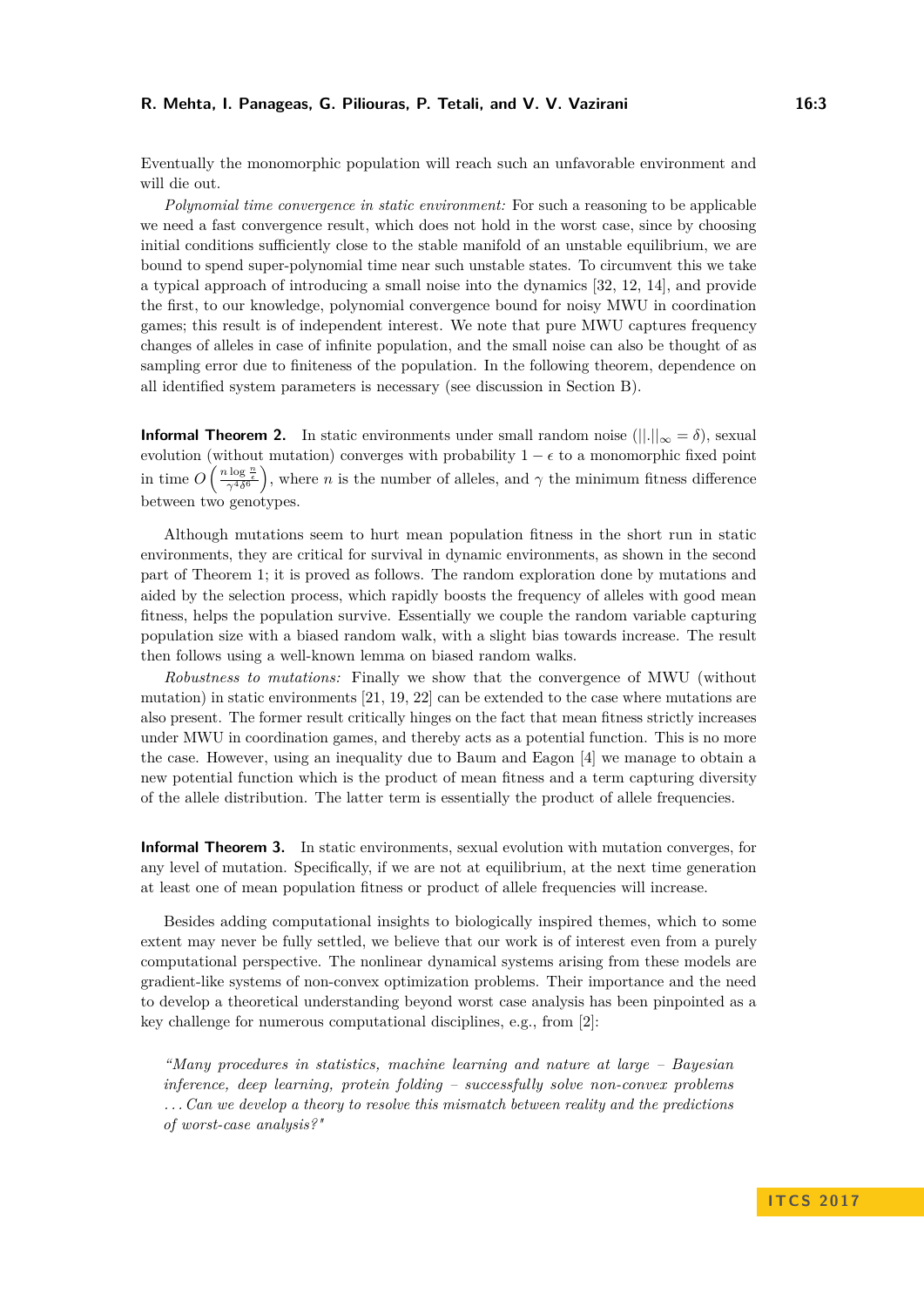<span id="page-3-1"></span>

**Figure 1** An example of a Markov Chain model of fitness landscape evolution.

Our theorems and techniques share this flavor. Theorem 1 expresses time-average efficiency guarantees for gradient-like heuristics in the case of time-evolving optimization problems, Theorem 2 argues about speedup effects by adding noise to escape out of saddle points, whereas Theorem 3 is a step towards arguing about robustness to implementation details. We make this methodological similarities more precise by pointing them out in more detail in the related work section (see discussion in Section [2\)](#page-3-0).

**Organization of the paper.** The rest of the paper is organized as follows. In the next section we discuss the relevant literature. In Section [3](#page-4-0) we provide formal description of the model we analyze. In Section [4,](#page-7-0) we provide an overview of the proofs of our main theorems. The proofs of main Theorems 1, 2, 3 and their formal statements appear in Section [6,](#page-12-0) [5](#page-10-0) and [7](#page-15-0) respectively. The omitted proofs can be found in the Appendix, along with explanation of the biological terms.

# <span id="page-3-0"></span>**2 Related Work**

In the last few years we have witnessed a rapid cascade of theoretical results on the intersection of computer science and evolution. Livnat et al. [\[17\]](#page-17-10) introduced the notion of mixability, the ability of an allele to combine itself successfully with others. In [\[8\]](#page-17-0) connections were established between sexual evolution and dynamics in coordination games. Meir and Parkes [\[24\]](#page-17-3) has provided a more detailed examination of these connections. These dynamics are close variants of the standard (discrete) replicator dynamics [\[13\]](#page-17-4). Replicator dynamics is closely connected to the multiplicative weights update algorithm [\[14,](#page-17-6) [28\]](#page-18-6). In [\[22\]](#page-17-2) Mehta et al. established that these systems converge for almost all initial conditions to monomorphic states. It is also possible to introduce connections between satisfiability and evolution [\[18\]](#page-17-1) as well as understand the complexity of predicting the survival of diversity in complex species [\[23\]](#page-17-11). In [\[30\]](#page-18-2) Panageas et al. shed light on the speed of asexual evolution (see also [\[31\]](#page-18-3)). Wolf, Vazirani, and Arkin [\[35\]](#page-18-1) analyzed models of mutation and survival of diversity also for asexual populations but the dynamical systems in this case are linear and the involved methodologies are rather different.

Introducing noise in non-linear dynamics have been shown to be able to simplify the analysis of nonlinear dynamical systems by "destroying" Turing-completeness of classes of dynamical systems and thus making the system's long-term behavior computationally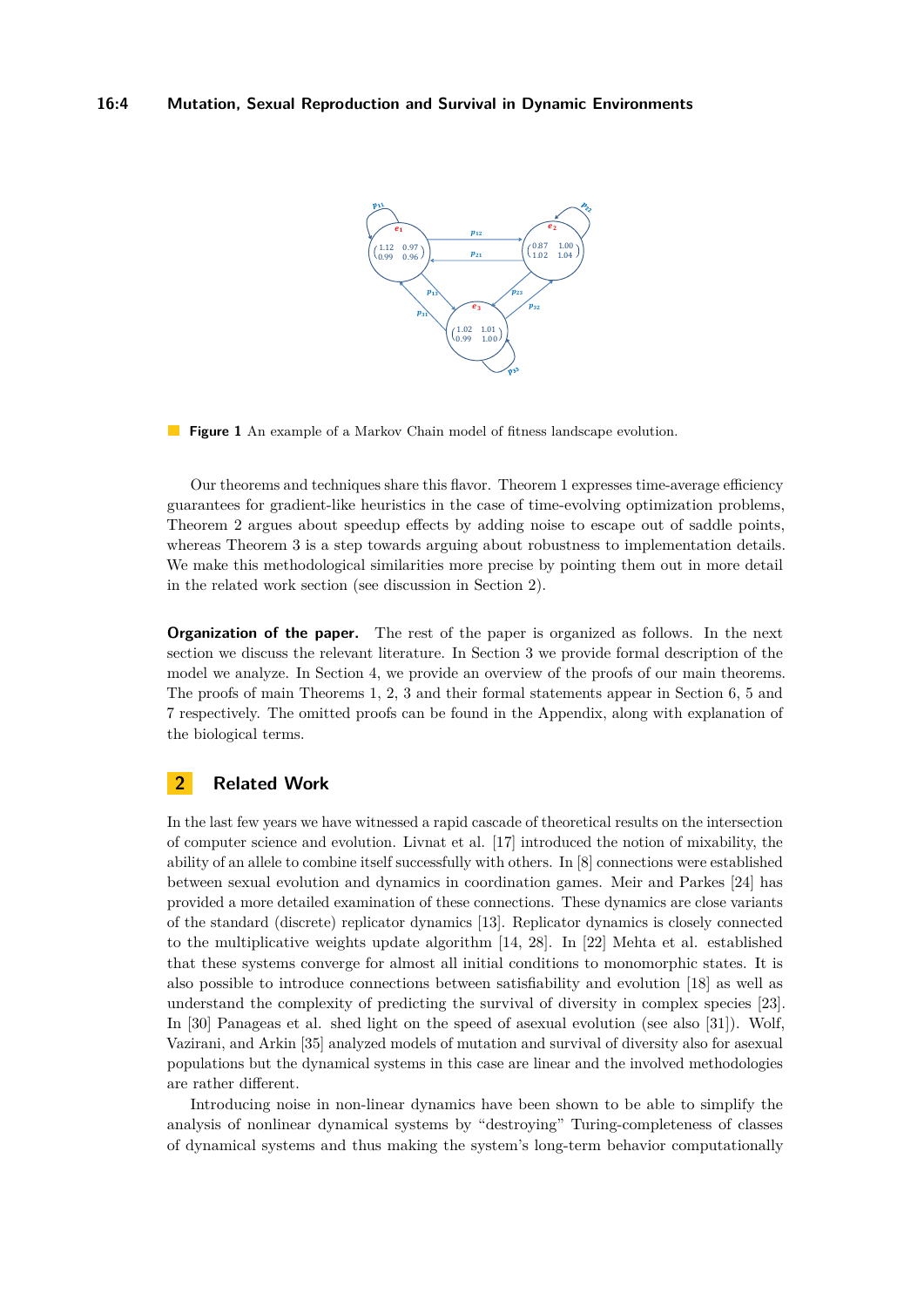predictable [\[6\]](#page-17-12). Those techniques focus on establishing invariant measures for the systems of interest and computing their statistical characteristics. In our case, our unperturbed dynamical systems have exponentially many saddle points and numerous stable fixed points and species survival is critically dependent on the the amount of time that trajectories spend in the vicinity of these points thus much stronger topological characterizations are necessary. Adding noise to game theoretic dynamics [\[14,](#page-17-6) [1,](#page-16-2) [9\]](#page-17-13) to speed up convergence to approximate equilibria in potential games is a commonly used approach in algorithmic game theory, however, the respective proof techniques and notions of approximation are typically sensitive to the underlying dynamic, the nature of noise added as well as the details of the class of games.

In the last year there has been a stream of work on understanding how gradient (and more generally gradient-like) systems escape out of the saddle fixed points fast [\[12,](#page-17-5) [15\]](#page-17-14). This is critically important for a number of computer science applications, including speeding up the training of deep learning networks. The approach pursued by these papers is similar to our own, including past papers in the line of TCS and biology/game theory literature [\[14,](#page-17-6) [28,](#page-18-6) [22\]](#page-17-2). For example, in [\[28,](#page-18-6) [22\]](#page-17-2) it has been established that in non-convex optimization settings gradient-like systems (e.g., variants of Multiplicative Weights Updates Algorithm) converge for all but a zero measure of initial conditions to local minima of the fitness landscape (instead of saddle points even in the presence of exponentially many saddle points). Moreover, as shown in [\[14\]](#page-17-6) noisy dynamics diverge fast from the set of saddle points whose Jacobian has eigenvalues with large positive real parts. Similar techniques and arguments can be applied to argue generic convergence to local minima of numerous other dynamics (including noisy/deterministic versions of gradient dynamics). Finally, using techniques developed in [\[28\]](#page-18-6), one can argue that gradient dynamics converge to local minima with probability one in non-convex optimization problems even in the presence of continuums of saddle points [\[29\]](#page-18-7), answering an open question in [\[15\]](#page-17-14). We similarly hope that techniques developed here about fast and robust convergence can also be extended to other classes of gradient(-like) dynamics in non-convex optimization settings.

Finite population evolutionary models over time evolving fitness landscapes are typically studied via simulations (e.g., [\[16\]](#page-17-15) and references therein). These models have also inspired evolutionary models of computation, e.g., genetic algorithms, whose study under dynamic fitness environments is a well established area with many applications (e.g., [\[36\]](#page-18-8) and references therein) but with little theoretical understanding and even theoretical papers on the subject typically rely on combinations of analytical and experimental results [\[5\]](#page-17-16).

# <span id="page-4-0"></span>**3 Preliminaries**

**Notation.** All vectors are in bold-face letters, and are considered as column vectors. To denote a row vector we use  $\mathbf{x}^{\top}$ . The *i*-th coordinate of **x** is denoted by  $x_i$ . Let  $\Delta_n = {\mathbf{x} \in \mathbb{R}^n}$  $\mathbb{R}^n \mid \mathbf{x} \geq 0$ ,  $\sum_{i=1}^n x_i = 1$  be the set of probability distributions on *n* coordinates. For given matrix  $A$  define  $A_{\text{max}}$ ,  $A_{\text{min}}$  the largest, smallest entry in matrix  $A$  respectively and  $(Ax)_i := \sum_j A_{ij}x_j$ . Define Supp $(x) = \{i \mid x_i \neq 0\}.$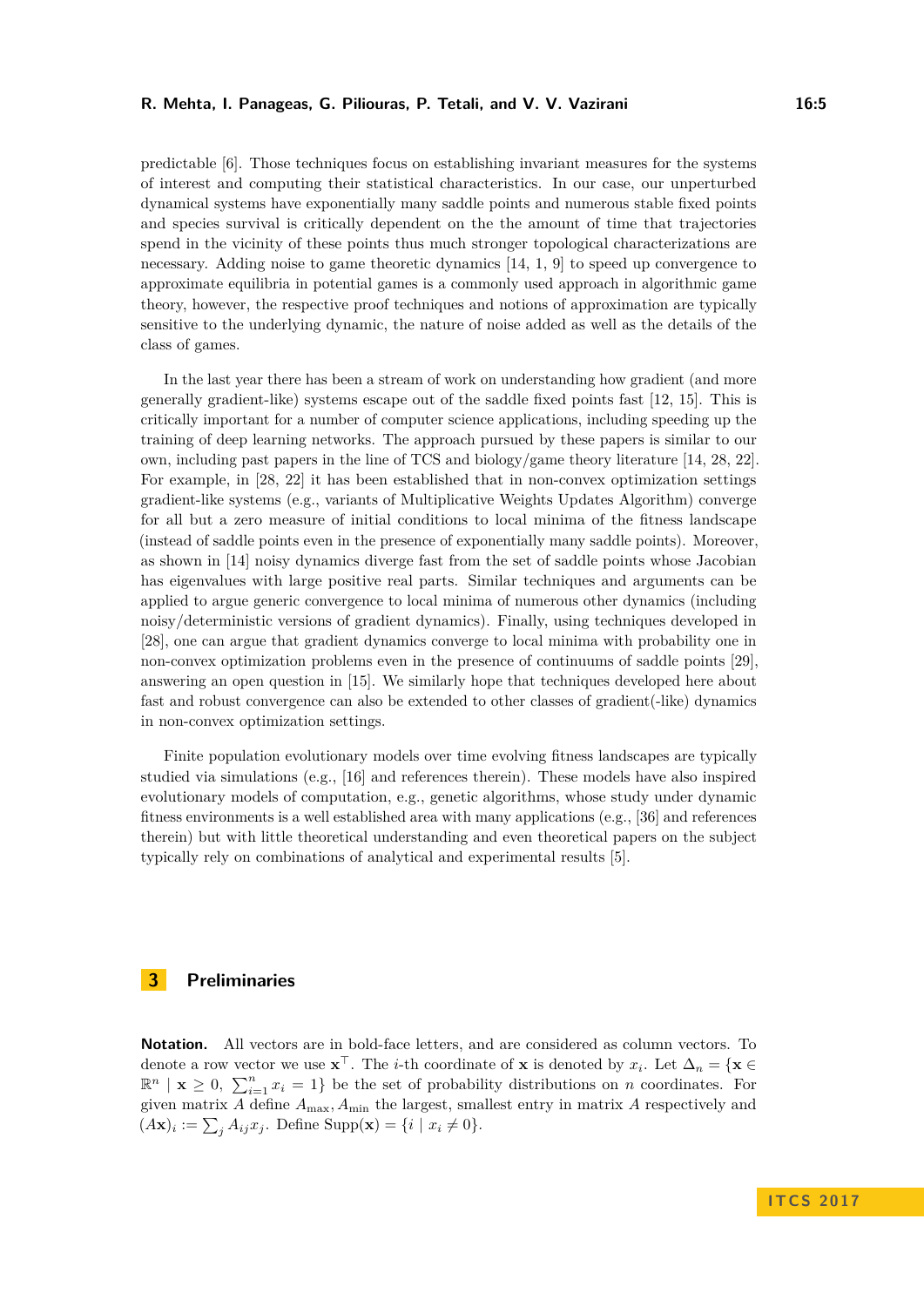#### **16:6 Mutation, Sexual Reproduction and Survival in Dynamic Environments**

### <span id="page-5-2"></span>**3.1 Dynamics: Discrete Replicator Dynamics with/without Mutation**

For a haploid species<sup>[2](#page-5-0)</sup> (one with single set of chromosomes, unlike diploids such as humans who have chromosome pairs) with two genes (coordinates), let  $S_1$  and  $S_2$  be the set of possible alleles (types) for the first and second gene respectively. Then, an individual of such a species can be represented by an ordered pair  $(i, j) \in S_1 \times S_2$ . Let  $W_{ij}$  be the fitness of such an individual capturing its ability to reproduce during a mating. Thus, fitness landscape of such a species can be represented by matrix  $W$  of dimension  $n \times n$ , where we assume that  $n = |S_1| = |S_2|$ .

**Sexual Model without mutation.** In every generation, each individual (*i, j*) mates with another individual  $(i', j')$  picked uniformly at random from the population (can pick itself). The offspring can have any of the four possible combinations, namely  $(i, j)$ ,  $(i, j')$ ,  $(i', j)$ ,  $(i', j')$ , with equal probability. Let  $x_i$  be a random variable that denotes the proportion of the population with allele  $i$  in the first coordinate, and similarly  $y_i$  be the frequency of the population with allele *j* in the second coordinate. After one generation, the expected number of offsprings with allele *i* in first coordinate is proportional to  $x_i \cdot x_i \cdot (W\mathbf{y})_i + 2\frac{1}{2}(1-x_i)x_i$ .  $(Wy)_i = x_i(Wy)_i$  ( $x_i^2$  stands for the probability both individuals have allele *i* in the first coordinate - which the offspring will inherit - and  $2\frac{1}{2}(1-x_i)x_i$  stands for the probability that exactly one of the individuals has allele *i* in the first coordinate and the offspring will inherit). Similarly the expected number of offsprings with allele *j* for the second coordinate is  $y_j(W^{\top} \mathbf{x})_j$ . Hence, if  $\mathbf{x}', \mathbf{y}'$  denote the frequencies of the alleles in the population in the next generation (random variables)

$$
E[x'_i|\mathbf{x}, \mathbf{y}] = \frac{x_i(W\mathbf{y})_i}{\mathbf{x}^\top W \mathbf{y}} \text{ and } E[y'_j|\mathbf{x}, \mathbf{y}] = \frac{y_j(W^\top \mathbf{x})_j}{\mathbf{x}^\top W \mathbf{y}}.
$$

We are interested in analyzing a *deterministic* version of the equations above, which essentially captures an infinite population model. Thus if frequencies at time *t* are denoted by  $(\mathbf{x}(t), \mathbf{y}(t))$ , they obey the following dynamics governed by the function  $g : \Delta \to \Delta$ , where  $\Delta = \Delta_n \times \Delta_n$ :

<span id="page-5-1"></span>Let 
$$
(\mathbf{x}(t+1), \mathbf{y}(t+1)) = g(\mathbf{x}(t), \mathbf{y}(t)),
$$
 where  $\forall i \in S_1, x_i(t+1) = x_i(t) \frac{(W\mathbf{y}(t))_i}{\mathbf{x}^\top(t)W\mathbf{y}(t)} \quad (1)$ 

It is easy to see that *g* is well-defined when *W* is a positive matrix. Chastain et al. [\[8\]](#page-17-0) gave a game theoretic interpretation of the deterministic equations [\(1\)](#page-5-1). It can be seen as a repeated two player coordination game (each gene is a player), the possible alleles for a gene are its pure strategies and both players play according to dynamics [\(1\)](#page-5-1). A modification of these dynamics has also appeared in models of grammar acquisition [\[27\]](#page-18-9), and can be seen as the discrete analogue of continuous replicator dynamics [\[19\]](#page-17-8). Furthermore, Mehta et al. [\[22\]](#page-17-2) showed that dynamics with equations [\(1\)](#page-5-1) converges point-wise to a pure fixed point, i.e., where exactly one coordinate is non-zero in both **x** and **y**, for all but measure zero of initial conditions in  $\Delta$ , when *W* has distinct entries.

**Sexual Model with mutation.** Next we extend the dynamics of [\(1\)](#page-5-1) to incorporate mutation. The mutation model which appears in Hofbauer's book [\[13\]](#page-17-4), is a two step process. The first step is governed by [\(1\)](#page-5-1), and after that in each individual, and for each of its gene,

<span id="page-5-0"></span> $2\text{ See Section A}$  $2\text{ See Section A}$  $2\text{ See Section A}$  in the appendix for a short discussion of all relevant biological terms.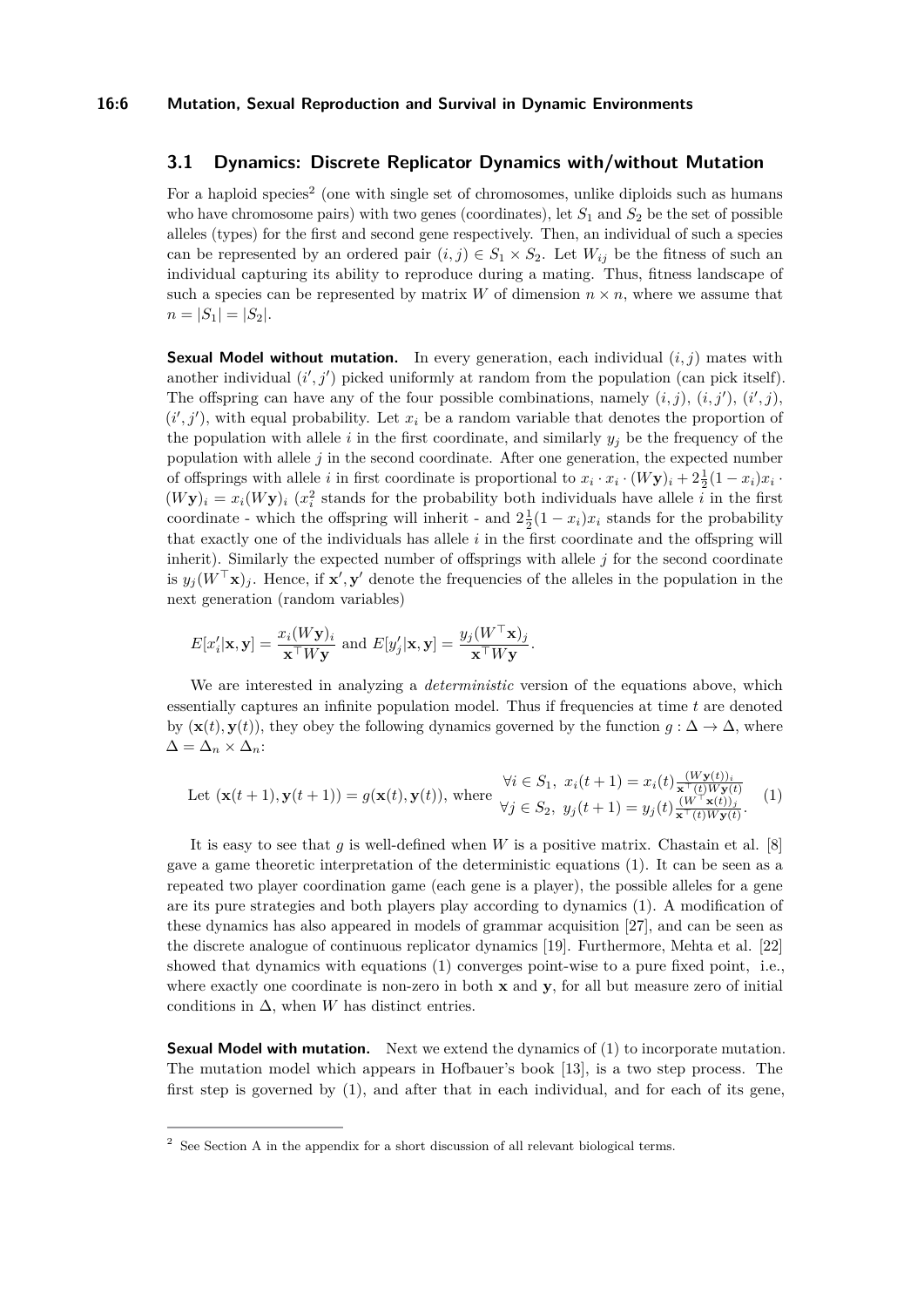corresponding allele, say  $k$ , mutates to another allele of the same gene, say  $k'$ , with probability  $\tau > 0$  for all  $k' \neq k$ . After a simple calculation (see [C.8](#page-26-0) for calculations) the resulting dynamics turns out to be as follows, where *f* is a  $\Delta \rightarrow \Delta$  function:

<span id="page-6-0"></span>Let 
$$
(\mathbf{x}(t+1), \mathbf{y}(t+1)) = f(\mathbf{x}(t), \mathbf{y}(t)), \text{ then } \begin{aligned} x_i(t+1) &= (1 - n\tau)x_i(t) \frac{(W\mathbf{y}(t))_i}{\mathbf{x}(t)^\top W \mathbf{y}(t)} + \tau, \\ y_j(t+1) &= (1 - n\tau)y_j(t) \frac{(\mathbf{x}(t)^\top W)_{j}}{\mathbf{x}(t)^\top W \mathbf{y}(t)} + \tau. \end{aligned} \tag{2}
$$

# **3.2 Our model**

In this paper we will analyze a noisy version of [\(1\)](#page-5-1), [\(2\)](#page-6-0). Essentially we add small random noise to non-zero coordinates of  $(\mathbf{x}(t), \mathbf{y}(t))$ <sup>[3](#page-6-1)</sup>.

**► Definition 1.** Given  $\mathbf{z} \in \Delta$  and a small  $0 < \delta$  ( $\delta$  is  $o_n(\tau)$ ), define  $\Delta(\mathbf{z}, \delta)$  to be a set of vectors  $\{\mathbf{z} + \delta \in \Delta \mid \text{Supp}(\delta) = \text{Supp}(\mathbf{z}); \ \delta_i \in \{-\delta, +\delta\}, \ \forall i\}.^4$  $\{\mathbf{z} + \delta \in \Delta \mid \text{Supp}(\delta) = \text{Supp}(\mathbf{z}); \ \delta_i \in \{-\delta, +\delta\}, \ \forall i\}.^4$ 

Note that if **z** is pure (has support size one), then  $\delta$  is all zero vector<sup>[5](#page-6-3)</sup>. Define noisy versions of both *g* from [\(1\)](#page-5-1) and *f* from [\(2\)](#page-6-0) as follows: Given  $(\mathbf{x}(t), \mathbf{y}(t))$  pick  $\delta_{\mathbf{x}} \in \Delta(\mathbf{x}(t), \delta)$ and  $\delta_{\mathbf{v}} \in \Delta(\mathbf{y}(t), \delta)$  uniformly at random. Set with probability half  $\delta_{\mathbf{x}}$  to zero, and with the other half set  $\delta_{\mathbf{y}}$  to zero. Then redefine dynamics  $g$  of [\(1\)](#page-5-1) as follows:

<span id="page-6-5"></span><span id="page-6-4"></span>
$$
(\mathbf{x}(t+1), \mathbf{y}(t+1)) = g_{\delta}(\mathbf{x}(t), \mathbf{y}(t)) = g(\mathbf{x}(t), \mathbf{y}(t)) + (\delta_{\mathbf{x}}, \delta_{\mathbf{y}}).
$$
\n(3)

And redefine dynamics *f* of [\(12\)](#page-27-0) capturing sexual evolution with mutation as follows.

$$
(\mathbf{x}(t+1), \mathbf{y}(t+1)) = f_{\delta}(\mathbf{x}(t), \mathbf{y}(t)) = f(\mathbf{x}(t), \mathbf{y}(t)) + (\delta_{\mathbf{x}}, \delta_{\mathbf{y}}). \tag{4}
$$

Furthermore, we will have that if any  $x_i, y_j$  goes below  $\delta$ , we set it to zero. This is crucial for our theorems because otherwise the dynamics with equations [\(1\)](#page-5-1) and [\(2\)](#page-6-0) (or even [\(3\)](#page-6-4) and [\(4\)](#page-6-5)) can converge to a fixed point at  $t \to \infty$ , but never reach a point in a finite amount of time. This is true in the result of [\[22\]](#page-17-2), the dynamics converge almost surely to pure fixed points as  $t \to \infty$  but do not reach fixation in a finite time. So  $x_i, y_j$  reaches fixation (set it to zero) if  $x_i, y_j < \delta$ . We need to re-normalize after this step.

$$
\forall i \in S_1, \text{ if } x_i(t) < \delta \text{ then set } x_i(t) = 0. \text{ Re-normalize } \mathbf{x}(t).
$$
\n
$$
\forall j \in S_1, \text{ if } y_j(t) < \delta \text{ then set } y_j(t) = 0. \text{ Re-normalize } \mathbf{y}(t).
$$
\n
$$
(5)
$$

<span id="page-6-7"></span>**Definition 2.** We call a vector **v** *negligible* if there exists an *i* s.t  $v_i < \delta$ .

**Tracking population size.** Suppose the size of the initial population is  $N^0$ , and let population at time *t* be  $N^t$ . In every time period  $N^t$  gets multiplied by average fitness of the current population, namely  $\mathbf{x}(t)^T W(t) \mathbf{y}(t)$ , where  $(\mathbf{x}(t), \mathbf{y}(t))$  denote the frequencies of alleles at generation *t* and *W*(*t*) the matrix fitness/environment at time (see discussion below about changing of environments).

<span id="page-6-6"></span>Let average fitness 
$$
\Phi^t = \mathbf{x}(t)^\top W(t)\mathbf{y}(t)
$$
 then  $\mathbb{E}[N^{t+1}|\mathbf{x}(t), \mathbf{y}(t), N^t] = N^t \Phi^{t+1}$  (6)

We will consider  $N^{t+1} = N^t \Phi^{t+1}$  (this is not necessarily an integer at every step; it captures the average population size, see also [\[33\]](#page-18-11)). Based on the value of  $N<sup>t</sup>$ , we give the definition of survival and extinction.

<span id="page-6-1"></span><sup>&</sup>lt;sup>3</sup> This is different from diffusion approximation, noise helps to avoid saddle points essentially.

<span id="page-6-2"></span><sup>&</sup>lt;sup>4</sup> In case the size of the support of **z** is odd, there will be a zero entry in  $\delta$ , so  $|\text{Supp}(\delta)| = |\text{Supp}(z)| - 1$ 

<span id="page-6-3"></span><sup>5</sup> There are no sampling errors in monomorphic population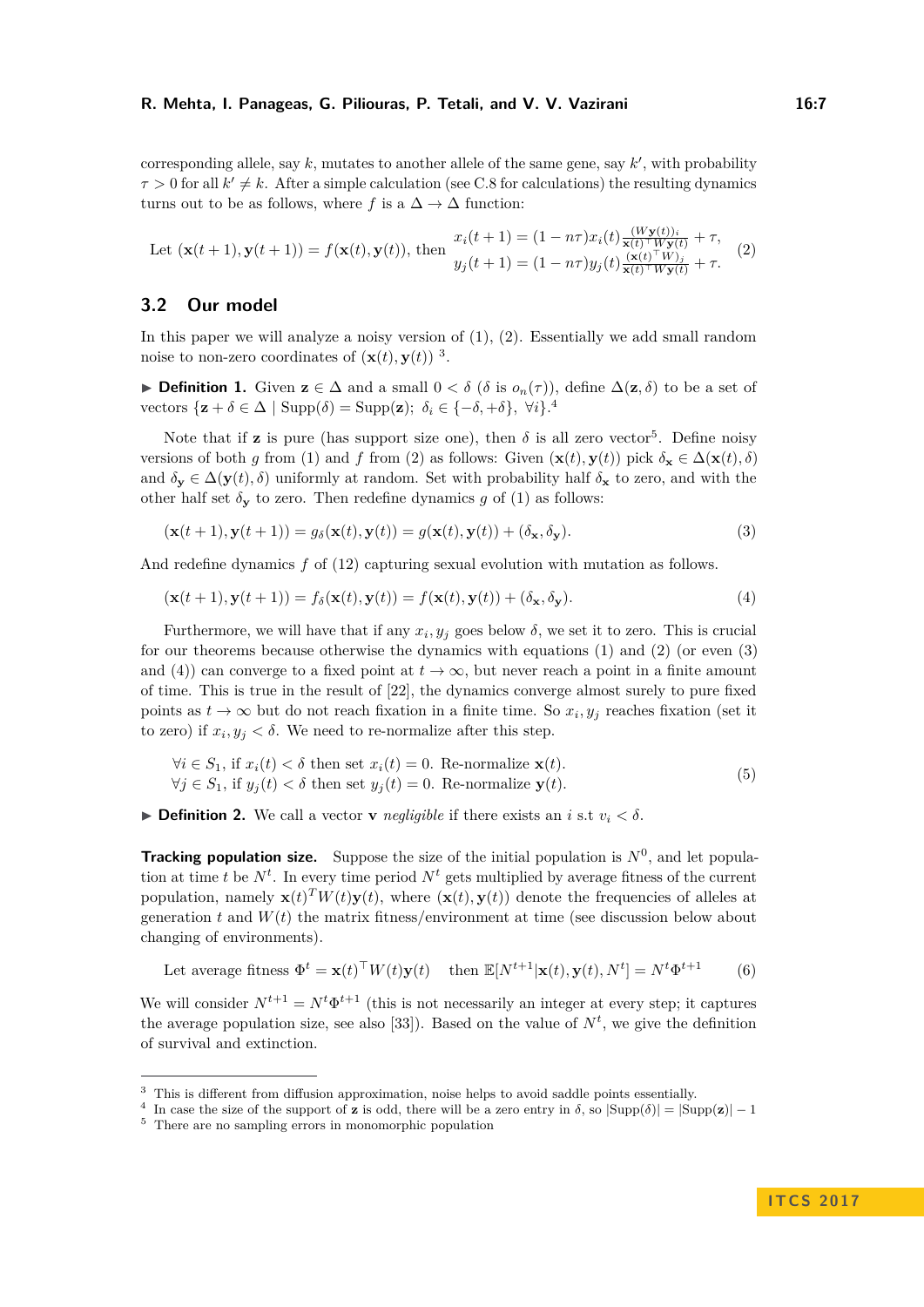#### **16:8 Mutation, Sexual Reproduction and Survival in Dynamic Environments**

 $\blacktriangleright$  **Definition 3.** We say the population *goes extinct* if for initial population size  $N^0$ , there exists a time *t* so that  $N^t < 1$ . On the other hand, we say that population *survives* if for all times  $t \in \mathbb{N}$  we have that  $N^t \geq 1$ . Another definition one can have is that the population goes extinct if  $\liminf_{t\to\infty} N^t = 0$ , and survives if  $\liminf_{t\to\infty} N^t > 0$ . For the rest of the paper we use the former definition, but our results and arguments work for the latter definition as well.

### <span id="page-7-2"></span>**3.2.1 Model of environment change**

Following the work of Wolf et al. [\[35\]](#page-18-1), we consider a Markov chain based model of changing environment. Let  $\mathcal E$  be the set of different possible environments, and  $W^e$  be the fitness matrix in environment  $e \in \mathcal{E}$ . *E* denotes the set of  $(e, e')$  pairs if there is a non-zero probability  $p_{e,e'} \in (0,1)$  to go from environment *e* to *e'*. See Figure [1](#page-3-1) for an example. For a parameter *p* < 1 we assume that  $\sum_{e':(e,e') \in E} p_{e,e'} \leq p$ , ∀*e* ∈  $\mathcal{E}$ . That is, after every generation of the dynamics [\(3\)](#page-6-4) or [\(4\)](#page-6-5), the environment changes to one of its neighboring environment with probability at most  $p < 1$ , and remains unchanged with probability at least  $(1 - p)$ . The graph formed by edges in  $\mathcal E$  is assumed to be connected, thus the resulting Markov chain eventually will stabilize to a stationary distribution  $\pi_e$  (is ergodic).

Even though fitness matrices  $W^e$  can be arbitrary, it is generally assumed that  $W^e$  has distinct positive entries [\[7,](#page-17-17) [22\]](#page-17-2). Furthermore, no individual can survive all the environments on average. Mathematically, if *π<sup>e</sup>* is the stationary distribution of this Markov chain then, ∀*i, j,* Q  $e \in \mathcal{E}(W_{ij}^e)$ <sup> $\pi_e$ </sup> < 1. Furthermore, we assume that every environment has alleles of good type as well as bad type. An allele *i* of good type has uniform fitness  $(i.e., \frac{\sum_j W_{ij}}{n})$  of at least  $(1 + \beta)$  for some  $\beta > 0$ , and alleles of bad type are dominated by a good type allele point-wise.<sup>[6](#page-7-1)</sup> Finally, the number of bad alleles are  $o(n)$  (sublinear in *n*). Let the set of bad alleles for genes  $i = 1, 2$  in environment  $e$  be denoted by  $B_i^e$ .

Putting all of the above together, the Markov chain for environment change is defined by set  $\mathcal{E}$  of environments and its adjacency graph, fitness matrices  $W^e$ ,  $\forall e \in \mathcal{E}$ , probability 1 − *p* with which dynamics remains in current environment, sets  $B_i^e \subset S_i$ ,  $i = 1, 2$  of bad alleles in environment *e*, and  $\beta > 0$  to lower-bound average fitness of good type alleles. See also Section [B.2](#page-19-1) for discussion on the assumptions where we claim that most of them are necessary for our theorems. In the next sections we will analyze the dynamics with equations [\(3,](#page-6-4) [4\)](#page-6-5) in terms of convergence and population size for fixed and dynamic environments.

# <span id="page-7-0"></span>**4 Overview of proofs**

The dynamical systems that we analyze, namely [\(3\)](#page-6-4) and [\(4\)](#page-6-5), under the evolving environment model of Section [3.2.1](#page-7-2) are (stochastically perturbed) nonlinear replicator-like dynamical systems whose parameters evolve according to a (possibly slow mixing) Markov chain. We reduce the analysis of this complex setting to a series of smaller, modular arguments that combine as set-pieces to produce our main theorems.

**Convergence rate for evolution without mutation in static environment.** Our starting point is [\[22\]](#page-17-2) where it was shown that in the case of noise-free sexual dynamics governed by [\(1\)](#page-5-1) the average population fitness increases in each step and the system converges to equilibria, and moreover that for almost all initial conditions the resulting fixed point corresponds to a

<span id="page-7-1"></span><sup>6</sup> Think of bad type alleles akin to a terminal genetic illness. Such assumptions are typical in the biological literature (e.g., [\[16\]](#page-17-15)).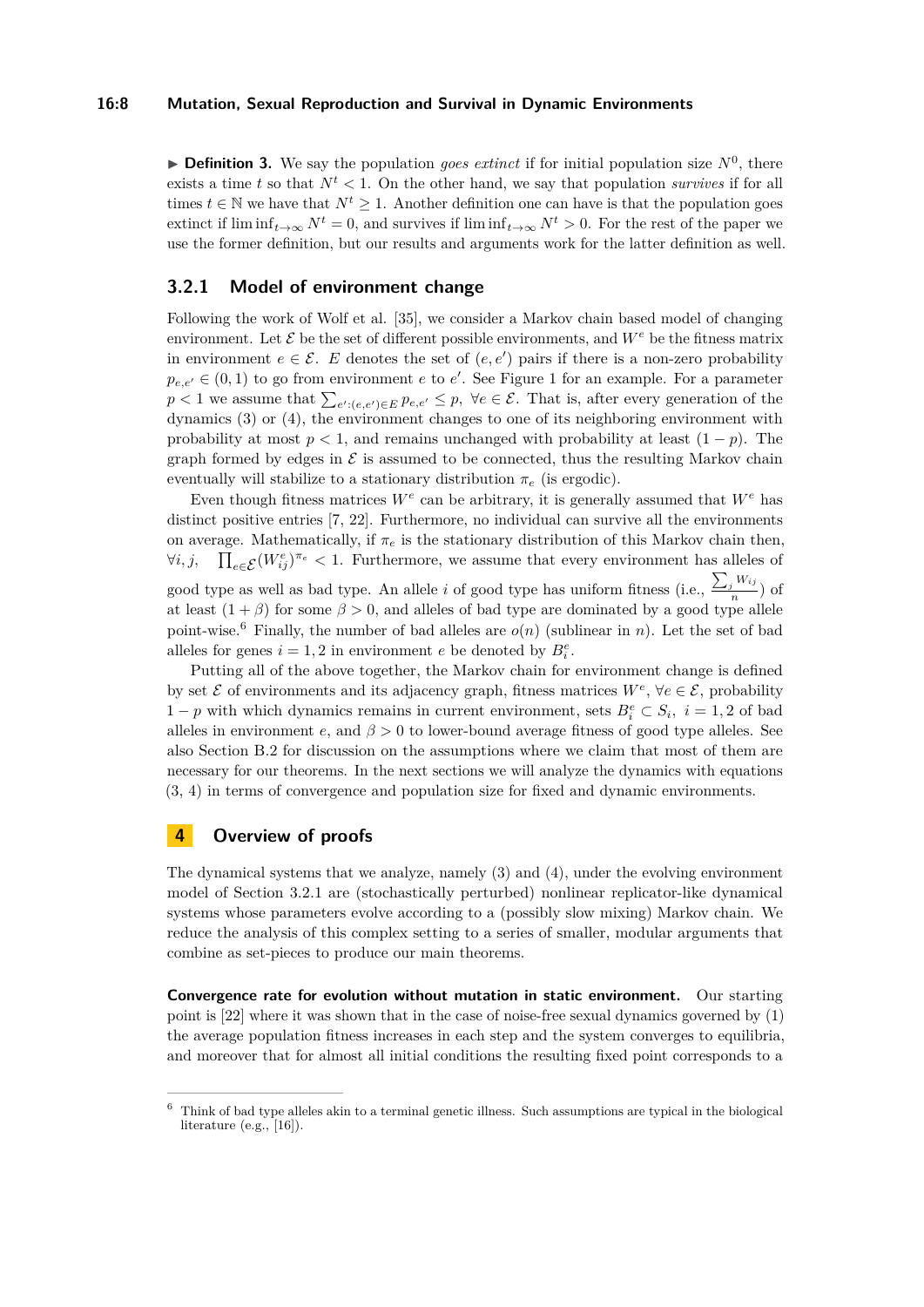| Symbol                   | Interpretation                                                                                                         |
|--------------------------|------------------------------------------------------------------------------------------------------------------------|
| $W^e$                    | fitness matrix at environment e                                                                                        |
| $W(t), W^{e(t)}$         | fitness matrix at time t                                                                                               |
| $\gamma^e$               | minimum difference between entries in fitness matrix $W^e$                                                             |
| $\mathbf{x}, \mathbf{y}$ | frequencies of (alleles) strategies                                                                                    |
| $\delta$                 | noise/perturbation                                                                                                     |
| $\Phi$                   | potential/average fitness $\mathbf{x}^\top W \mathbf{y}$                                                               |
| $\beta$                  | If allele <i>i</i> is of good type in environment <i>e</i> then it satisfies $\frac{\sum_j W_{ij}^e}{n} \ge 1 + \beta$ |
| $\tau$                   | probability that an individual with allele $k$ mutates to $k'$ (of the same gene)                                      |

#### **Table 1** List of parameters.

monomorphic population (pure/not mixed equilibrium). Conceptually, the first step in our analysis tries to capitalize on this stronger characterization by showing that convergence to such states happens fast. This is critical because while there are only linearly many pure equilibria, there are (generically) exponentially many isolated, mixed ones [\[7\]](#page-17-17), which are impossible to meaningfully characterize. By establishing the predictive power of pure states, we radically reduce our uncertainty about system behavior and produce a building block for future arguments.

Without noise we cannot hope to prove fast convergence to pure states since by choosing initial conditions sufficiently close to the stable manifold of an unstable equilibrium, we are bound to spend super-polynomial time near such unstable states. In finite population models, however, the system state (proportions of different alleles) is always subject to small stochastic shocks (akin to sampling errors). These small shocks suffice to argue fast convergence by combining an inductive argument and a potential/Lyapunov function argument.

To bound the convergence time to a pure fixed point starting at an arbitrary mixed strategy (maybe with full support), it suffices to bound the time it takes to reduce the size of the support by one, because once a strategy  $x_i$  becomes zero it remains zero under  $(3)$ , i.e., an extinct allele can never come back in absence of mutations (and then use induction). For the inductive step, we need two non trivial arguments. First we need a lower bound on the rate of increase of the mean population fitness when the dynamics is not at approximate fixed points[7](#page-8-0) , shown in Lemma [4.](#page-10-1) This requires a quantitative strengthening of potential/(nonlinear dynamical system) arguments in [\[22\]](#page-17-2). Secondly, we show that the noise suffices to escape fast (with high probability) from the influence of fixed points that are not monomorphic (these are like saddle points). We used a combination of stochastic techniques including origin returning random walks, Azuma type inequalities for submartingales, and arguing about the increase in expected mean fitness  $\mathbf{x}(t)$ <sup>T</sup> $W(t)\mathbf{y}(t)$  in a few steps (Lemmas [7-](#page-11-0)[11\)](#page-11-1), where  $x$  and  $y$  capture allele frequencies at time step  $t$ . As a result we show polynomial-time convergence of [\(3\)](#page-6-4) to pure equilibrium under static environment in Theorem [12.](#page-11-2) This result may be of independent interest since fast convergence of nonlinear dynamics to equilibrium is not typical [\[25\]](#page-17-18).

**Survival, extinction under dynamic environments.** As described in Section [3.2.1,](#page-7-2) we consider a Markov chain based model of environmental changes, where after every selection step, the fitness matrix changes with probability at most *p*. Suppose the starting population

<span id="page-8-0"></span><sup>&</sup>lt;sup>7</sup> We call these states  $\alpha$ -close points.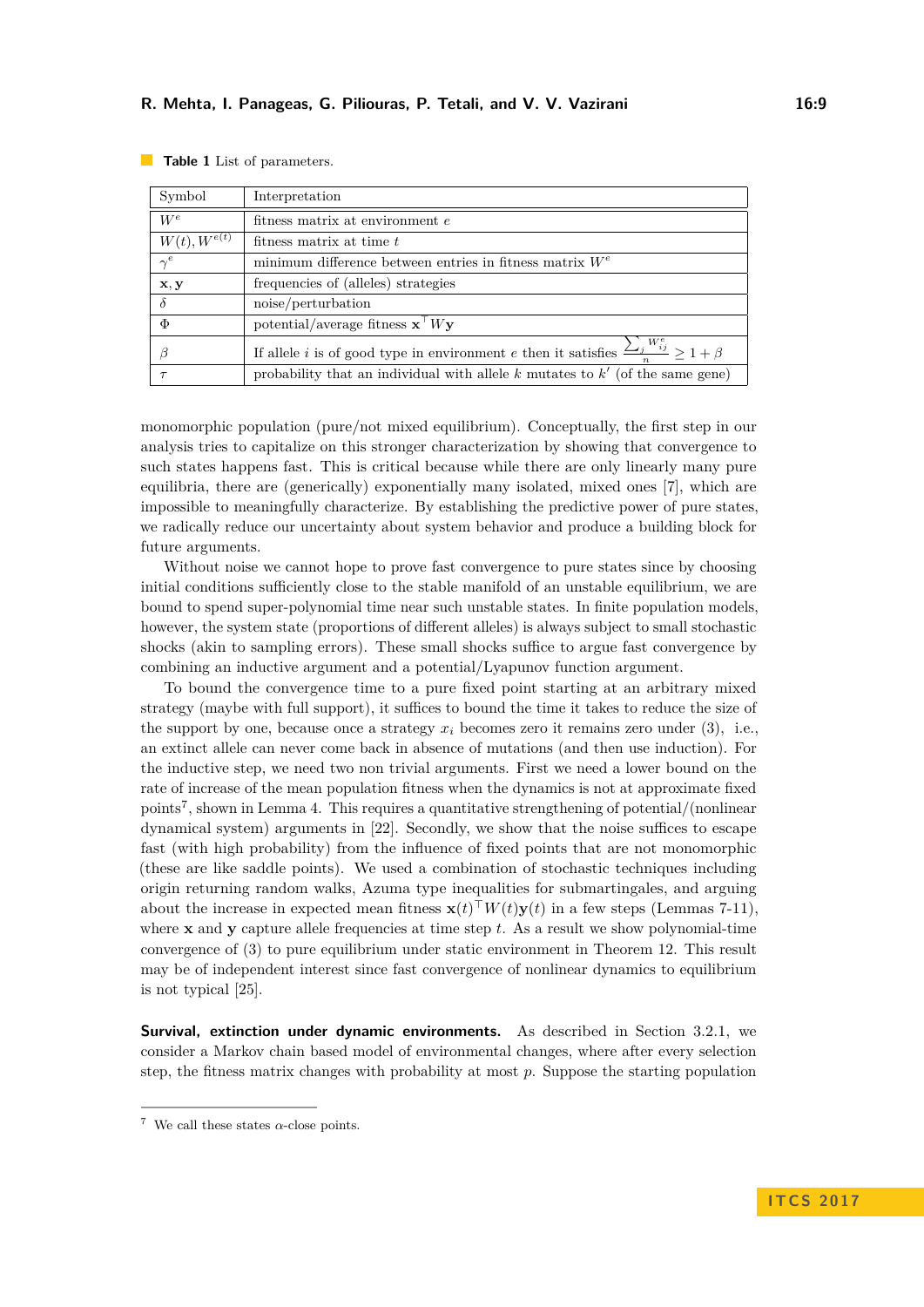#### **16:10 Mutation, Sexual Reproduction and Survival in Dynamic Environments**

size is  $N^0 > 0$  and let  $N^t$  denote the size at time *t* then in every step  $N^t$  gets multiplied by the mean fitness  $\mathbf{x}(t)$ <sup>T</sup> $W(t)\mathbf{y}(t)$  of the current population (see [\(6\)](#page-6-6)). We say that population goes extinct if for some *t*,  $N^t < 1$ , and it survives if  $N^t > 1$ , for all *t*.

We assume that there do not exist "all-weather" phenotypes. We encode this by having the monomorphic population of any genotype decrease when matched to an environment chosen according to the stationary distribution of the Markov chain.<sup>[8](#page-9-0)</sup> In other words, an allele may be both "good" and "bad" as environment changes, sometimes leading to growth, and other times to decrease in population.

**Case a) sexual evolution without mutation.** If the population becomes monomorphic then this single phenotype can not survive in all environments, and will eventually wither as its population will be in exponential decline once the Markov chain mixes. The question is whether monomorphism is achieved under changing environment; the above analysis is not applicable directly as the fitness matrix is not fixed any more. Our first theorem (Theorem [12\)](#page-11-2) upper bounds the amount of time *T* needed to "wait" in a single environment so as the probability of convergence to a monomorphic state is at least some constant (e.g.,  $\frac{1}{2}$ ). Breaking up the time history in consecutive chunks of size *T* and applying Borel-Cantelli theorem implies that the population will become monomorphic with probability one (Theorem [14\)](#page-12-1). This is the strongest possible result without explicit knowledge of the specifics of the Markov chain (e.g., mixing time).

**Case b) sexual evolution with mutation.** As described in Section [3.1,](#page-5-2) we consider a wellestablished model of mutation [\[13\]](#page-17-4), where after every selection step, each allele mutates to another with probability  $\tau$ . The resulting dynamics is governed by [\(2\)](#page-6-0), and we analyze its noisy counterpart [\(4\)](#page-6-5). This ensures that in each period the proportion of every allele is at least  $\tau$ . We show that this helps the population survive.

Unlike the *no mutation* case [\[22\]](#page-17-2), the average fitness  $\mathbf{x}(t)$ <sup>T</sup> $W\mathbf{y}(t)$  is no more increasing in every step, even in absence of noise. Instead we derive another potential function that is a combination of average fitness and entropy. Due to mutations forcing exploration, natural selection weeds out the bad alleles fast (Lemma [15\)](#page-14-0). Thus there may be initial decrease in fitness, however the decrease is upper bounded. Furthermore, we show that the fitness is bound to increase significantly within a short time horizon due to increase in population of good alleles (Lemma [16\)](#page-14-1). Since population size gets multiplied by average fitness in each iteration, this defines a biased random walk on logarithm of the population size. Using upper and lower bounds on decrease and increase respectively, we show that the probability of extinction stochastically dominates a simpler to analyze random variable pertaining to biased random walks on the real line (Lemma [17\)](#page-14-2). Thus, the probability of long term survival is strictly positive (Theorem [18\)](#page-14-3). This completes the proof of informal Theorem 1.

**Deterministic convergence despite mutation in static environments.** Finally, as an independent result for the case of noise free dynamics (infinite population) with mutation governed by [\(2\)](#page-6-0), we show convergence to fixed points in the limit, by defining a novel potential function which is the product of mean fitness  $\mathbf{x}^{\top} W \mathbf{y}$  and a term capturing diversity of the allele distribution (Theorem [20\)](#page-15-1). The latter term is essentially the product of allele

<span id="page-9-0"></span><sup>8</sup> If, for any genotype, the population increased in expectation over the randomly chosen environment, then once monomorphic population consisting of only such a genotype is reached, the population would blow up exponentially (and forever) as soon as the Markov chain reached its mixing time.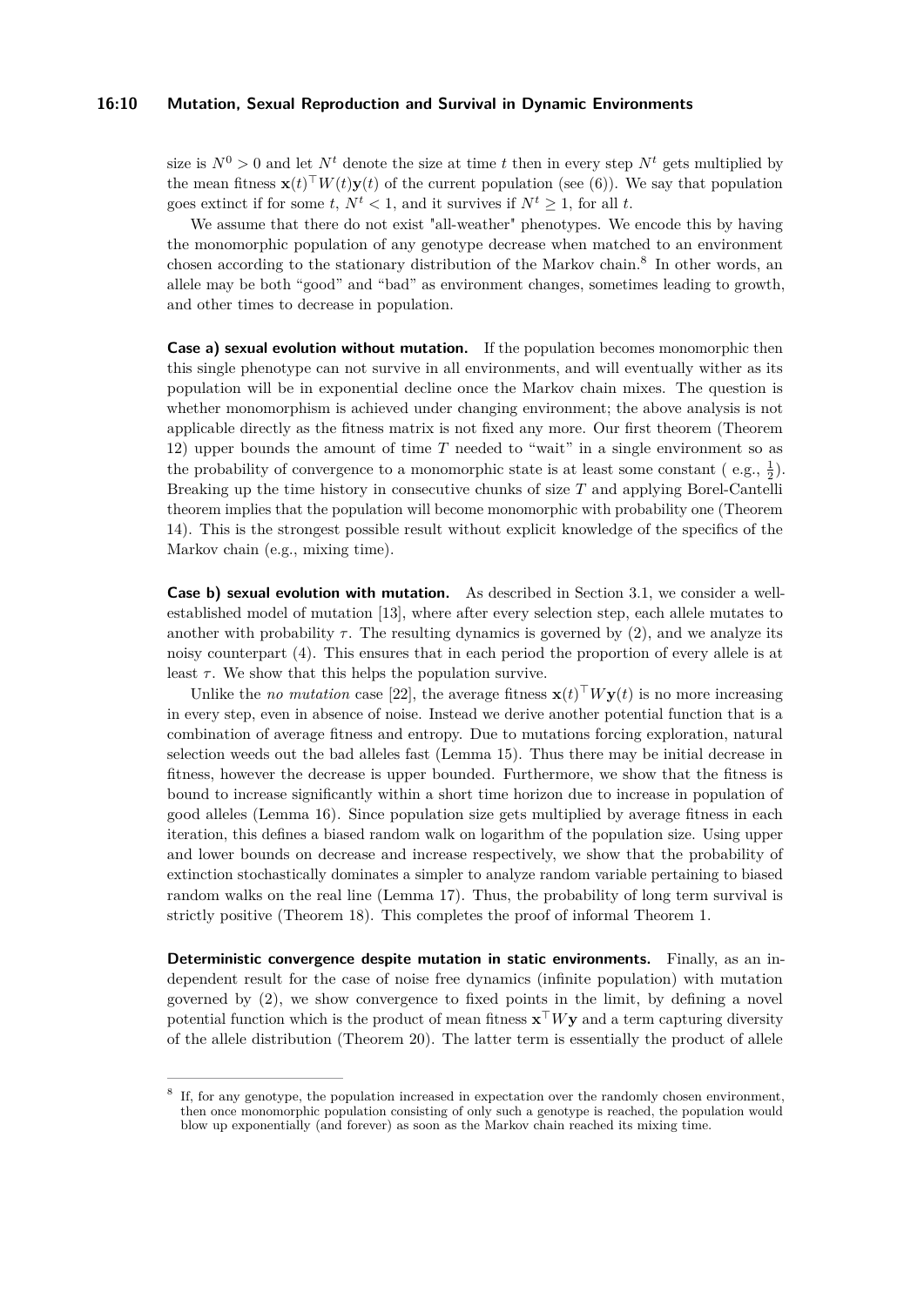frequencies  $(\prod_i x_i \prod_i y_i)$ . Such convergence results are not typical in dynamical systems literature [\[25\]](#page-17-18), and therefore this potential function may be useful to understand limit points of this and similar dynamics (the continuous time analogue can be found here [\[13\]](#page-17-4)). One way to interpret this result is a homotopy method for computing equilibria in coordination games, where the algorithm always converges to fixed points, and as mutation goes to zero the stable fixed points correspond to the pure Nash equilibria [\[7\]](#page-17-17).

# <span id="page-10-0"></span>**5 Rate of Convergence: Dynamics without Mutation in Fixed Environments**

In this section we show a polynomial bound on the convergence time of dynamics [\(3\)](#page-6-4), governing sexual evolution under natural selection with noise, in a static environment. In addition, we show that the fixed points reached by the dynamics are pure.

Consider a fixed environment  $e$  and we use  $W$  to denote its fitness matrix  $W^e$ . It is known that average fitness  $\mathbf{x}^\top W \mathbf{y}$  increases under the non-noisy counterpart [\(1\)](#page-5-1) [\[22\]](#page-17-2). In the next lemma we obtain a lower bound on this increase.

<span id="page-10-1"></span>▶ **Lemma 4.** *Let*  $(\hat{\mathbf{x}}, \hat{\mathbf{y}}) = g(\mathbf{x}, \mathbf{y})$  *where*  $(\mathbf{x}, \mathbf{y}) \in \Delta$  *and g is from equation [\(1\)](#page-5-1). Then,* 

$$
\hat{\mathbf{x}}^{\top} W \hat{\mathbf{y}} - \mathbf{x}^{\top} W \mathbf{y} \ge C \left( \sum_{i} x_i \left( (W \mathbf{y})_i - \mathbf{x}^{\top} W \mathbf{y} \right)^2 + \sum_{i} y_i \left( (W^{\top} \mathbf{x})_i - \mathbf{x}^{\top} W \mathbf{y} \right)^2 \right)
$$

 $for C = \frac{3}{8 \cdot \max_{i,j} W_{ij}}$ .

For the rest of the section, *C* denotes  $\frac{3}{8 \cdot W_{\text{max}}}$  where  $W_{\text{max}} = \max_{ij} W_{ij}$  and  $W_{\text{min}} = \min_{ij} W_{ij}$ . Note that the lower bound obtained in Lemma [4](#page-10-1) is strictly positive unless  $(\mathbf{x}, \mathbf{y})$  is a fixed point of [\(1\)](#page-5-1). This gives an alternate proof of the fact that, under dynamics [\(1\)](#page-5-1), average fitness is a potential function, i.e., increases in every step. On the other hand, the lower bound can be arbitrarily small at some points, and therefore it does not suffice to bound the convergence time. Next, we define points where this lower-bound is relatively small.

**Definition 5.** We call a point  $(\mathbf{x}, \mathbf{y})$  *α*-close for an  $\alpha > 0$ , if for all  $\mathbf{x}', \mathbf{y}' \in \Delta$  such that  $\text{Supp}(\mathbf{x}') \subseteq \text{Supp}(\mathbf{x})$  and  $\text{Supp}(\mathbf{y}') \subseteq \text{Supp}(\mathbf{y})$  we have  $|\mathbf{x}^\top W \mathbf{y} - \mathbf{x}'^\top W \mathbf{y}| \leq \alpha$  and  $|\mathbf{x}^\top W \mathbf{y} - \mathbf{x}^\top W \mathbf{y}'| \leq \alpha.$ 

*α*-close points, are a specific class of *"approximate" stationary points*, where the progress in average fitness is not significant (see Figure [3,](#page-28-1) the big circles contain these points). From now on, think  $\alpha$  as a small parameter that will be determined in the end of this section. If a given point  $(\mathbf{x}, \mathbf{y})$  is not *α*-close and not *negligible* (see Definition [2\)](#page-6-7) then using Lemma [4](#page-10-1) it follows that the increase in potential is at least  $C\delta\alpha^2$ . Formally:

<span id="page-10-2"></span> $\triangleright$  **Corollary 6.** *If* (**x**, **y**) ∈  $\Delta$  *is neither*  $\alpha$ -close nor negligible, and (**x**̂, **ŷ**) =  $g$ (**x**, **y**), then  $\hat{\mathbf{x}}^{\top}W\hat{\mathbf{y}} \geq \mathbf{x}^{\top}W\mathbf{y} + C\delta\alpha^2.$ 

**Proof.** Since the vector  $(\mathbf{x}, \mathbf{y})$  is neither *α*-close nor negligible, it follows that there exists an index *i* such that  $|(Wy)_i - \mathbf{x}^\top Wy| > \alpha$  and  $x_i \ge \delta$  and hence  $x_i((Wy)_i - \mathbf{x}^\top Wy)^2 > \delta \alpha^2$ , or  $|(W^{\top} \mathbf{x})_i - \mathbf{x}^{\top} W \mathbf{y}| > \alpha$  and  $y_i \ge \delta$  and hence  $y_i((W^{\top} \mathbf{x})_i - \mathbf{x}^{\top} W \mathbf{y})^2 > \delta \alpha^2$ . Therefore in Lemma [4,](#page-10-1) the r.h.s is at least  $C\delta\alpha^2$  and thus we get that  $\hat{\mathbf{x}}^T W \hat{\mathbf{y}} - \mathbf{x}^T W \mathbf{y} \geq C\delta\alpha^2$ *.* J

In the analysis above we considered non-noisy dynamics governed by [\(1\)](#page-5-1). Our goal is to analyze finite population dynamics, which introduces noise and the resulting dynamics is [\(3\)](#page-6-4). This changes how the fitness increases/decreases. The next lemma shows that in expectation the average fitness remains unchanged after the introduction of noise.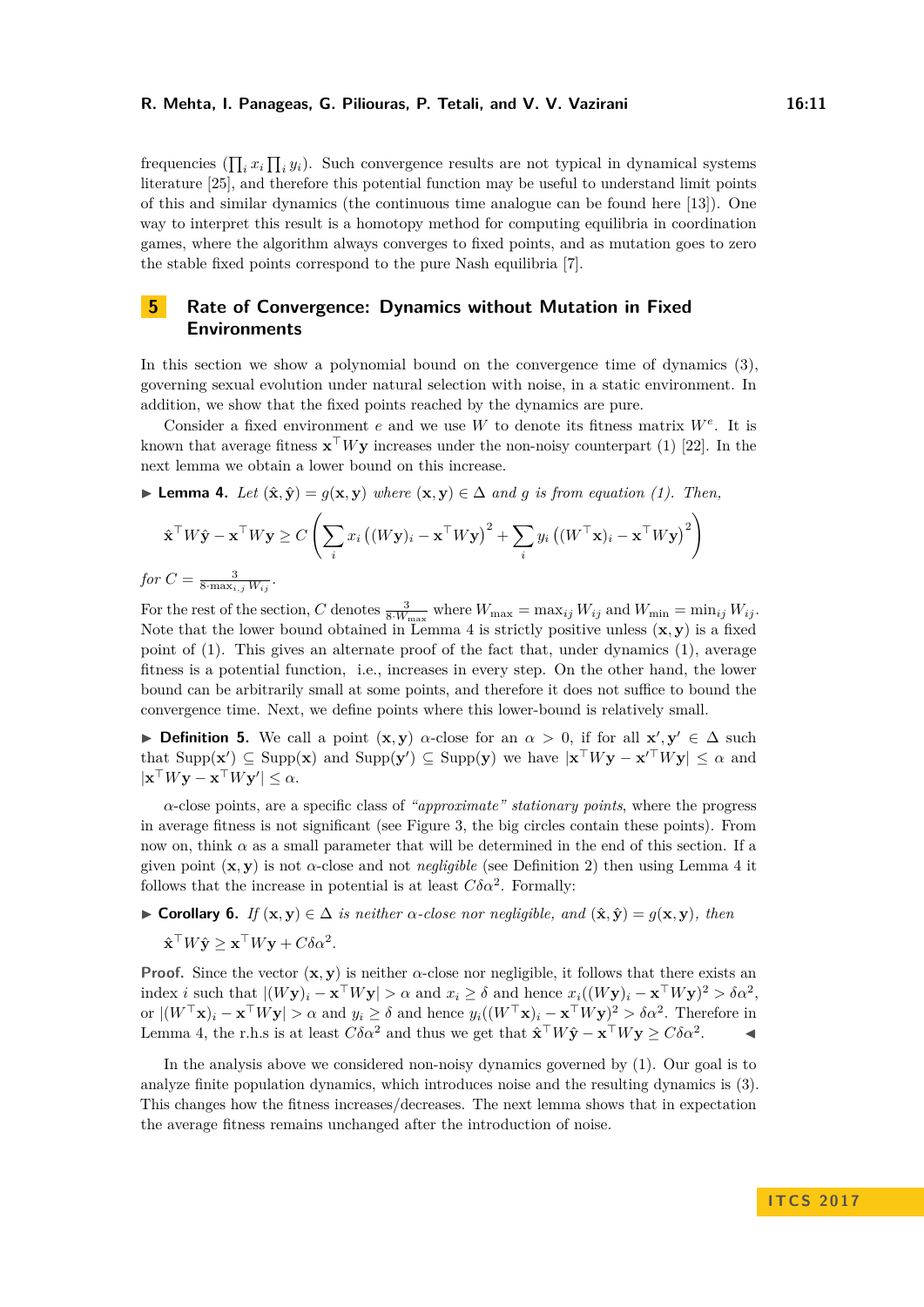#### **16:12 Mutation, Sexual Reproduction and Survival in Dynamic Environments**

<span id="page-11-0"></span>**Example 7.** *Let*  $\delta = (\delta_{\mathbf{x}}, \delta_{\mathbf{y}})$  *be the noise vector. It holds that*  $\mathbb{E}_{\delta}[(\mathbf{x} + \delta_{\mathbf{x}})^{\top}W(\mathbf{y} + \delta_{\mathbf{y}})]$  $\mathbf{x}^\top W \mathbf{y}$ .

Next, we show how random noise can help the dynamic escape from a polytope of *α*-close points. We first analyze how adding noise may help increase fitness with high enough probability. A simple application of Catalan numbers shows that:

<span id="page-11-3"></span>I **Lemma 8.** *The probability of a (unbiased) random walk on the integers that consist of* 2*m steps of unit length, beginning at the origin and ending at the origin, that never becomes negative is*  $\frac{1}{m+1}$ *.* 

We define  $\gamma = \min_{(i,j)\neq (i',j')} |W_{ij} - W_{i'j'}|$ . The following lemma is essentially a corollary of Lemma [8.](#page-11-3)

<span id="page-11-5"></span> $\blacktriangleright$  **Lemma 9.** Let  $\delta_{\mathbf{y}}$  be a random noise with support size m. For all *i* in the support of **x** we *have that*  $(W\delta_{\mathbf{y}})_i \geq \frac{\gamma \delta m}{2}$  *with probability at least*  $\frac{1}{1+m/2}$  *(same is true for*  $\delta_{\mathbf{x}}$  *and* **y***)*.

We will also need the following theorem due to Azuma [\[10\]](#page-17-19) on submartingales.

<span id="page-11-4"></span> $\triangleright$  **Theorem 10** (Azuma [\[10\]](#page-17-19)). *. Suppose*  $\{X_k, k = 0, 1, 2, ..., N\}$  *is a submartingale and also* |*X<sup>k</sup>* − *Xk*−1| *< c almost surely then for all positive integers N and all t >* 0 *we have that*

 $\mathbb{P}[X_N - X_0 \le -t] \le e^{-\frac{t^2}{2Nc^2}}$ 

Towards our main goal of showing polynomial time convergence of the noisy dynamics [\(3\)](#page-6-4) (shown in Theorem [12\)](#page-11-2), we need to show that the fitness increases within a few iterations of the dynamic with high probability. It suffices to show that the average fitness under some transformation is a submartingale, and then the result will follow using Azuma's inequality.

<span id="page-11-1"></span>**Lemma 11.** Let  $\Phi^t$  be the random variable which corresponds to the average fitness at *time t. Assume that for the time interval*  $t = 0, ..., 2T$  *the trajectory*  $(\mathbf{x}(t), \mathbf{y}(t))$  *has the same support.* Let  $m = \max\{|Supp(\mathbf{x}(t))|, |Supp(\mathbf{y}(t))|\}$ , and the non-zero entries of  $(\mathbf{x}(t), \mathbf{y}(t))$ *be at least*  $\delta$ *. If*  $\frac{1}{(m+2)} (\frac{\gamma \delta m}{2} - 2\alpha)^2 \geq \delta \alpha^2$  then we have that

$$
E[\Phi^{2t+2}|\Phi^{2t},...,\Phi^0] \ge \Phi^{2t} + C\delta\alpha^2.
$$

*In other words, the sequence*  $Z^t \equiv \Phi^{2t} - t \cdot C \delta \alpha^2$  *for*  $t = 1, ..., T$  *is a submartingale and also*  $|Z^{t+1} - Z^t| \leq W_{\text{max}} - W_{\text{min}}.$ 

Using all the above analysis and Azuma's inequality (Theorem [10\)](#page-11-4), we establish our first main result on convergence time of the noisy dynamics governed by [\(3\)](#page-6-4) for sexual evolution under natural selection and without mutation.

<span id="page-11-2"></span>**► Theorem 12** (Main 2). For all initial conditions  $(\mathbf{x}(0), \mathbf{y}(0)) \in \Delta$ , the dynamics governed *by [\(3\)](#page-6-4) in an environment represented by fitness matrix W reaches a pure fixed point with*  $\text{probability } 1 - \epsilon \text{ after } O\left(\frac{(W_{\text{max}})^{4} n \ln\left(\frac{2n}{\epsilon}\right)}{\delta^{6} \gamma^{4}}\right)$  $\frac{\lambda^{4}n\ln(\frac{2n}{\epsilon})}{\delta^{6}\gamma^{4}}$  ) *iterations.* 

**Proof.** It suffices to show that support size of the **x** or **y** reduces by one in a bounded number of iterations with at least  $1 - \frac{\epsilon}{2n}$  probability.

Using Lemma [11](#page-11-1) we have that the random variable  $\Phi^{2t} - t \cdot C \delta \alpha^2$  is a submartingale and since  $W_{\text{min}} \leq \Phi^t \leq W_{\text{max}}$  we use Azuma's inequality [10](#page-11-4) and we get that

$$
\mathbb{P}[\Phi^{2t} - t \cdot C\delta\alpha^2 \le \Phi^0 - \lambda] \le e^{-\frac{\lambda^2}{2tW_{max}^2}},
$$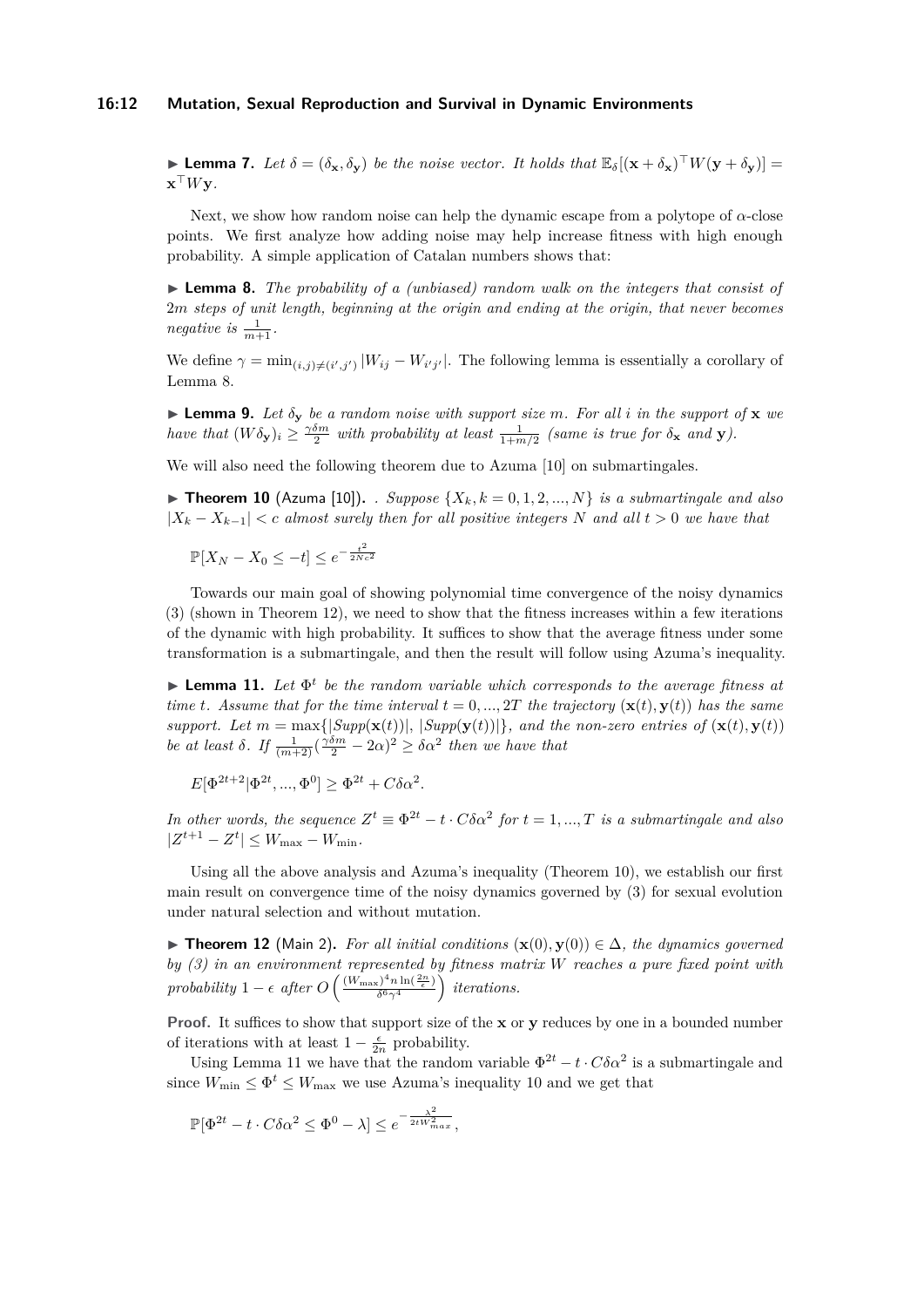hence for  $\lambda = \sqrt{2tW_{max}^2 \ln(\frac{2n}{\epsilon})}$  we get that the average fitness after 2t steps will be at least  $\Phi^0 - \sqrt{2tW_{max}^2 \ln(\frac{2n}{\epsilon})} + t \cdot C\delta\alpha^2$  with probability at least  $1 - \frac{\epsilon}{2n}$ . By setting  $t \geq \frac{8W_{\max}^2}{C^2 \delta^2 \alpha^4} \ln(\frac{2n}{\epsilon})$ we have that the average fitness at time 2*t* will be greater than  $W_{\text{max}}$  with probability  $1-\frac{\epsilon}{2n}$ , but since the potential is at most  $W_{\text{max}}$  for all vectors in the simplex, it follows that at some point the frequency vector become *negligible*, i.e., a coordinate of **x** or **y** became less than  $\delta$ . Hence, the probability that the support size decreased during the process is at least  $1 - \frac{\epsilon}{2n}$ .

By union bound (the initial support size is at most  $2n$ ) we conclude that dynamics  $\overline{(3)}$  $\overline{(3)}$  $\overline{(3)}$ reaches a pure fixed point with probability  $1 - \epsilon$  after *t* iterations with  $t = 2n \frac{8W_{\text{max}}^2}{C^2 \delta^2 \alpha^4} \ln\left(\frac{2n}{\epsilon}\right)$ . Finally, for assumption  $\frac{1}{(m+2)}(\frac{\gamma\delta m}{2} - 2\alpha)^2 \ge \delta \alpha^2$  used in Lemma [11](#page-11-1) to hold for  $2 \le m \le n$ , we set  $\alpha$  to be such that  $\alpha \leq \frac{\gamma \delta}{4}$  where we have  $\frac{4(m-1)^2}{(m+2)} \geq 1 > \delta$ . Using such an  $\alpha$  it follows that dynamics [\(3\)](#page-6-4) reaches a pure fixed point with probability  $1 - \epsilon$  after  $\frac{2^{18}}{9} \times \frac{nW_{\text{max}}^4}{\delta^6 \gamma^4} \ln\left(\frac{2n}{\epsilon}\right)$  $i$  iterations.

# <span id="page-12-0"></span>**6 Changing Environment: Survival or Extinction?**

In this section we analyze how evolutionary pressures under changing environment may lead to survival/extinction depending on the underlying mutation level. Motivated from Wolf et al. work [\[35\]](#page-18-1), we use Markov chain based model to capture the changing environment, where every state captures a particular environment (see Section [3.2.1](#page-7-2) for details).

### **6.1 Extinction without mutation**

We show that the population goes extinct with probability one, if the evolution is governed by [\(3\)](#page-6-4), i.e., natural selection *without* mutations under sexual reproduction. The proof of this result critically relies on polynomial-time convergence to monomorphic population shown in Theorem [12](#page-11-2) in case of fixed environment.

As discussed in Section [3.2.1,](#page-7-2) we have assume that the Markov chain is such that no individual can be fit to survive in all environments. Formally,

<span id="page-12-2"></span>
$$
\forall i, j, \quad \prod_{e \in \mathcal{E}} (W_{ij}^e)^{\pi_e} < 1. \tag{7}
$$

Thus, if we can show convergence to monomorphic population under evolving environments as well then the extinction is guaranteed using [\(7\)](#page-12-2) and the fact that population size  $N<sup>t</sup>$ gets multiplied by current average fitness (see [\(6\)](#page-6-6)). However, showing convergence in stochastically changing environment is tricky because environment can change in any step with some probability and then the argument described in the previous section breaks down. To circumvent this we will make use of Borel-Cantelli theorem where we say that *an event happens* if environment remains unchanged for a large but fixed number of steps.

<span id="page-12-3"></span> $\triangleright$  **Theorem 13** (Second Borel-Cantelli [\[11\]](#page-17-20)). Let  $E_1, E_2, ...$  be a sequence of events. If the *events*  $E_n$  *are independent and the sum of the probabilities of the*  $E_n$  *diverges to infinity, then the probability that infinitely many of them occur is 1.*

Using the above theorem with appropriate *event* definition, we prove the first part of the main result stated in Theorem 1.

<span id="page-12-1"></span>**► Theorem 14** (Main 1a), *Regardless of the initial distributions*  $(\mathbf{x}(0), \mathbf{y}(0)) \in \Delta$ *, the population goes extinct with probability one under dynamics governed by [\(3\)](#page-6-4), capturing sexual evolution without mutation under natural selection.*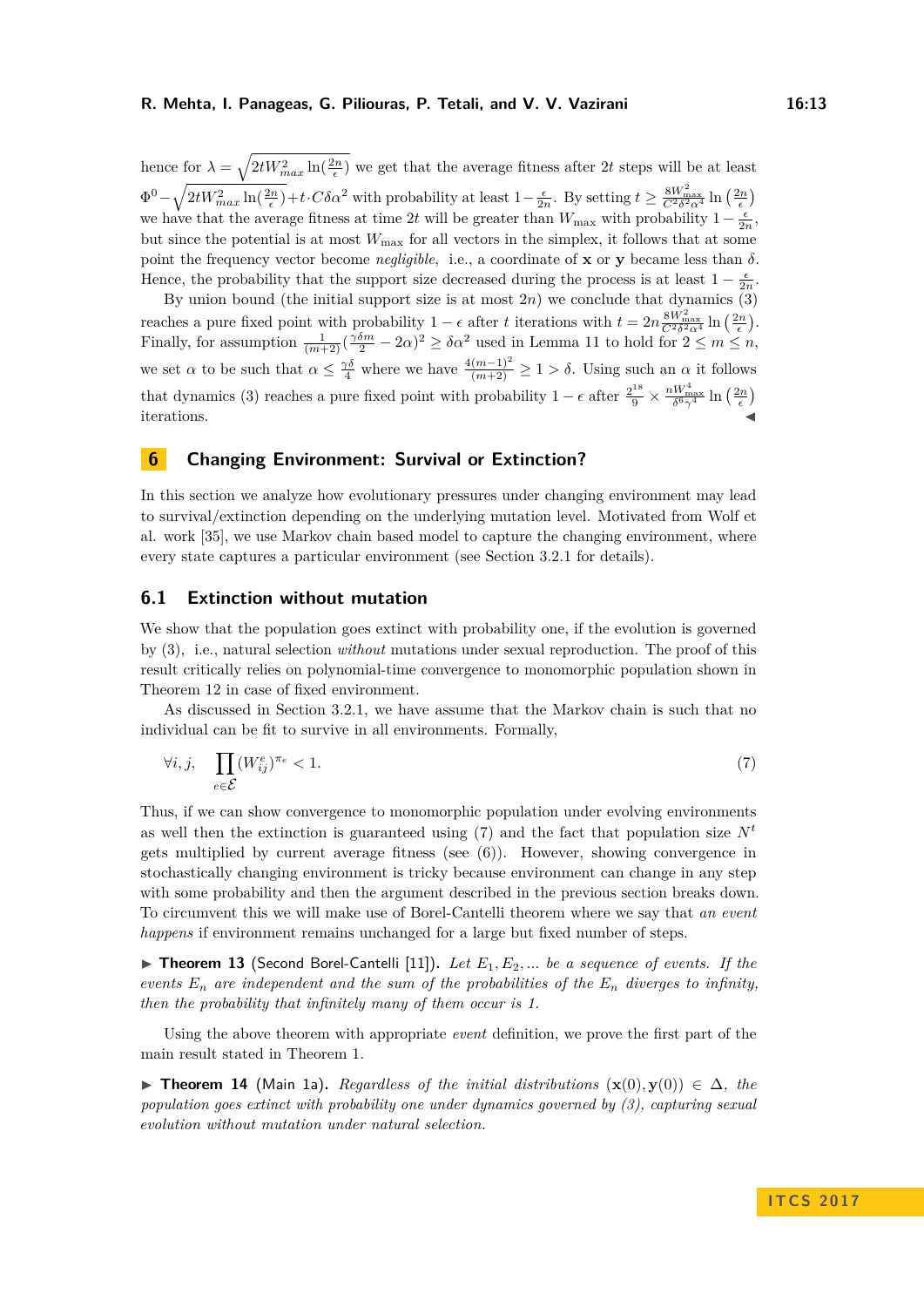#### **16:14 Mutation, Sexual Reproduction and Survival in Dynamic Environments**

**Proof.** Let  $T^e$  be the number of iterations the dynamics [\(3\)](#page-6-4) need to reach a pure fixed point with probability  $\frac{1}{2}$ . Theorem [12](#page-11-2) implies  $T^e = O\left(\frac{nW_{\text{max}}^e}{\delta^6 \gamma e^4} \ln 4n\right)$ . Let  $T = \max_e T^e$ . We consider the time intervals  $1, ..., T, T + 1, ..., 2T, ...$  which are multiples of *T*. The probability that Markov chain will remain at a specific environment *e* in the time interval  $kT + 1, \ldots, (k + 1)T$  is  $\rho_k = (1 - p)^T$ . We define the sequence of events  $E_1, E_2, \ldots$ , where  $E_i$  corresponds to the fact that the chain remains in the same environment from time  $(i-1)T + 1, ..., iT$ . It is clear that *E<sub>i</sub>*'s are independent and also  $\sum_{i=1}^{\infty} \mathbb{P}[E_i] = \sum_{i=1}^{\infty} \rho_i = \infty$ . From Borel-Cantelli Theorem [13](#page-12-3) it follows that *E<sup>i</sup>* 's happen infinitely often with probability 1. When  $E_i$  happens there is a time interval of length  $T$  that the chain remains in the same environment and therefore with probability  $\frac{1}{2}$  the dynamics will reach a pure fixed point. After  $E_i$  happen for *k* times, the probability to reach a pure fixed point is at least  $1 - \frac{1}{2^k}$ . Hence with probability one (letting  $k \to \infty$ ), the dynamics [\(3\)](#page-6-4) will eventually reach a pure fixed point.

To finish the proof, let *Tpure* be a random variable that captures the time when a pure fixed point, say  $(i, j)$ , is reached. The population will have size at most  $N^0V^{T_{pure}}$  where  $V = \max_{e} W_{\text{max}}^{e}$ . Under the assumption on the entries (see inequality [\(7\)](#page-12-2)) it follows that at any time  $T'$  sufficiently large we get that the population at time  $T' + T_{pure}$  will be roughly at most

$$
N^0 V^{T_{pure}} \prod_e (W_{ij}^e)^{T'\pi_e} = N^0 V^{T_{pure}} \left(\prod_e (W_{ij}^e)^{\pi_e}\right)^{T'}.
$$

By choosing  $T' \geq \frac{\ln(N^0 V^{T_{pure}})}{1 + \sqrt{(We^2 V_{min}^2)}}$  $\frac{m(N^{\epsilon}V^{-p(x,\epsilon)})}{m((W_{ij}^e)^{\pi_e})}$  (and also satisfying the constraint that is much greater than the mixing time) it follows that  $N^{T'+T_{pure}} < 1$  and hence the population dies. So, the population goes extinct with probability one in the dynamics without mutation.

# **6.2 Survival with mutation**

In this section we consider evolutionary dynamics governed by [\(4\)](#page-6-5) capturing sexual evolution *with* mutation under natural selection. Contrary to the case where there are no mutations we show that population survives with positive probability. Furthermore, this result turns out to be robust in the sense that it holds even when every environment has some (few) very bad type alleles. Also, the result is independent of the starting distribution of the population.

The main intuition behind proving this result is that, as for the mutation model in [\[13\]](#page-17-4), every allele is carried by at least *τ* fraction of the population in every generation. Therefore even if a"good" allele becomes "bad" as the environment changes, as far as the new environment has a few fit alleles, there will be some individuals carrying those who will then procreate fast, spreading their alleles further and leading to overall survival. However, unlike in the no mutation case [\[22\]](#page-17-2), average fitness is no more a potential function even for non-noisy dynamics, i.e., it may decrease, and therefore showing such an improvement is tricky.

First we show that if some small amount of time is spent in an environment then the frequencies of the bad alleles become small and their effect is negligible, independent of the population distribution at the time when this environment was entered. Recall the assumption on good/bad type alleles (Section [3.2.1\)](#page-7-2). Formally, let  $B_i^e$  be the set of bad type alleles for  $i = 1, 2$  in environment *e*,

<span id="page-13-0"></span>
$$
\forall i \in S_1 \setminus B_1^e, \ \frac{\sum_j W_{ij}^e}{n} \ge 1 + \beta, \quad \text{and} \quad \forall i \in S_1 \setminus B_1^e, \forall k \in B_1^e, W_{ij}^e \ge W_{kj}^e, \ \forall j
$$
\n
$$
\forall j \in S_2 \setminus B_2^e, \ \frac{\sum_i W_{ij}^e}{n} \ge 1 + \beta, \quad \text{and} \quad \forall j \in S_2 \setminus B_2^e, \forall k \in B_2^e, W_{ij}^e \ge W_{ik}^e, \ \forall i
$$
\n
$$
(8)
$$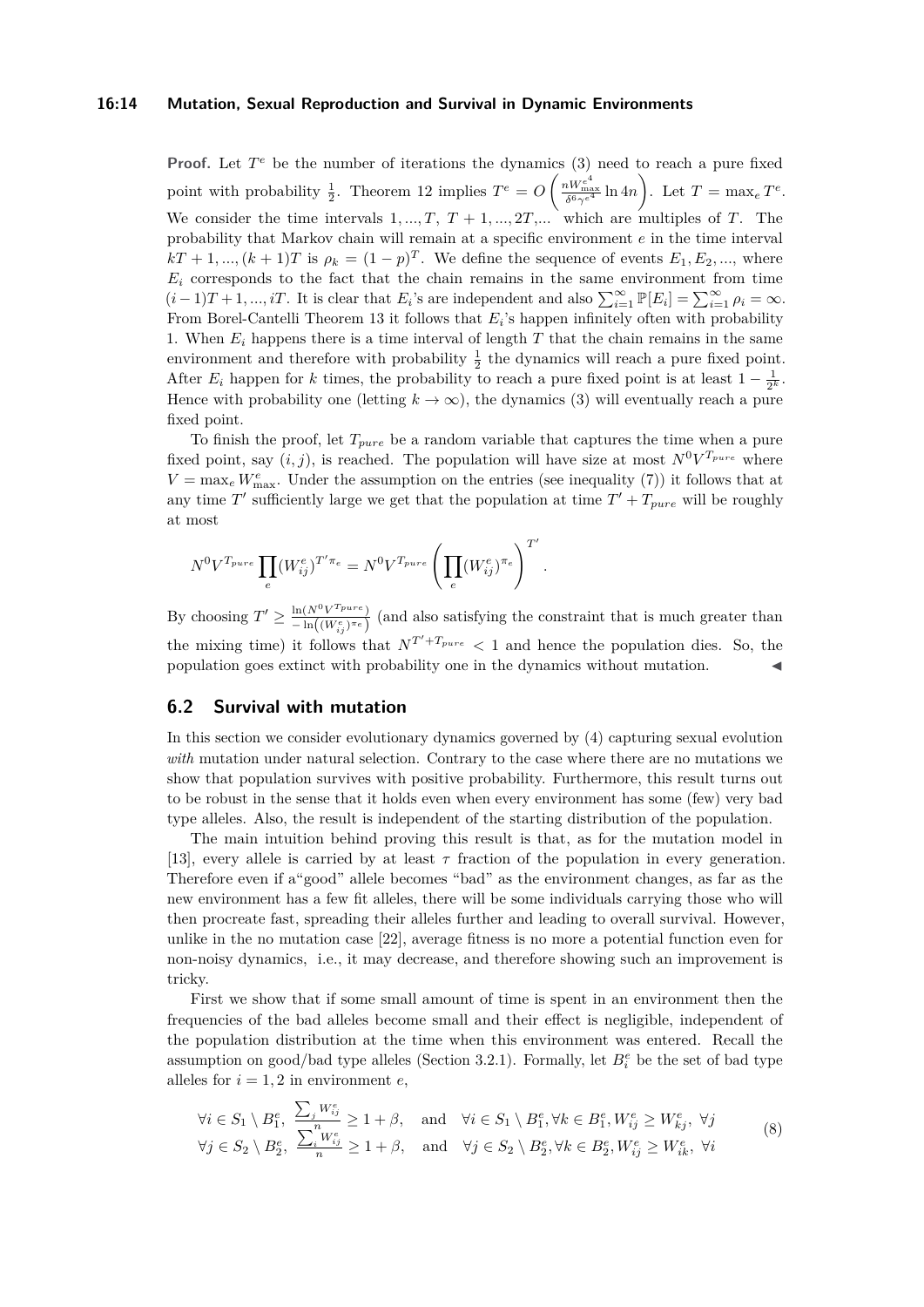<span id="page-14-0"></span>**Lemma 15.** Suppose that the environment *e* is static for time at least  $t \geq \frac{\ln(2n)}{n\tau}$ *nτ . For* any  $(\mathbf{x}(0), \mathbf{y}(0)) \in \Delta$ , we have that  $\sum_{i \in B_1^e} x_i(t) + \sum_{j \in B_2^e} y_i(t) \leq \frac{2(|B_1^e| + |B_2^e|)}{n} = \frac{2|B^e|}{n}$  $\frac{B}{n}$  *with*  $B^e = B^e_1 \cup B^e_2.$ 

Using the fact that number of individuals with bad type alleles decreases very fast, established in Lemma [15,](#page-14-0) we can prove that within an environment while there may be decrease in average fitness initially, this decrease is lower bounded. Moreover, it will later increase fast enough so that the initial decrease is compensated.

<span id="page-14-1"></span>**Lemma 16.** *Suppose that the environment <i>e is static for time t and also*  $\tau \leq \frac{\beta}{16n}$ ,  $|B^e| \ll n\beta$  then there exists a threshold time  $T_{thr}$  such that for any given initial distributions *of the alleles*  $(\mathbf{x}(0), \mathbf{y}(0)) \in \Delta$ *, if*  $t < T_{thr}$  *then the population size will experience a loss*  $factor$  *of at most*  $\frac{1}{d}$ *, otherwise it will experience a gain factor of at least*  $d$  *for some*  $d > 1$ *, where*  $T_{thr} = \frac{6 \ln(2n)}{n \tau \beta W_{mi}}$  $\frac{6 \ln(2n)}{n \tau \beta W_{\min}}$  and  $W_{\min} = \min_e W_{\min}^e$ .

To show the second part of Theorem 1 (main result), we will couple the random variable corresponding to the number of individuals at every iteration with a biased random walk on the real line. This can be done since in Lemma [16](#page-14-1) we established that the decrease and increase in average fitness is upper and lower bounded, respectively. We will apply the following well-known lemma about the biased random walks.

<span id="page-14-2"></span>▶ Lemma 17 (Biased random walk). *Assume we perform a random walk on the real line*, *starting from point*  $k \in \mathbb{N}$  and going right (+1) with probability  $q > \frac{1}{2}$  and left (-1) with *probability*  $1 - q$ *. The probability that we will eventually reach 0 is*  $\left(\frac{1-q}{q}\right)^k$ *.* 

Using Lemma [16](#page-14-1) together with the biased random walk Lemma [17,](#page-14-2) we show our next main result on survival of population under mutation in the following theorem.

<span id="page-14-3"></span>**Fheorem 18** (Main 1b). *If*  $p < \frac{1}{2T_{thr}}$  where  $T_{thr} = \frac{6 \ln(2n)}{n \tau \beta W_{\text{mi}}}$  $\frac{\text{on}(\mathbb{Z}^n)}{n \tau \beta W_{\min}}$  then the probability of survival *is at least*  $1 - \left(\frac{pT_{thr}}{1 - pT_{thr}}\right)^{c \ln N^0}$  *for some c independent of*  $N^0$ ,  $c = \left(\frac{n\tau W_{min}}{\ln(2n)}\right)$ .

**Proof.** The probability that the chain remains at a specific environment for least *Tthr* iterations is  $(1-p)^{T_{thr}} > 1 - pT_{thr}$  (from the moment it enters the environment until it departs) and hence the probability that the chain stays at an environment for time less that  $T_{thr}$  is at most  $pT_{thr}$ . Let  $N^t = N^0 \prod_{j=1}^t \mathbf{x}(j)^\top W^{e(j)} \mathbf{y}(j)$  (see [\(6\)](#page-6-6) where here  $e(j)$ corresponds to the environment at time  $j$ ) the number of individuals at time  $t$  and  $Z<sup>i</sup>$  be the position of the biased random walk at time *i* as defined in Lemma [17](#page-14-2) with  $q = 1 - pT_{thr}$  and assume that  $Z^0 = \lfloor \log_d N^0 \rfloor$  (*d* is from lemma [16\)](#page-14-1). Let  $t_1, t_2, ...$  be the sequence of times where there is a change of environment (with  $t_0 = 0$ ) and consider the trivial coupling where when the chain changes environment then a move is made on the real line. If the chain remained in the environment for time less than *Tthr* then the walk goes left, otherwise it goes right. It is clear by Lemma [16](#page-14-1) that random variable  $\log_d N^{t_i}$  dominates  $Z^i$ . Hence, the probability that the population survives is at least the probability that *Z <sup>i</sup>* never reaches zero  $(Z^i > 0$  for all  $i \in \mathbb{N}$ ). By Lemma [17](#page-14-2) this is at most  $(\frac{pT_{thr}}{1-pT_{thr}})^{\lfloor \log_d N^0 \rfloor}$  and thus the probability of survival is at least  $1 - \left(\frac{pT_{thr}}{1 - pT_{thr}}\right)^{c \ln N^0}$  where  $c = \left(\frac{n\tau W_{min}}{\ln(2n)}\right)$  depends on  $n, \tau$ and fitness matrices  $W^e$  (the minimum  $W_{\text{min}} = \min_e W_{\text{min}}^e$ , and also from Lemma [16](#page-14-1) we have that  $\ln d \approx \frac{\ln 2n}{W_{\min} n \tau}$  $\blacksquare$ ).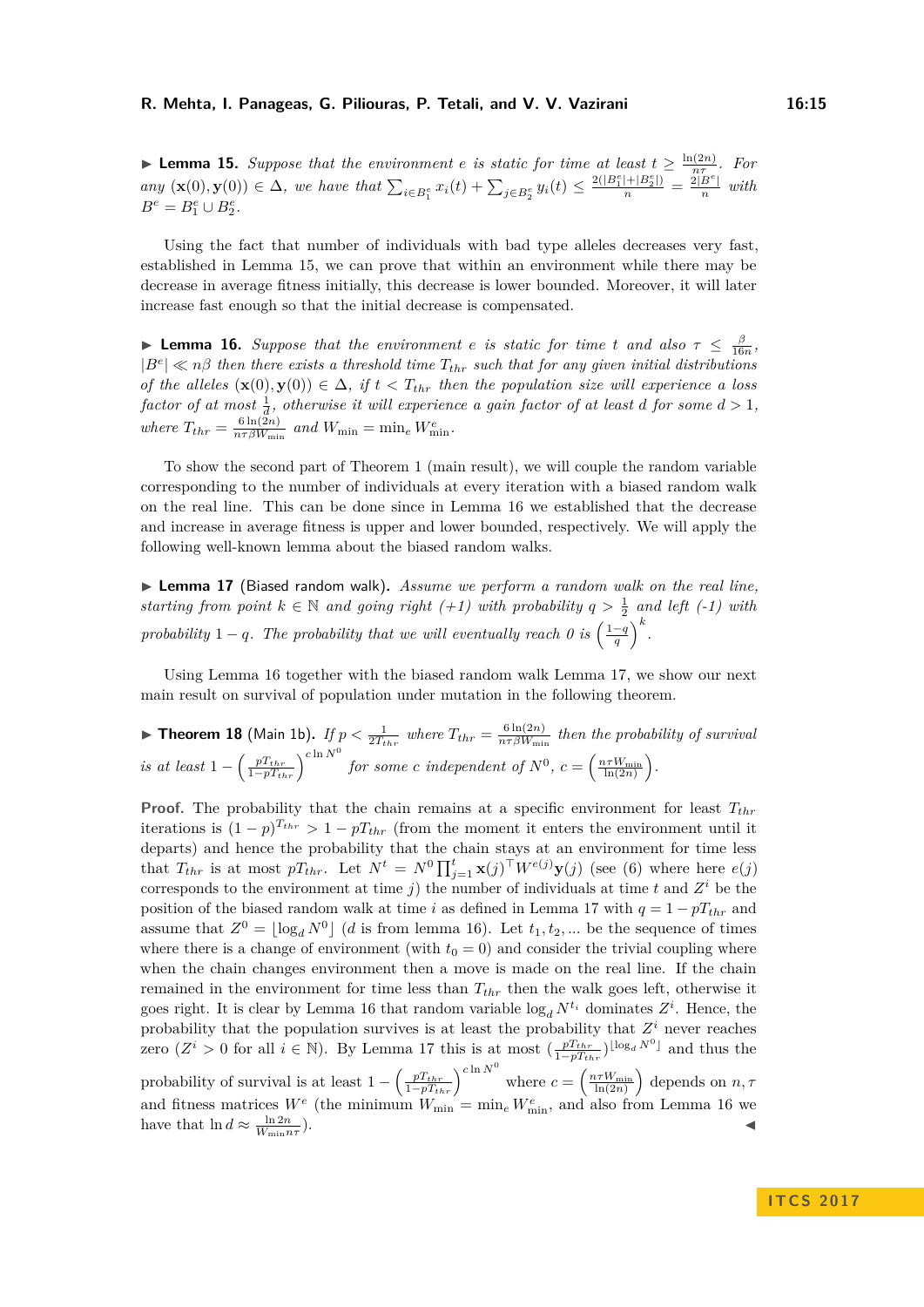#### **16:16 Mutation, Sexual Reproduction and Survival in Dynamic Environments**

# <span id="page-15-0"></span>**7 Convergence of Discrete Replicator Dynamics with Mutation in Fixed Environments**

In this section we extend the convergence result of Mehta et al. [\[22\]](#page-17-2) for dynamics [\(1\)](#page-5-1) in static environment to dynamics governed by [\(12\)](#page-27-0) where mutations are also present. The former result critically hinges on the fact that mean fitness strictly increases unless the system is at a fixed-point, and thereby acts as a potential function. Despite the fact that this is no longer the case when mutations are introduced, we manage to show that the system still converges and follows an intuitively clear behavior. Namely, in every step of the dynamic, either the average fitness  $\mathbf{x}^\top W \mathbf{y}$  or the product of the proportions of all different alleles  $\prod_i x_i \prod_i y_i$  (or both) will increase. This latter quantity is, in some sense, a measure of how mixed/diverse the population is. To argue this we apply the following inequality due to Baum and Eagon:

<span id="page-15-2"></span>**Findom 19** (Baum and Eagon Inequality [\[4\]](#page-17-9)). Let  $P(\mathbf{x}) = P(\{x_{ij}\})$  be a polynomial with *nonnegative coefficients homogeneous of degree <i>d in its variables*  $\{x_{ij}\}$ *. Let*  $\mathbf{x} = \{x_{ij}\}$  *be any* point of the domain  $D: x_{ij} \ge 0, \sum_{j=1}^{q_i} x_{ij} = 1, i = l, ..., p, j = l, ..., q_i$ . For  $\mathbf{x} = \{x_{ij}\} \in D$ , *let*  $\Xi(\mathbf{x}) = \Xi\{x_{ij}\}\$  *denote the point of D whose i, j coordinate is* 

$$
\Xi(\mathbf{x})_{ij} = \left(x_{ij} \frac{\partial P}{\partial x_{ij}}\bigg|_{(\mathbf{x})}\right) \cdot \left(\sum_{j=1}^{q_i} x_{ij} \frac{\partial P}{\partial x_{ij}}\bigg|_{(\mathbf{x})}\right)^{-1}.
$$

 $Then P(\Xi(\mathbf{x})) > P(\mathbf{x}) \text{ unless } \Xi(\mathbf{x}) = \mathbf{x}.$ 

We will establish a potential function *P* that for the dynamics governed by  $(12)$ , capturing sexual evolution with mutation. This will imply convergence for the dynamics. Note that feasible values of  $\tau$  are in  $[0, \frac{1}{n}]$ , since  $\tau$  represents fraction of allele *i* mutating to allele *i'* of the same gene implying  $n * \tau \leq 1$ .

<span id="page-15-1"></span> $\triangleright$  **Theorem 20** (Main 3). *Given a static environment W*, *dynamics governed by [\(12\)](#page-27-0) with* mutation parameter  $\tau \leq \frac{1}{n}$  has a potential function  $P(\mathbf{x}, \mathbf{y}) = (\mathbf{x}^\top W \mathbf{y})^{1-n\tau} \prod_i x_i^{\tau} \prod_i y_i^{\tau}$  that *strictly increases unless an equilibrium (fixed-point) is reached. Thus, the system converges to equilibria, in the limit. Equilibria are exactly the set of points*  $(\mathbf{p}^*, \mathbf{q}^*)$  *that satisfy for all*  $i, i' \in S_1, j, j' \in S_2$ :

$$
\frac{(W{\bf q}^*)_i}{1-\frac{\tau}{p^*_i}}=\frac{(W{\bf q}^*)_i}{1-\frac{\tau}{p^*_{i'}}}=\frac{{\bf p}^{*T}W{\bf q}^*}{1-n\tau}=\frac{(W^\top{\bf p}^*)_j}{1-\frac{\tau}{q^*_j}}=\frac{(W^\top{\bf p}^*)_j}{1-\frac{\tau}{q^*_{j'}}}.
$$

As a consequence of the above theorem we get the following:

I **Corollary 21.** *Along every nontrivial trajectory of dynamics governed by [\(12\)](#page-27-0) at least one of average population fitness*  $\mathbf{x}^{\top}W\mathbf{y}$  *or product of allele frequencies*  $\prod_i x_i \prod_i y_i$  *strictly increases at each step.*

## **8 Conclusion and Open problems**

In this paper we study various aspects of discrete replicator-like/MWUA dynamics and show three results: Two for dynamics with fixed parameters, and one where the parameters evolve over time as per a Markov chain. Theorem [12](#page-11-2) establishes that a noisy version of discrete replicator dynamics converges *polynomially fast* to pure fixed points in coordination games. Due to the connections established by Chastain et al. [\[8\]](#page-17-0), this implies that evolution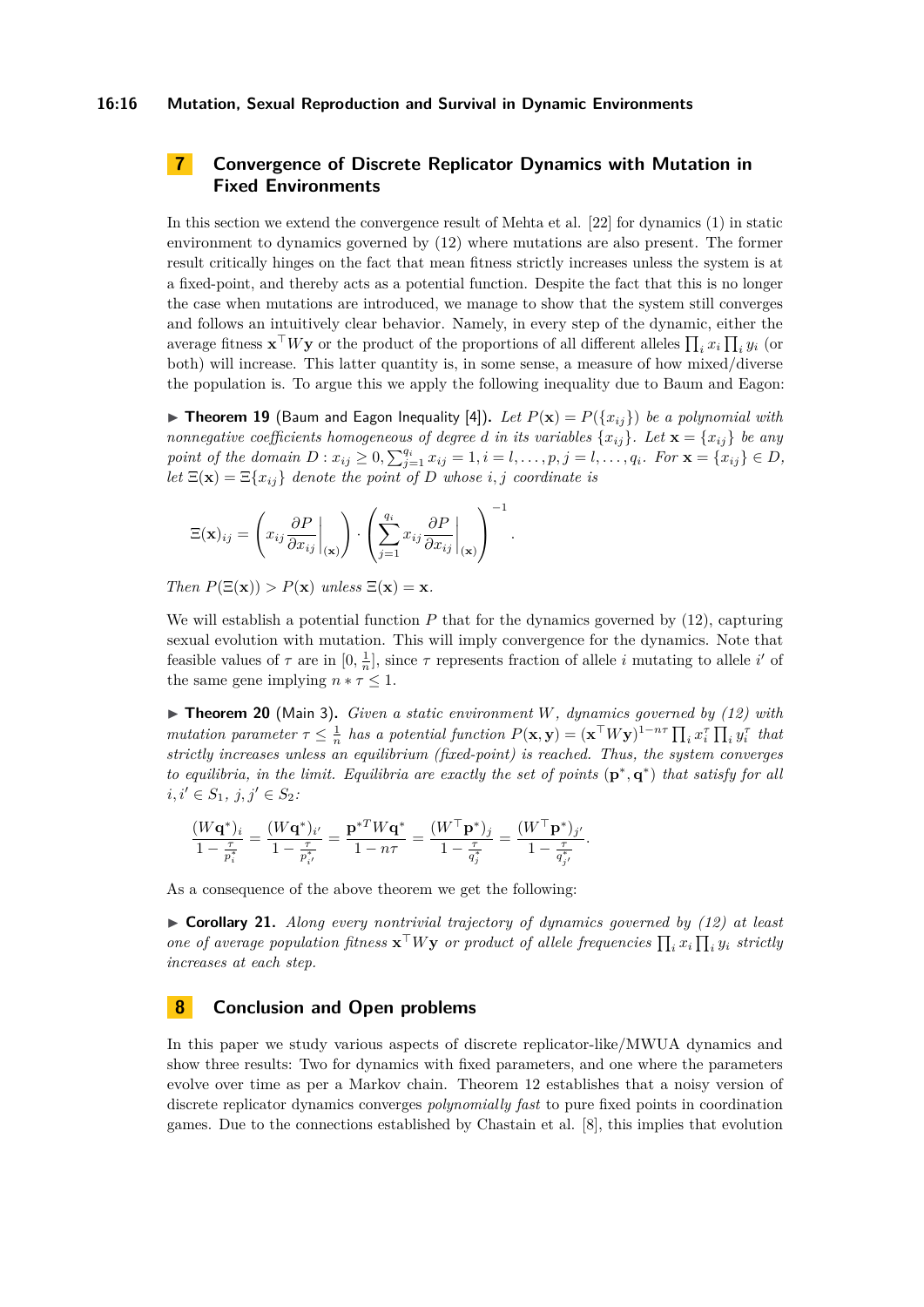under sexual reproduction in haploids converges fast to a monomorphic population if the environment is static (fitness/payoff matrix is fixed). Introducing mutations to this model, as in [\[13\]](#page-17-4), augments the replicator dynamics, and our second result shows convergence for this augmented replicator in coordination games. The proof is via a novel potential function, which is a combination of mean payoff and entropy, which may be of independent interest.

Finally, for the replicator dynamics with noise, capturing finite populations, we show that assuming some conditions (see Section [B](#page-19-0) for discussion on the assumptions), the population size will eventually become zero with probability one (extinction) under (standard) replicator, while under augmented replicator (with mutations) it will never whither out (survival) with a non-trivial probability.

A host of novel questions arise from this model and there is much space for future work.

- For the fast convergence result (first result above), we assumed that the random noise  $\delta$ lies in a subset of hypercube of length  $\delta$ , i.e., every entry  $\delta_i$  is  $\pm 1$  times magnitude  $\delta$  and  $\sum_i \delta_i = 0$ . Can the result be generalized for a different class of random noise, where the noise also depends on the distribution of the alleles at every step and or population size?
- $\blacksquare$  The second result talks about convergence to fixed points, which happens at the limit (time  $t \to \infty$ ). Therefore, an interesting question would be to settle the speed of convergence. Additionally, for the *no mutations* case the result of [\[22\]](#page-17-2) shows that all the stable fixed points are pure. It would be interesting to perform stability analysis for the *replicator with mutations* as well.
- Mutation can be modeled in an alternative way, where an individual can mutate to a completely new allele that is not part of some in advance fixed set of alleles. It will be interesting to define and analyze dynamics where the number of different alleles in nature is not known a priori. Finally, what happens if environment changes are not completely independent but are instead affected by population size?

**Acknowledgements.** We are grateful to Yuri Lyubich for helpful discussions. This work was completed while Ioannis Panageas was a PhD student at Georgia Institute of Technology. Ioannis Panageas would like to acknowledge NSF EAGER award grants CCF-1415496, CCF-1415498 and a MIT-SUTD postdoctoral fellowship. Georgios Piliouras would like to acknowledge SUTD grant SRG ESD 2015 097 and MOE AcRF Tier 2 Grant 2016-T2-1-170. Part of the work was completed while Ruta Mehta, Ioannis Panageas and Georgios Piliouras were visiting scientists at the Simons Institute for the Theory of Computing. Part of the work was completed while Ruta Mehta and Georgios Piliouras were visiting scientists at the Hausdorff Research Institute for Mathematics (HIM) during the Trimester Program on Combinatorial Optimization. Vijay Vazirani was supported by NSF Grant CCF-1216019.

#### **References**

<span id="page-16-2"></span>**<sup>1</sup>** H. Ackermann, P. Berenbrink, S. Fischer, and M. Hoefer. Concurrent imitation dynamics in congestion games. *Proceedings of the 28th ACM symposium on Principles of distributed computing (PODC)*, pages 63–72, 2009.

<span id="page-16-1"></span>**<sup>2</sup>** S. Arora, M. Hardt, and N. Vishnoi. Off the convex path, 2015. URL: [http://www.](http://www.offconvex.org) [offconvex.org](http://www.offconvex.org).

<span id="page-16-0"></span>**<sup>3</sup>** S. Arora, E. Hazan, and S. Kale. The multiplicative weights update method: a meta algorithm and applications. Technical report, Princeton, 2005.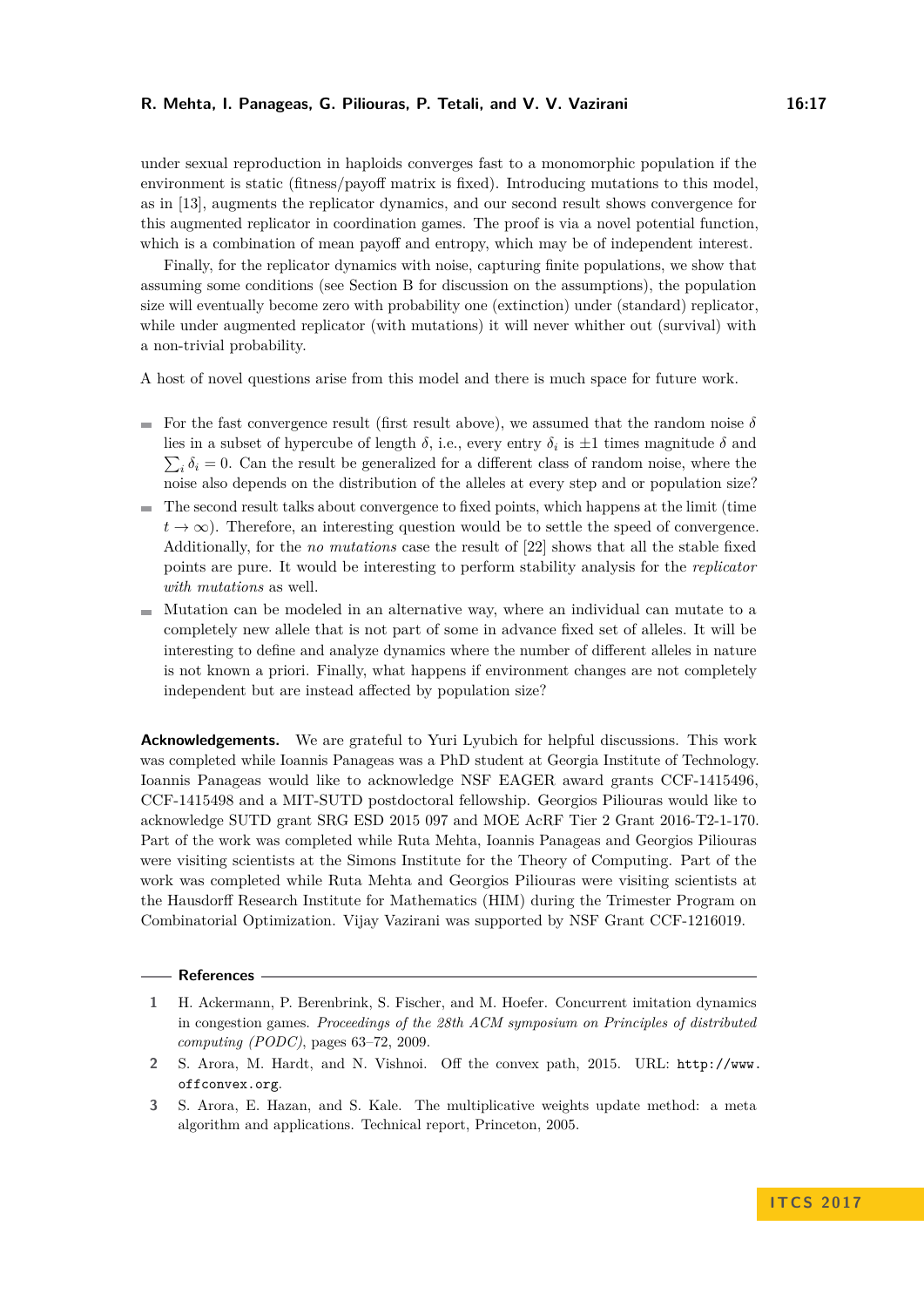#### **16:18 Mutation, Sexual Reproduction and Survival in Dynamic Environments**

- <span id="page-17-9"></span>**4** L. Baum and J. Eagon. An inequality with applications to statistical estimation for probabilistic functions of markov processes and to a model for ecology. *Bull. Amer. Math. Soc.*, 73:360–363, 1967.
- <span id="page-17-16"></span>**5** J. Branke and W. Wang. *Genetic and Evolutionary Computation — GECCO 2003: Genetic and Evolutionary Computation Conference Chicago, IL, USA, July 12–16, 2003 Proceedings, Part I*, chapter Theoretical Analysis of Simple Evolution Strategies in Quickly Changing Environments, pages 537–548. Springer Berlin Heidelberg, Berlin, Heidelberg, 2003.
- <span id="page-17-12"></span>**6** M. Braverman, A. Grigo, and C. Rojas. Noise vs computational intractability in dynamics. *Innovations in Theoretical Computer Science Conference (ITCS)*, pages 128–141, 2012.
- <span id="page-17-17"></span>**7** E. Chastain, A. Livnat, C. H. Papadimitriou, and U. V. Vazirani. Multiplicative updates in coordination games and the theory of evolution. *Innovations in Theoretical Computer Science Conference (ITCS)*, pages 57–58, 2013.
- <span id="page-17-0"></span>**8** E. Chastain, A. Livnat, C.H. Papadimitriou, and U. Vazirani. Algorithms, games, and evolution. *Proceedings of the National Academy of Sciences (PNAS)*, 2014.
- <span id="page-17-13"></span>**9** S. Chien and A. Sinclair. Convergence to approximate nash equilibria in congestion games. *Games and Economic Behavior*, pages 169–178, 2007.
- <span id="page-17-19"></span>**10** Devdatt P. Dubhashi and Alessandro Panconesi. *Concentration of Measure for the Analysis of Randomized Algorithms*. Cambridge University Press, 2009.
- <span id="page-17-20"></span>**11** Willliam Feller. *An introduction to probability theory and its applications*, volume 2. John Wiley & Sons, 2008.
- <span id="page-17-5"></span>**12** R. Ge, F. Huang, C. Jin, and Y. Yuan. Escaping from saddle points—online stochastic gradient for tensor decomposition. *Conference on Learning Theory (COLT)*, 2015.
- <span id="page-17-4"></span>**13** J. Hofbauer and K. Sigmund. *Evolutionary Games and Population Dynamics*. Cambridge University Press, Cambridge, 1998.
- <span id="page-17-6"></span>**14** R. Kleinberg, G. Piliouras, and É. Tardos. Multiplicative updates outperform generic noregret learning in congestion games. *ACM Symposium on Theory of Computing (STOC)*, 2009.
- <span id="page-17-14"></span>**15** J. D. Lee, M. Simchowitz, M. I Jordan, and B. Recht. Gradient descent converges to minimizers. *Conference on Learning Theory (COLT)*, 2016.
- <span id="page-17-15"></span>**16** A. ML Liekens. *Evolution of finite populations in dynamic environments*. Technische Universiteit Eindhoven, 2005.
- <span id="page-17-10"></span>**17** A. Livnat, C. H. Papadimitriou, J. Dushoff, and M. W. Feldman. A mixability theory for the role of sex in evolution. *Proceedings of the National Academy of Sciences (PNAS)*, 105(50):19803–19808, 2008.
- <span id="page-17-1"></span>**18** A. Livnat, C.H. Papadimitriou, A. Rubinstein, A. Wan, and G. Valiant. Satisfiability and evolution. *IEEE Symposium on. Foundations of Computer Science (FOCS)*, 2014.
- <span id="page-17-8"></span>**19** V. Losert and E. Akin. Dynamics of games and genes: Discrete versus continuous time. *Journal of Mathematical Biology*, 1983.
- <span id="page-17-21"></span>**20** Y. Lyubich. *Mathematical Structures in Population Genetics*. Springer-Verlag, 1992.
- <span id="page-17-7"></span>**21** Y. Lyubich, G.Maistrovski, and Yu.Ol'khovski. Problems of information transmission, 1980.
- <span id="page-17-2"></span>**22** R. Mehta, I. Panageas, and G. Piliouras. Natural selection as an inhibitor of genetic diversity: Multiplicative weights updates algorithm and a conjecture of haploid genetics. *Innovations in Theoretical Computer Science (ITCS)*, 2015.
- <span id="page-17-11"></span>**23** R. Mehta, I. Panageas, G. Piliouras, and S. Yazdanbod. The Computational Complexity of Genetic Diversity. *European Symposium on Algorithms (ESA)*, 2016. [arXiv:1411.6322](http://arxiv.org/abs/1411.6322).
- <span id="page-17-3"></span>**24** R. Meir and D. Parkes. A note on sex, evolution, and the multiplicative updates algorithm. *Proceedings of the 12th International Joint Conference on Autonomous Agents and Multiagent Systems (AAMAS)*, 2015.
- <span id="page-17-18"></span>**25** James Meiss. *Differential Dynamical Systems*. SIAM, 2007.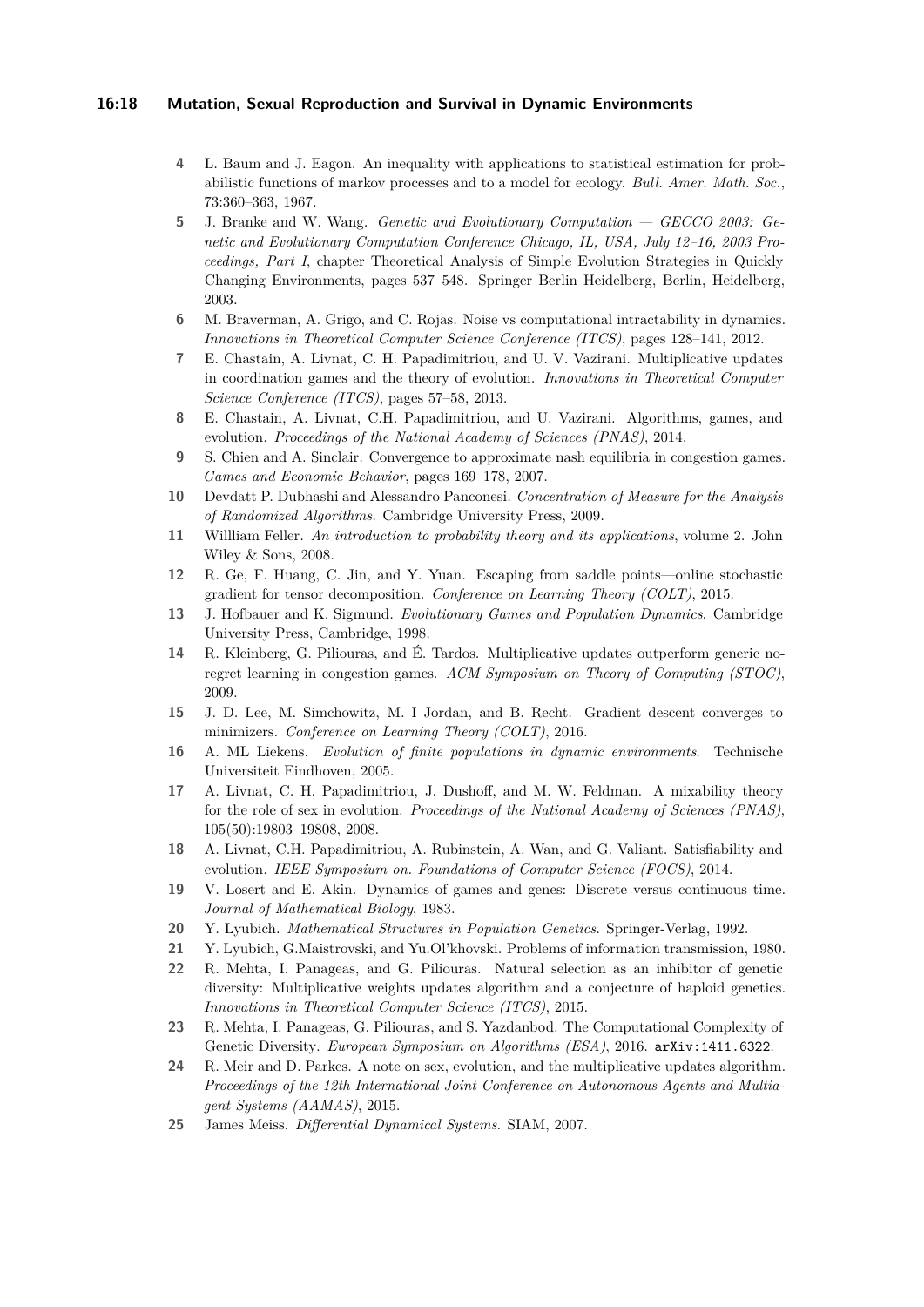- <span id="page-18-4"></span>**26** T Nagylaki. The evolution of multilocus systems under weak selection. *Genetics*, 134(2):627–47, 1993.
- <span id="page-18-9"></span>**27** M. A. Nowak, N. L. Komarova, and P. Niyogi. Evolution of universal grammar. *Science*, 2001.
- <span id="page-18-6"></span>**28** I. Panageas and G. Piliouras. Average Case Performance of Replicator Dynamics in Potential Games via Computing Regions of Attraction. *ACM Conference on Economics and Computation (EC)*, 2016.
- <span id="page-18-7"></span>**29** I. Panageas and G. Piliouras. Gradient descent only converges to minimizers: Non-isolated critical points and invariant regions. *Innovations in Theoretical Computer Science (ITCS)*, 2017.
- <span id="page-18-2"></span>**30** I. Panageas, P. Srivastava, and N. K. Vishnoi. Evolutionary dynamics in finite populations mix rapidly. *ACM-SIAM Symposium on Discrete Algorithms (SODA)*, pages 480–497, 2016.
- <span id="page-18-3"></span>**31** I. Panageas and N. K. Vishnoi. Mixing time of markov chains, dynamical systems and evolution. *International Colloquium on Automata, Languages and Programming (ICALP)*, 2016.
- <span id="page-18-5"></span>**32** R. Pemantle. Nonconvergence to unstable points in urn models and stochastic approximations. *The Annals of Probability*, 18(2), 1990.
- <span id="page-18-11"></span>**33** O. Rivoire and S. Leibler2. The value of information for populations in varying environments. *ArXiv e-prints*, 2010.
- <span id="page-18-0"></span>**34** L. G. Valiant. Evolvability. *J. ACM*, 56(1), 2009.
- <span id="page-18-1"></span>**35** D. M. Wolf, V. V. Vazirani, and A. P. Arkin. Diversity in times of adversity: probabilistic strategies in microbial survival games. *Journal of theoretical biology*, 234(2):227–253, 2005.
- <span id="page-18-8"></span>**36** S. Yang, Y. Ong, and Y. Jin. *Evolutionary computation in dynamic and uncertain environments*, volume 51. Springer Science & Business Media, 2007.

# <span id="page-18-10"></span>**A Terms Used From Biology**

We provide brief non-technical definitions of a few biological terms useful for this paper.

**Gene.** A unit that determines some characteristic of the organism, and passes traits to offsprings. All organisms have genes corresponding to various biological traits, some of which are instantly visible, such as eye color or number of limbs, and some of which are not, such as blood type.

**Allele.** Allele is one of a number of alternative forms of the same gene, found at the same place on a chromosome, Different alleles can result in different observable traits, such as different pigmentation.

**Genotype.** The genetic constitution of an individual organism.

**Phenotype.** The set of observable characteristics of an individual resulting from the interaction of its genotype with the environment.

**Diploid.** Diploid means having two copies of each chromosome. Almost all of the cells in the human body are diploid.

**Haploid.** A cell or nucleus having a single set of unpaired chromosomes. Our sex cells (sperm and eggs) are haploid cells that are produced by meiosis. When sex cells unite during fertilization, the haploid cells become a diploid cell.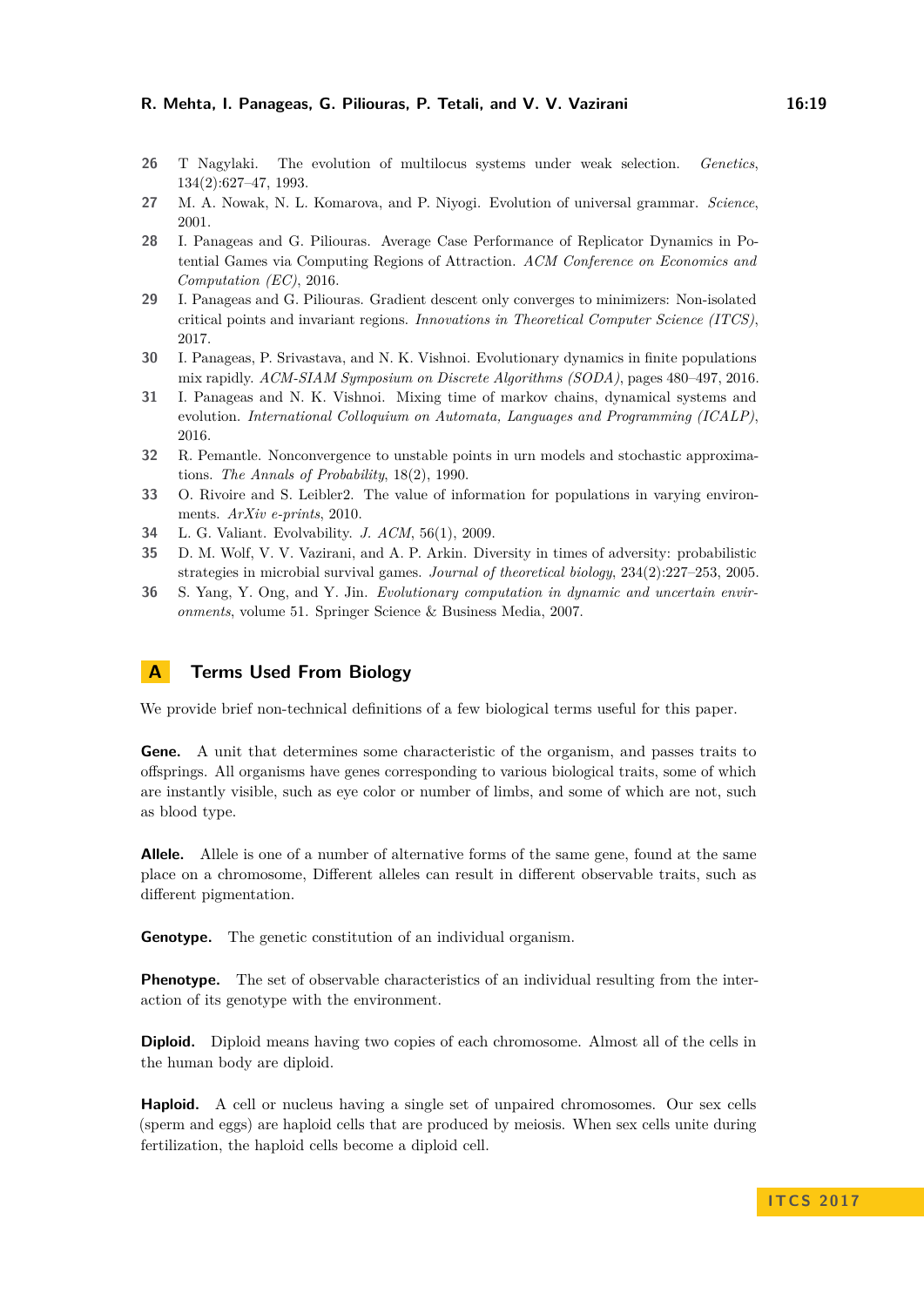# <span id="page-19-0"></span>**B Discussion on the Assumptions and Examples**

In this section, we will discuss why our assumptions are necessary and their significance.

# **B.1 On the parameters** *γ, δ, β, τ*

The effective range of  $\delta$  is  $o\left(\frac{1}{n}\right)$ , where  $||\delta||_{\infty} = \delta$ , whereas for  $\gamma$  is  $O\left(\frac{1}{n^2}\right)$ . For example, if we consider the entries of fitness matrices  $W^e$  to be uniform from interval  $(1 - \sigma, 1 + \sigma)$  for some positive  $\sigma > 0$  then  $\gamma$  is of  $\Theta(\frac{1}{n^2})$  order. If the entries of the matrix are constants (in weak selection scenario they lie in the interval  $(1 - \sigma, 1 + \sigma)$  then the convergence time of dynamics [3](#page-6-4) is polynomial w.r.t *n* (size of fitness matrices  $W^e$  is  $n \times n$ ). We note that the main result of [\[22\]](#page-17-2) for dynamics [\(1\)](#page-5-1) has been derived under the assumption that the entries of the fitness matrix are all distinct. It is proven that this assumption is necessary by giving examples where the dynamic doesn't converge to pure fixed points if the fitness matrix has some entries that are equal (the trivial example is when *W* has all entries equal, then every frequency vector in  $\Delta$  is a fixed point). This is an indication that  $\gamma$  is needed to analyse the running time and is not artificial. The noise vector *δ* has coordinates ±*δ*, so it is uniformly chosen from hypercube, but there is no dependence on the current frequency vector ( $\delta$  is independent of current  $(\mathbf{x}, \mathbf{y})$ . Finally,  $\beta$  should be thought of as a small constant number (like in weak selection) independent of *n*, and  $\tau$  to be  $O(\frac{1}{n})$  (1 –  $n\tau \ge 0$  must hold so that the dynamics with mutation are meaningful and from Lemma [16,](#page-14-1) it must hold that  $\tau \leq \frac{\beta}{16n}$ ).

### <span id="page-19-1"></span>**B.2 On the environments**

We analyze a finite population model where  $N<sup>t</sup>$  is the population size at time  $t$ . It is natural to define survival if  $N^t \geq 1$  for all  $t \in \mathbb{N}$  (number of people is at least 1 at all times) and extinction if  $N^t$  < 1 for some *t* (if the number of people is less than one at some point then the population goes extinct). As described in preliminaries,  $N^t = N^{t-1} \cdot \Phi^t$  where  $\Phi^t = x(t)$ <sup>T</sup> $W^{e(t)}y(t)$  is the average fitness at time *t* and  $W^{e(t)}$  is the fitness matrix of environment *e*(*t*) (at time *t*).

Fix a fitness matrix *W* (i.e., fix an environment). If  $W_{ij} > 1 + \epsilon$  for all  $(i, j)$  then  $\mathbf{x}^{\top} W \mathbf{y} \geq 1$  for all  $(\mathbf{x}, \mathbf{y}) \in \Delta$  and thus the number of individuals is increasing along the generations by a factor of  $1 + \epsilon$  (the population survives). On the other hand, if  $W_{ij} < 1 - \epsilon$ for all  $(i, j)$  then  $\mathbf{x}^\top W \mathbf{y} < 1 - \epsilon$  for all  $(\mathbf{x}, \mathbf{y}) \in \Delta$ , so it is clear that the number of individuals is decreasing with a factor of  $1 - \epsilon$  (thus population goes extinct). So either extreme makes the problem irrelevant.

Finally, it is natural to assume that complete diversity should favor survival, i.e., if the population is uniform along the alleles/types then the population size must not decrease in the next generation. Therefore, we assume that the average fitness under uniform frequencies is  $\geq 1 + \beta$  (for all but few number of bad alleles that can be seen as deleterious). The alleles that are good should dominate entry-wise the bad alleles. Example Figure [2](#page-27-1) in the appendix *C* shows that this assumption is necessary. In Figure [2,](#page-27-1)  $\tau = 0.03$  and  $W_e = \begin{pmatrix} 0.99 & 0.37 \\ 0.56 & 2.09 \end{pmatrix}$ *.* If we start from any vector  $(x, y)$  in the shaded area, the dynamics converges to the stable fixed point *B*. The average fitness  $\mathbf{x}^{\top} W \mathbf{y}$  at *B* is less than the maximum at the corner which is  $W_{1,1}^e = 0.99 < 1$ . So if the size of population is *Q* when entering *e*, after *t* generations on the environment *e*, the population size will be at most  $Q \cdot 0.99^t$  (which decreases exponentially). In that case Theorem [18](#page-14-3) doesn't hold, even though  $\frac{0.99 + 0.37 + 0.56 + 2.09}{4} = 1.0025 > 1$  and  $\beta = 0.0025$  (qualitatively we would have the same picture for any  $\tau \in [0, 0.03]$  and  $W^e$ ).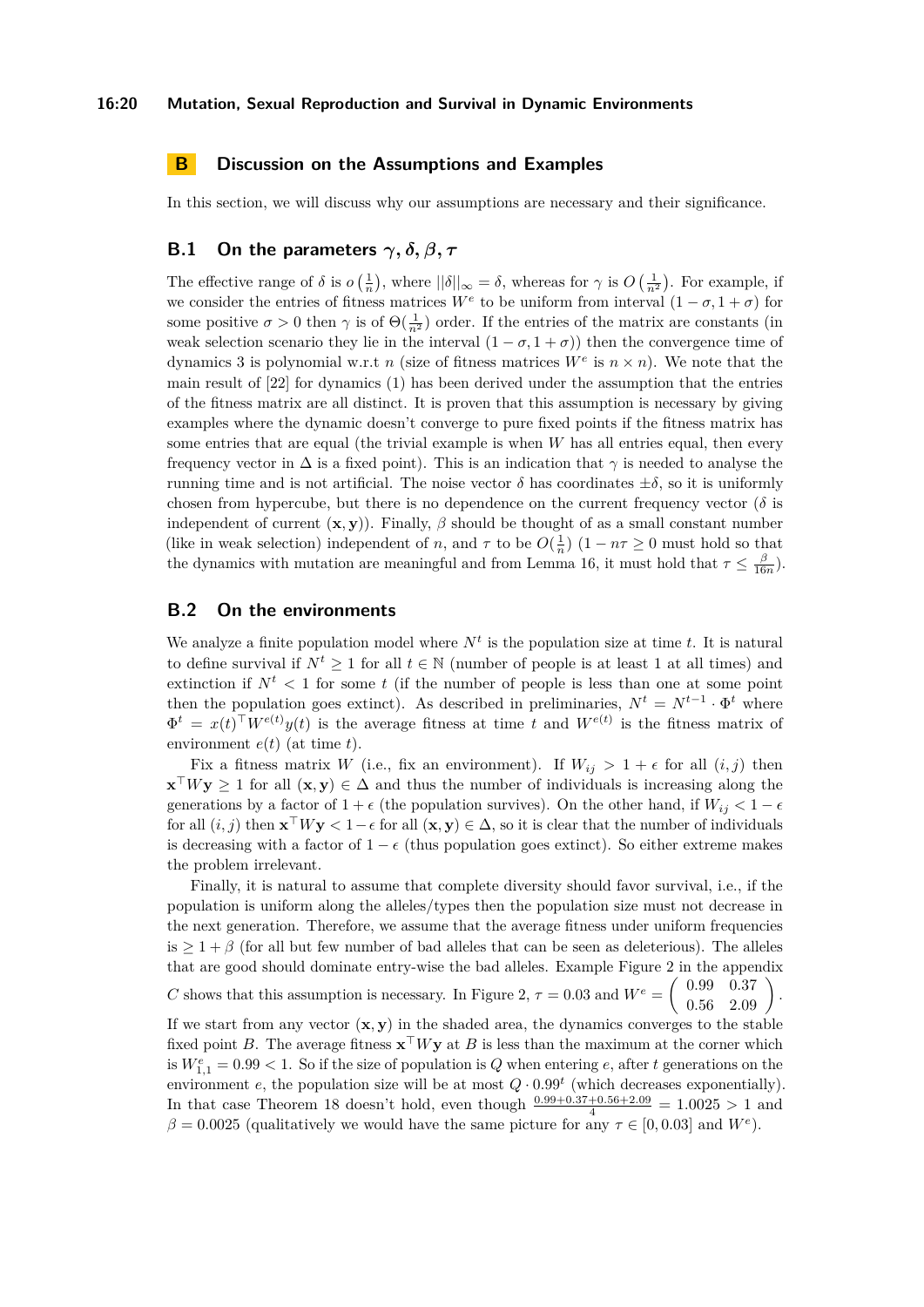The assumption defined in [\(7\)](#page-12-2) is necessary as well for the following reason: Assume there is a combination of alleles  $(i, j)$  so that  $\prod_e (W_{ij}^e)^{\pi_e} \geq 1$  (\*). In that case we can have one of the environments so that  $x_i = 1, y_j = 1$  is a stable fixed point and hence there are initial frequencies so that the dynamics [\(3\)](#page-6-4) converge to it. After that, it is easy to argue that this monomorphic population survives on average because of (\*), so the probability of survival in that case is non zero.

### **B.3 Explanation of Figure [1](#page-3-1)**

Figure [1](#page-3-1) shows the adjacency graph of a Markov chain. There are 3 environments with fitness matrices, say  $W^{e_1}, W^{e_2}, W^{e_3}$ , and the entries of every matrix are distinct. Take  $p_{ii} = 1 - p$  and  $p_{ij} = \frac{p}{2}$  so that the stationary distribution is (1/3*,* 1/3*,* 1/3*)*. Observe that  $W_{1,1}^{e_1} \cdot W_{1,1}^{e_2} \cdot W_{1,1}^{e_3} = 1.12 \cdot 1.02 \cdot 0.87 < 0.994 < 1$ . The same is true for entries  $(1,2),(2,1),(2,2)$ . So the assumption defined in [\(7\)](#page-12-2) is satisfied.

Moreover, observe that if we choose  $\beta = 0.005$  and hence  $\tau = \frac{0.005}{32}$  it follows that the assumptions defined in [\(8\)](#page-13-0) are satisfied (also the bad alleles are dominated entry-wise by the good alleles). Hence, in case of no mutation, from theorem [14](#page-12-1) the population dies out with probability 1 for all initial population sizes  $N^0$  and all initial frequency vectors in  $\Delta$ . In case of mutation, and for sufficiently large initial population size  $N^0$ , for all initial frequency vectors in  $\Delta$  the probability of survival is positive (Theorem [18\)](#page-14-3).

# **C Missing proofs**

#### **C.1 Proof of Lemma [4](#page-10-1)**

**Proof.** From the definition of *g* (equation [1\)](#page-5-1) we get,

$$
2\left(\mathbf{\hat{x}}^{\top}W\hat{\mathbf{y}}\right)\left(\mathbf{x}^{\top}W\mathbf{y}\right)^{2} = 2\sum_{ij} W_{ij}\hat{x}_{i}\hat{y}_{j}\left(\mathbf{x}^{\top}W\mathbf{y}\right)^{2}
$$
  
\n
$$
= 2\sum_{ij} W_{ij}x_{i}y_{j}\frac{(W\mathbf{y})_{i}}{\mathbf{x}^{\top}W\mathbf{y}}\frac{(W^{\top}\mathbf{x})_{j}}{\mathbf{x}^{\top}W\mathbf{y}}\left(\mathbf{x}^{\top}W\mathbf{y}\right)^{2}
$$
  
\n
$$
= 2\sum_{i,j} W_{ij}x_{i}y_{j}(W\mathbf{y})_{i}(W^{\top}\mathbf{x})_{j}
$$
  
\n
$$
= \sum_{i,j,k} W_{ij}W_{ik}x_{i}y_{j}y_{k}(W^{\top}\mathbf{x})_{j} + \sum_{i,j,k} W_{ij}W_{jk}^{T}x_{i}x_{k}y_{j}(W\mathbf{y})_{i}
$$
  
\n
$$
= \sum_{i,j,k} W_{ij}W_{ik}x_{i}y_{j}y_{k}\frac{1}{2}((W^{\top}\mathbf{x})_{j} + (W^{\top}\mathbf{x})_{k}) + \sum_{i,j,k} W_{ij}W_{kj}x_{i}x_{k}y_{j}\frac{1}{2}((W\mathbf{y})_{i} + (W\mathbf{y})_{k})
$$
  
\n
$$
\geq \sum_{i,j,k} W_{ij}W_{ik}x_{i}y_{j}y_{k}\sqrt{(W^{\top}\mathbf{x})_{j}(W^{\top}\mathbf{x})_{k}} + \sum_{i,j,k} W_{ij}W_{kj}x_{i}x_{k}y_{j}\sqrt{(W\mathbf{y})_{i}(W\mathbf{y})_{k}}
$$
  
\n
$$
= \sum_{i} x_{i}\left(\sum_{j} y_{j}W_{ij}\sqrt{(W^{\top}\mathbf{x})_{j}}\right)^{2} + \sum_{j} y_{j}\left(\sum_{i} x_{i}W_{ij}\sqrt{(W\mathbf{y})_{i}}\right)^{2}
$$
from convexity of  $f(z) = z^{2}$   
\n
$$
= \left(\sum_{j} y_{j}(W^{\top}\mathbf{x})_{j}^{3/2}\right)^{2} + \left
$$

**I T C S 2 0 1 7**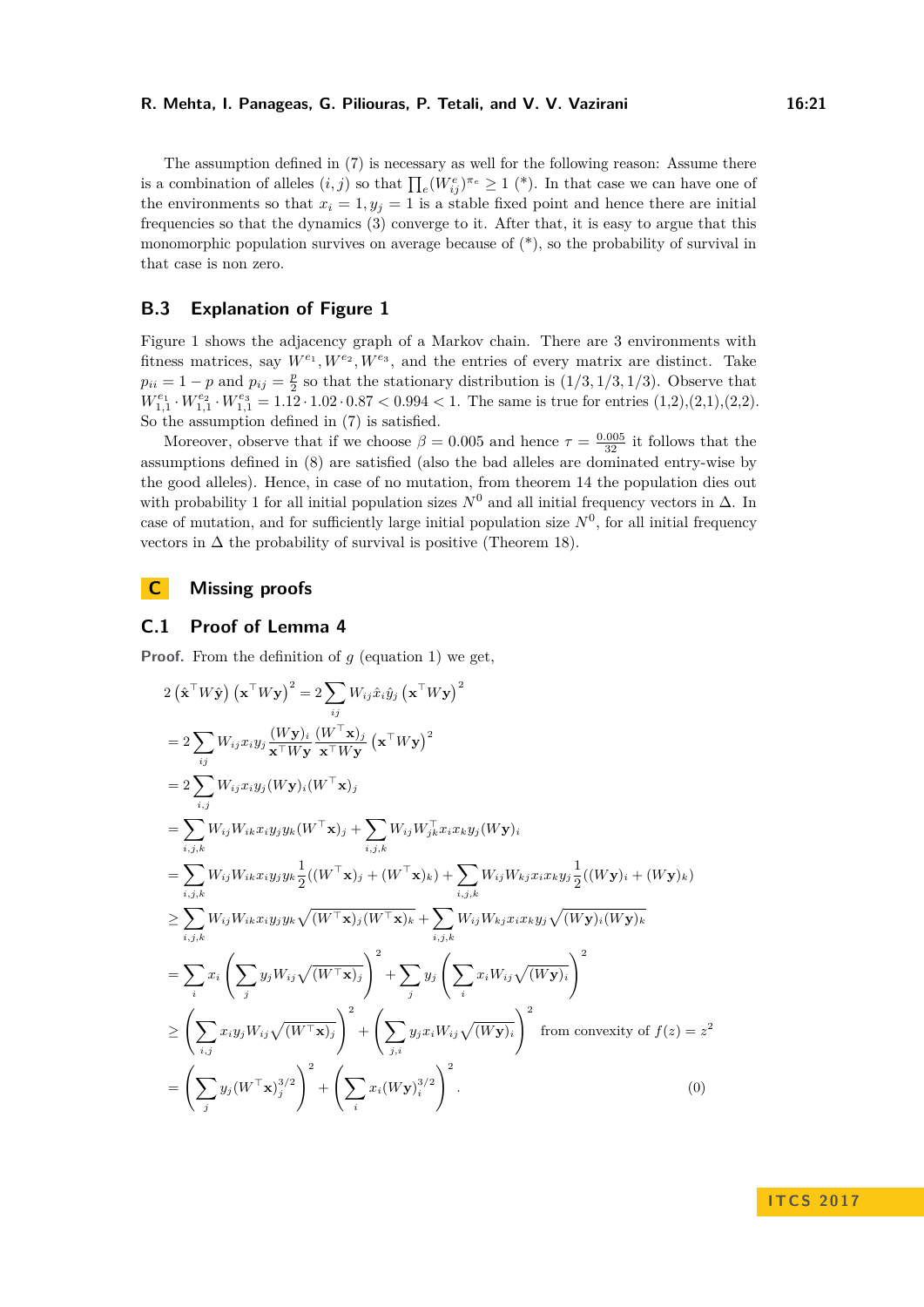### **16:22 Mutation, Sexual Reproduction and Survival in Dynamic Environments**

Let  $\xi$  be a random variable that takes value  $(Wy)_i$  with probability  $x_i$ . Then  $\mathbb{E}[\xi] =$  $\mathbf{x}^{\top} W \mathbf{y}, \ \mathbb{V}[\xi] = \sum_i x_i ((W \mathbf{y})_i - \mathbf{x}^{\top} W \mathbf{y})^2$  and  $\xi$  takes values in the interval  $[0, \mu]$  with  $\mu =$  $\max_{ij} W_{ij}$ . Consider the function  $f(z) = z^{3/2}$  on the interval  $[0, \mu]$  and observe that  $f''(z) \geq \frac{3}{4} \frac{1}{\sqrt{\mu}}$  on  $[0, \mu]$  since  $\mu \geq p^{\top}Wq \geq 0$  for all  $(p, q) \in \Delta$ . Observe also that  $f(\mathbb{E}[\xi]) = (\mathbf{x}^\top W \mathbf{y})^{3/2}$  and  $\mathbb{E}[f(\xi)] = \sum_i x_i (W \mathbf{y})_i^{3/2}$ .

▶ Claim 22. 
$$
\mathbb{E}[f(\xi)] \ge f(\mathbb{E}[\xi]) + \frac{A}{2}\mathbb{V}[\xi],
$$
 where  $A = \frac{3}{4\sqrt{\mu}}$ .

**Proof.** By Taylor expansion we get that (we expand w.r.t E[*ξ*])

$$
f(z) \ge f(\mathbb{E}[\xi]) + f'(\mathbb{E}[\xi])(z - \mathbb{E}[\xi]) + \frac{A}{2}(z - \mathbb{E}[\xi])^2
$$

and hence we have that:

$$
f(z) \ge f(\mathbb{E}[\xi]) + f'(\mathbb{E}[\xi])(z - \mathbb{E}[\xi]) + \frac{A}{2}(z - \mathbb{E}[\xi])^2 \implies
$$
  

$$
\mathbb{E}[f(\xi)] \ge \mathbb{E}[f(\mathbb{E}[\xi])] + f'(\mathbb{E}[\xi])(\mathbb{E}[\xi] - \mathbb{E}[\xi]) + \frac{A}{2}\mathbb{V}[\xi]
$$
  

$$
= f(\mathbb{E}[\xi]) + \frac{A}{2}\mathbb{V}[\xi].
$$

Using the above claim it follows that:

$$
\sum_{i} x_i (W \mathbf{y})_i^{3/2} \ge (\mathbf{x}^\top W \mathbf{y})^{3/2} + \frac{3}{8\sqrt{\mu}} \sum_{i} x_i ((W \mathbf{y})_i - \mathbf{x}^\top W \mathbf{y})^2.
$$

Squaring both sides and omitting one square from the r.h.s we get

$$
\left(\sum_{i} x_i (W\mathbf{y})_i^{3/2}\right)^2 \geq (\mathbf{x}^\top W\mathbf{y})^3 + \frac{3}{4\sqrt{\mu}} (\mathbf{x}^\top W\mathbf{y})^{3/2} \sum_{i} x_i ((W\mathbf{y})_i - \mathbf{x}^\top W\mathbf{y})^2. \tag{9}
$$

We do the same by setting  $\xi$  to be  $(W^{\top} \mathbf{x})_i$  with probability  $y_i$  and using similar argument we get

$$
\left(\sum_{i} y_i (W^{\top} \mathbf{x})_i^{3/2}\right)^2 \geq (\mathbf{x}^{\top} W \mathbf{y})^3 + \frac{3}{4\sqrt{\mu}} (\mathbf{x}^{\top} W \mathbf{y})^{3/2} \sum_{i} y_i ((W^{\top} \mathbf{x})_i - \mathbf{x}^{\top} W \mathbf{y})^2. \tag{10}
$$

Therefore it follows that

$$
2(\hat{\mathbf{x}}^{\top}W\hat{\mathbf{y}})(\mathbf{x}^{\top}W\mathbf{y})^{2} \geq \left(\sum_{j} y_{j}(W^{\top}\mathbf{x})_{j}^{3/2}\right)^{2} + \left(\sum_{i} x_{i}(W\mathbf{y})_{i}^{3/2}\right)^{2} \text{ by inequality (0)}
$$
  

$$
\geq 2(\mathbf{x}^{\top}W\mathbf{y})^{3} + \frac{3}{4\sqrt{\mu}}(\mathbf{x}^{\top}W\mathbf{y})^{3/2}(\sum_{i} x_{i} ((W\mathbf{y})_{i} - \mathbf{x}^{\top}W\mathbf{y})^{2}
$$

$$
+ \sum_{i} y_{i} ((W^{\top}\mathbf{x})_{i} - \mathbf{x}^{\top}W\mathbf{y})^{2})
$$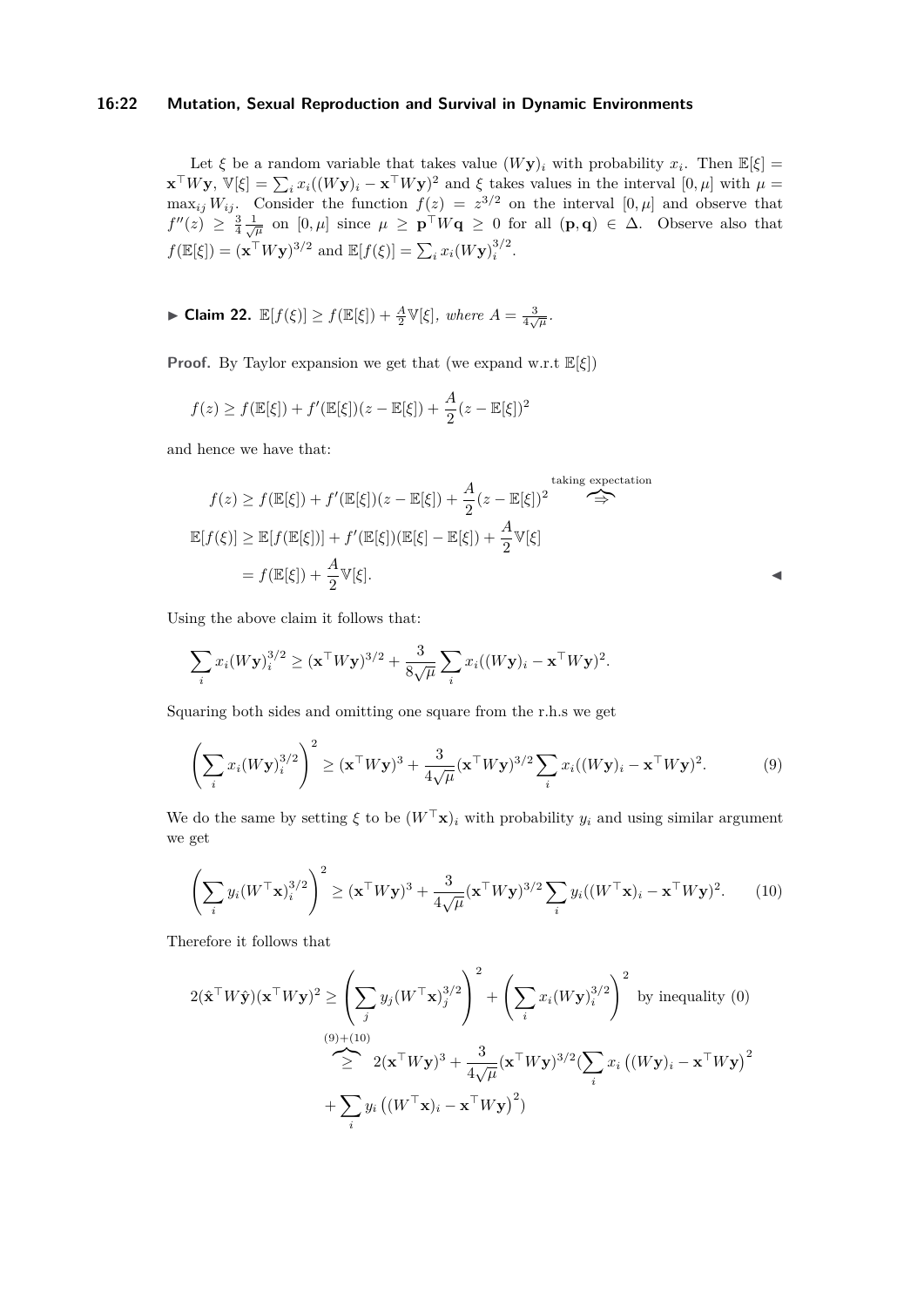Finally we devide both sides by  $2(\mathbf{x}^{\top}W\mathbf{y})^2$  and we get that

$$
(\hat{\mathbf{x}}^{\top}W\hat{\mathbf{y}}) \geq (\mathbf{x}^{\top}W\mathbf{y}) + \frac{3}{8\sqrt{\mu(\mathbf{x}^{\top}W\mathbf{y})}} (\sum_{i} x_i ((W\mathbf{y})_i - \mathbf{x}^{\top}W\mathbf{y})^2 + \sum_{i} y_i ((W^{\top}\mathbf{x})_i - \mathbf{x}^{\top}W\mathbf{y})^2) \geq (\mathbf{x}^{\top}W\mathbf{y}) + \frac{3}{8\mu} \left( \sum_{i} x_i ((W\mathbf{y})_i - \mathbf{x}^{\top}W\mathbf{y})^2 + \sum_{i} y_i ((W^{\top}\mathbf{x})_i - \mathbf{x}^{\top}W\mathbf{y})^2 \right)
$$

with  $\frac{3}{8\sqrt{\mu\Phi(\mathbf{x},\mathbf{y})}} \geq \frac{3}{8\mu}$  since  $\mu \geq \mathbf{x}^{\top}W\mathbf{y}$ . This inequality and the proof techniques can be seen as a generalization of an inequality and proof techniques in  $[20]$ .

# **C.2 Proof of Lemma [7](#page-11-0)**

**Proof.** Vectors  $(\delta_{\mathbf{x}}, \delta_{\mathbf{y}}), (-\delta_{\mathbf{x}}, \delta_{\mathbf{y}}), (\delta_{\mathbf{x}}, -\delta_{\mathbf{y}}), (-\delta_{\mathbf{x}}, -\delta_{\mathbf{y}})$  appear with the same probability, and observe that

$$
(\mathbf{x} + \delta_{\mathbf{x}})^{\top} W(\mathbf{y} + \delta_{\mathbf{y}}) + (\mathbf{x} - \delta_{\mathbf{x}})^{\top} W(\mathbf{y} + \delta_{\mathbf{y}}) + (\mathbf{x} + \delta_{\mathbf{x}})^{\top} W(\mathbf{y} - \delta_{\mathbf{y}})
$$
  
+  $(\mathbf{x} - \delta_{\mathbf{x}})^{\top} W(\mathbf{y} - \delta_{\mathbf{y}}) = 4\mathbf{x}^{\top} W \mathbf{y},$ 

and the claim follows.

# **C.3 Proof of Lemma [9](#page-11-5)**

**Proof.** Assume w.l.o.g that we have  $W_{i1} \geq W_{i2} \geq ...$  (otherwise we permute them so that are in decreasing order). Consider the case where the signs are revealed one at a time, in the order of indices of the sorted row. The probability that + signs dominate − signs through the process is  $\frac{1}{m/2+1}$  (ballot theorem/Catalan numbers) (see [8\)](#page-11-3). It is clear that when the + signs dominate the − signs then

$$
(W\delta_{\mathbf{y}})_i = \sum_j^m W_{ij}\delta_j \geq \sum_{j=1}^{m/2} (W_{i(2j-1)} - W_{i(2j)})\delta \geq \gamma \delta \frac{m}{2}.
$$

### **C.4 Proof of Lemma [11](#page-11-1)**

**Proof.** First of all, since the average fitness is increasing in every generation (before adding noise) and by Lemma [7](#page-11-0) we get that for all  $t \in \{0, ..., 2T\}$ 

 $\mathbb{E}[\Phi^{t+1}|\Phi^t] \geq \Phi^t$ 

namely the average fitness is a submartingale (0).

Let  $(\mathbf{x}^t, \mathbf{y}^t) := (\mathbf{x}(t), \mathbf{y}(t))$  be the frequency vector at time *t* which has average fitness  $\Phi^t \equiv \Phi(\mathbf{x}^t, \mathbf{y}^t) = \mathbf{x}^{t\top} W \mathbf{y}^t$  (abusing notation we use  $\Phi(\mathbf{x}, \mathbf{y})$  for function  $\mathbf{x}^T W \mathbf{y}$  and  $\Phi^t$  for the value of average fitness at time t, also we denote  $(\hat{\mathbf{x}}^t, \hat{\mathbf{y}}^t) = g(\mathbf{x}^t, \mathbf{y}^t)$  and recall that  $(\mathbf{x}^{t+1}, \mathbf{y}^{t+1}) = (\hat{\mathbf{x}}^t + \delta_{\mathbf{x}}^t, \hat{\mathbf{y}}^t + \delta_{\mathbf{y}}^t).$  Assume that in the next generation  $(\hat{\mathbf{x}}^{2t}, \hat{\mathbf{y}}^{2t}) = g(\mathbf{x}^{2t}, \mathbf{y}^{2t})$ the average fitness before the noise, namely  $\hat{\mathbf{x}}^{2t}$ <sup>T</sup> *W* $\hat{\mathbf{y}}^{2t}$  will be at least  $\Phi^{2t} + C\delta\alpha^2$ . Hence by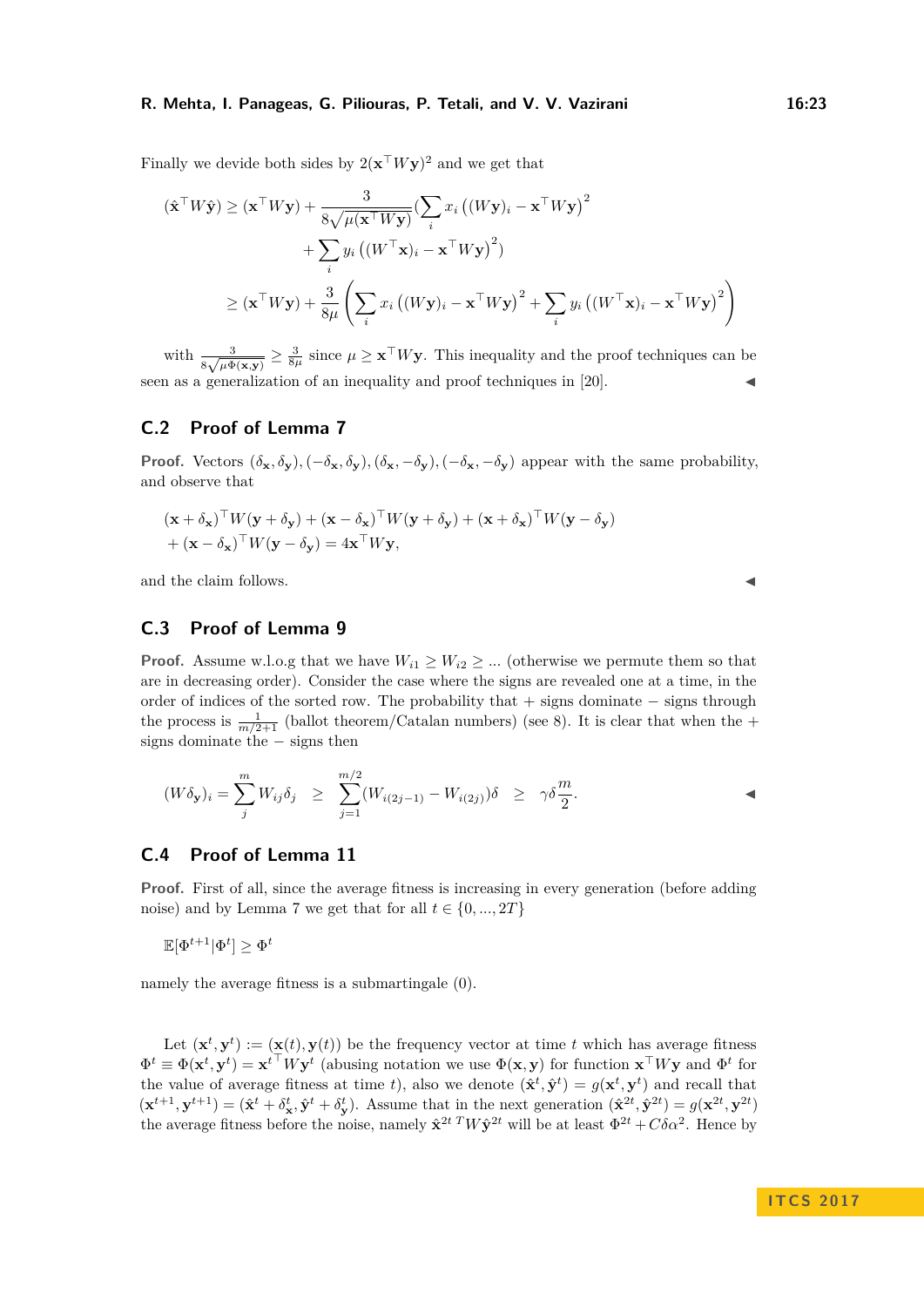Lemma [7](#page-11-0) we get that  $\mathbb{E}[\Phi^{2t+1}|\Phi^{2t}] = \hat{\mathbf{x}}^{2t}{}^T W \hat{\mathbf{y}}^{2t} \geq \Phi^{2t} + C \delta \alpha^2$  (1). Therefore we have that

$$
\mathbb{E}[\Phi^{2t+2}|\Phi^{2t}] = \mathbb{E}_{\delta^{2t+1},\delta^{2t}}[(\hat{\mathbf{x}}^{2t+1} + \delta_{\mathbf{x}}^{2t+1})^{\top}W(\hat{\mathbf{y}}^{2t+1} + \delta_{\mathbf{y}}^{2t+1})|\Phi^{2t}] \n= \mathbb{E}_{\delta^{2t}}[(\hat{\mathbf{x}}^{2t+1})^{\top}W\hat{\mathbf{y}}^{2t+1}|\Phi^{2t}] \n\geq \mathbb{E}_{\delta^{2t}}[(\mathbf{x}^{2t+1})^{\top}W\mathbf{y}^{2t+1}|\Phi^{2t}] \n= \mathbb{E}[\Phi^{2t+1}|\Phi^{2t}] \n\geq \Phi^{2t} + C\delta\alpha^2
$$

where the second inequality is claim  $(1)$  and the first inequality comes from inequality [4](#page-10-1) (since the r.h.s of inequality [4](#page-10-1) is non-negative). The first, third equality comes from model definition and second equality comes from Lemma [7.](#page-11-0)

Assume now that in the next generation  $(\hat{\mathbf{x}}^{2t}, \hat{\mathbf{y}}^{2t}) = g(\mathbf{x}^{2t}, \mathbf{y}^{2t})$  the average fitness before the noise, namely  $\hat{\mathbf{x}}^{2t}$ <sup>T</sup> *W* $\hat{\mathbf{y}}^{2t}$  will be less than  $\Phi^{2t}$  +  $C\delta\alpha^2$ . This means that the vector  $(\mathbf{x}^{2t}, \mathbf{y}^{2t})$  is *α*-close by corollary [6,](#page-10-2) so after adding the noise by the definition of *α*-close we get that  $\hat{\mathbf{x}}^{2t}{}^{T}W\hat{\mathbf{y}}^{2t} + \alpha \geq \Phi^{2t+1} \geq \hat{\mathbf{x}}^{2t}{}^{T}W\hat{\mathbf{y}}^{2t} - \alpha$  (2). From Lemma [9](#page-11-5) we will have with probability at least  $\frac{1}{2} \frac{1}{m/2+1}$  that  $(Wy^{2t+1})_i \geq (W\hat{y}^{2t})_i + \frac{\gamma \delta m}{2}$  for all *i* in the support of vector  $\mathbf{x}^t$  (we multiplied the probability by  $\frac{1}{2}$  since you perturb **y** with probability half) (3). The same argument works if we purturb **x**, so w.l.o.g we work with purturbed vector **y** which has support of size at least 2. Essentially by inequality [4](#page-10-1) we get the following inequalities:

$$
\mathbb{E}[\Phi^{2t+2}|\Phi^{2t}] = \mathbb{E}_{\delta^{2t+1},\delta^{2t}}[(\hat{\mathbf{x}}^{2t+1} + \delta_{\mathbf{x}}^{2t+1})^{\top}W(\hat{\mathbf{y}}^{2t+1} + \delta_{\mathbf{y}}^{2t+1})|\Phi^{2t}]
$$
\n
$$
= \mathbb{E}_{\delta^{2t}}[(\hat{\mathbf{x}}^{2t+1})^{\top}W\hat{\mathbf{y}}^{2t+1}|\Phi^{2t}]
$$
\n
$$
\geq \mathbb{E}_{\delta^{2t}}[(\mathbf{x}^{2t+1})^{\top}W\mathbf{y}^{2t+1}|\Phi^{2t}] + C \cdot \mathbb{E}_{\delta^{2t}}\left[\sum_{i} x_{i}^{2t+1} \cdot \left((W\mathbf{y}^{2t+1})_{i} - (\mathbf{x}^{2t+1})^{\top}W\mathbf{y}^{2t+1}\right)^{2}\right]\Phi^{2t}
$$
\n
$$
\geq \Phi^{2t} + \frac{C}{m+2}\left(\frac{\gamma\delta m}{2} - 2\alpha\right)^{2}
$$
\n
$$
\geq \Phi^{2t} + C\delta\alpha^{2}
$$

where last inequality comes from the assumption and the second comes from claim  $(0)$ ,  $(2)$ , (3). Hence by induction we get that

$$
\mathbb{E}[\Phi^{2t+2} - (t+1) \cdot C\delta\alpha^2 | \Phi^{2t}] \ge \Phi^{2t} - t \cdot C\delta\alpha^2.
$$

It is easy to see that  $W_{\text{max}} \geq \Phi^t \geq W_{\text{min}}$  for all *t*.

1

# **C.5 Proof of Lemma [15](#page-14-0)**

**Proof.** Consider one step of the dynamics that starts at  $(\mathbf{x}, \mathbf{y})$  and has frequency vector  $(\tilde{\mathbf{x}}, \tilde{\mathbf{y}})$  in the next step before adding the noise. Let *i*<sup>\*</sup> be the bad allele that has the greatest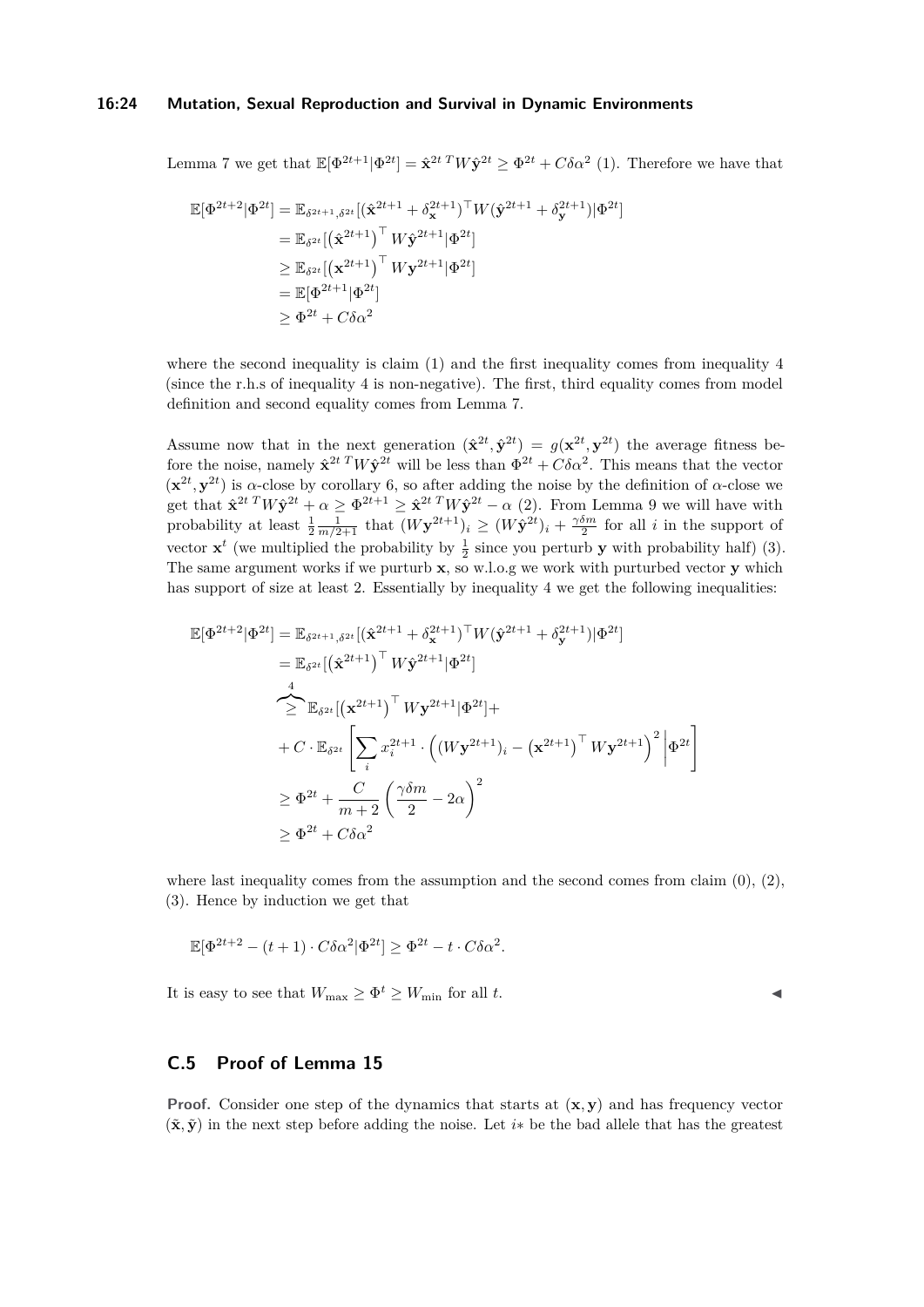fitness at it, namely  $(W<sup>e</sup>**y**)<sub>i</sub>$ <sup>*i*</sup>  $\geq$   $(W<sup>e</sup>**y**)<sub>i</sub>$  for all  $i \in B<sup>e</sup><sub>1</sub>$ . It holds that

$$
\sum_{i \in B_{1}^{e}} \tilde{x}_{i} = (1 - n\tau) \sum_{i \in B_{1}^{e}} x_{i} \frac{(W^{e} \mathbf{y})_{i}}{\mathbf{x}^{\top} W^{e} \mathbf{y}} + \tau |B_{1}^{e}|
$$
\n
$$
= (1 - n\tau) \frac{\sum_{i \in B_{1}^{e}} x_{i} (W^{e} \mathbf{y})_{i}}{\sum_{i \in G_{1} \setminus B_{1}^{e}} x_{i} (W^{e} \mathbf{y})_{i} + \sum_{i \in B_{1}^{e}} x_{i} (W^{e} \mathbf{y})_{i}} + \tau |B_{1}^{e}|
$$
\n
$$
\leq (1 - n\tau) \frac{\sum_{i \in B_{1}^{e}} x_{i} (W^{e} \mathbf{y})_{i*}}{\sum_{i \in G_{1} \setminus B_{1}^{e}} x_{i} (W^{e} \mathbf{y})_{i} + \sum_{i \in B_{1}^{e}} x_{i} (W^{e} \mathbf{y})_{i*}} + \tau |B_{1}^{e}|} \qquad (*)
$$
\n
$$
\leq (1 - n\tau) \frac{\sum_{i \in G_{1} \setminus B_{1}^{e}} x_{i} (W^{e} \mathbf{y})_{i*}}{\sum_{i \in G_{1} \setminus B_{1}^{e}} x_{i} (W^{e} \mathbf{y})_{i} + \sum_{i \in B_{1}^{e}} x_{i} (W^{e} \mathbf{y})_{i*}} + \tau |B_{1}^{e}|}
$$
\n
$$
= (1 - n\tau) \frac{(W^{e} \mathbf{y})_{i*} \sum_{i \in B_{1}^{e}} x_{i}}{(W^{e} \mathbf{y})_{i*} \sum_{i} x_{i}} + \tau |B_{1}^{e}|
$$
\n
$$
= (1 - n\tau) \sum_{i \in B_{1}^{e}} x_{i} + \tau |B_{1}^{e}|
$$

where inequality (\*) is true because if  $\frac{a}{b} < 1$  then  $\frac{a}{b} < \frac{a+c}{b+c}$  for all  $a, b, c$  positive. Hence after we add noise  $\delta$  with  $||\delta||_{\infty} = \delta$ , the resulting vector  $(\mathbf{x}', \mathbf{y}')$  (which is the next generation frequency vector) will satisfy  $\sum_{i \in B_1^e} x'_i \leq (1 - n\tau) \sum_{i \in B_1^e} x_i + \tau |B_1^e| + \delta |B_1^e|$ . By setting  $S_t = \sum_{i \in B_t^e} x_i(t)$  it follows that  $S_{t+1} \leq (1 - n\tau)S_t + (\tau + \delta)|B_1^e|$  and also  $S_0 \leq 1$ . Therefore  $S_t \leq (\tau + \delta)|B_1^e| \frac{1-(1-n\tau)^t}{n\tau} + (1-n\tau)^t$ . By choosing  $t = -\frac{\ln(2n)}{\ln(1-n\tau)} \approx \frac{\ln(2n)}{n\tau}$  $\frac{n\tau}{n\tau}$  it follows that  $\sum_{i\in B_1^e} x_i(t) \leq \frac{(1+o(1))|B_1^e|+1/2}{n} \leq \frac{2|B_1^e|}{n}$  where we used the assumption that  $\delta = o_n(\tau)$ . The same argument holds for  $B_2^e$ .

### **C.6 Proof of Lemma [16](#page-14-1)**

**Proof.** By Lemma [15](#page-14-0) after  $\frac{\ln(2n)}{n\tau}$  generations it follows that

$$
\sum_{i \in B_1^e} x_i(t) + \sum_{j \in B_2^e} y_i(t) \le \frac{2|B^e|}{n}.
$$
\n(11)

We consider the average fitness function  $\mathbf{x}^{\top}W^e\mathbf{y}$  which is not increasing (as has already been mentioned). Let  $\tau = \tau \cdot (1, ..., 1)^{\top}$ ,  $(\tilde{\mathbf{x}}, \tilde{\mathbf{y}}) = f(\mathbf{x}, \mathbf{y})$  and  $(\hat{\mathbf{x}}, \hat{\mathbf{y}}) = g(\mathbf{x}, \mathbf{y})$  with fitness matrix  $W^e$  and also denote by  $(\mathbf{x}', \mathbf{y}')$  the resulting vector after noise  $\delta$  is added. It is easy to observe that

$$
\tilde{\mathbf{x}}^{\top}W^{e}\tilde{\mathbf{y}} = (1 - n\tau)^{2}\hat{\mathbf{x}}^{\top}W^{e}\hat{\mathbf{y}} + (1 - n\tau)\hat{\mathbf{x}}^{\top}W^{e}\tau + (1 - n\tau)\tau^{\top}W^{e}\hat{\mathbf{y}} + \tau^{\top}W^{e}\tau,
$$

and also that

$$
\mathbf{x}'^{\top}W^e\mathbf{y}' \geq \tilde{x}^{\top}W^e\tilde{y} - 2n\delta W^e_{\text{max}} \geq \tilde{x}^{\top}W^e\tilde{y}\left(1 - O\left(2n\delta\frac{W_{max}}{W_{min}}\right)\right) = (1 - o_{n\tau}(1))\tilde{x}^{\top}W\tilde{y},
$$

where  $W_{\text{max}} = \max_{e} W_{\text{max}}^{e}$ . Under the assumption [8](#page-13-0) we have the following upper bounds:  $\hat{\mathbf{x}}^{\top}W^{e}\tau \geq (1+\beta)n\tau\left(1-\frac{2|B_{1}^{e}|}{n}\right)$  $\left(\frac{B_1^e}{n}\right)$  and  $\hat{\tau}^\top W^e \hat{\mathbf{y}} \ge (1+\beta)n\tau \left(1 - \frac{2|B_2^e|}{n}\right)$  $\frac{B_2^e|}{n}$ .

$$
= \tau^{\top} W^e \tau \geq (n\tau)^2 (1+\beta) \left(1 - \frac{|B^e|}{n}\right) \geq (1+\beta) \left(1 - \frac{2|B^e|}{n}\right)^2 n^2 \tau^2.
$$

#### **I T C S 2 0 1 7**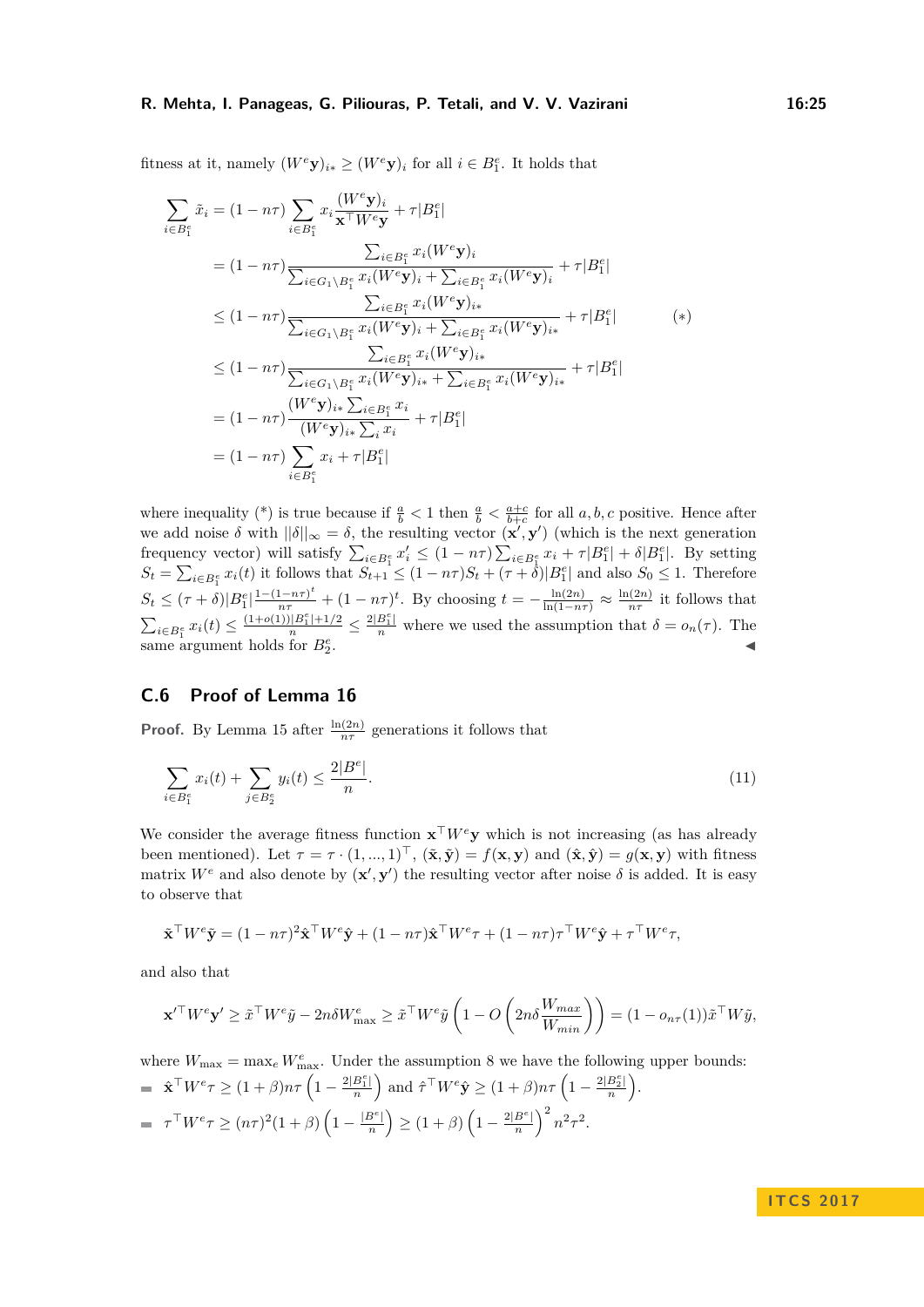#### **16:26 Mutation, Sexual Reproduction and Survival in Dynamic Environments**

First assume that  $\mathbf{x}^\top W^e \mathbf{y} \leq 1 + \frac{\beta}{2}$ . We get the following system of inequalities:

$$
\frac{\mathbf{x}'^{\top}W^{e}\mathbf{y}'}{\mathbf{x}^{\top}W^{e}\mathbf{y}} \geq (1 - o_{n\tau}(1))\frac{\tilde{\mathbf{x}}^{\top}W^{e}\tilde{\mathbf{y}}}{\mathbf{x}^{\top}W^{e}\mathbf{y}}\n\geq (1 - o_{n\tau}(1))((1 - n\tau)^{2}\frac{\tilde{\mathbf{x}}^{\top}W^{e}\hat{\mathbf{y}}}{\mathbf{x}^{\top}W^{e}\mathbf{y}} + 2(1 - n\tau)n\tau\left(1 - \frac{2|B^{e}|}{n}\right)\frac{(1 + \beta)}{\mathbf{x}^{\top}W^{e}\mathbf{y}} +\n+ \frac{(1 + \beta)}{\mathbf{x}^{\top}W^{e}\mathbf{y}}\left(1 - \frac{2|B^{e}|}{n}\right)^{2}n^{2}\tau^{2})\n\geq (1 - o_{n\tau}(1))((1 - n\tau)^{2} + 2(1 - n\tau)n\tau\left(1 - \frac{2|B^{e}|}{n}\right)\left(1 + \frac{\beta}{2 + \beta}\right) +\n+ \left(1 + \frac{\beta}{2 + \beta}\right)\left(1 - \frac{2|B^{e}|}{n}\right)^{2}n^{2}\tau^{2})\n\geq (1 - o_{n\tau}(1))\left(1 + n\tau\left(\frac{2\beta}{2 + \beta} - \frac{6|B^{e}|}{n} - \frac{2\beta}{2 + \beta}n\tau\right)\right)\n\geq 1 + n\tau\left(\frac{\beta}{2 + \beta}\right)
$$

The second inequality comes from the fact that  $\hat{\mathbf{x}}^{\top}W^e\hat{\mathbf{y}} \geq \mathbf{x}^{\top}W^e\mathbf{y}$  (the average fitness is increasing for the no mutation setting) and also since  $\mathbf{x}^{\top}W^e\mathbf{y} \leq 1 + \frac{\beta}{2}$ . The third and the fourth inequality use the fact that  $|B^e| \ll n\beta$  and  $\tau \leq \frac{\beta}{16n}$ . Therefore, the fitness increases in the next generation for the mutation setting as long as the current fitness  $\mathbf{x}^\top W^e \mathbf{y} \le 1 + \frac{\beta}{2}$ with a factor of  $1 + n\tau \frac{\beta}{2+\beta}$  (i). Hence the time we need to reach the value of 1 for the average fitness is  $\frac{2 \ln \frac{1}{h}}{n \tau \frac{\beta}{2 + \beta}}$  which is dominated by  $t_1 = \frac{\ln(2n)}{n \tau}$  $\frac{1}{d} = h^{t_1}$ , namely  $d = \left(\frac{1}{h}\right)^{t_1}$ . Let  $t_2$  be the time for the average fitness to reach  $1 + \frac{\beta}{4}$  (as long  $\frac{n\tau^{(2n)}}{n\tau}$ . Therefore the total loss factor is at most as it has already reached 1), thus  $t_2 = \frac{2}{n\tau}$  which is dominated by  $t_1$ . By similar argument, let's now assume that  $\mathbf{x}^\top W^e \mathbf{y} \ge 1 + \frac{\beta}{2}$  then

$$
\frac{\mathbf{x}'^{\top}W^e\mathbf{y}'}{\mathbf{x}^{\top}W^e\mathbf{y}} \geq (1 - o_{n\tau}(1)) \left(\frac{\tilde{\mathbf{x}}^{\top}W^e\tilde{\mathbf{y}}}{\mathbf{x}^{\top}W^e\mathbf{y}}\right)
$$
\n
$$
\geq (1 - o_{n\tau}(1))((1 - n\tau)^2 \frac{\tilde{\mathbf{x}}^{\top}W^e\hat{\mathbf{y}}}{\mathbf{x}^{\top}W^e\mathbf{y}} + 2(1 - n\tau)n\tau \left(1 - \frac{2|B^e|}{n}\right) \frac{(1 + \beta)}{\mathbf{x}^{\top}W^e\mathbf{y}}
$$
\n
$$
+ \frac{(1 + \beta)}{\mathbf{x}^{\top}W^e\mathbf{y}} \left(1 - \frac{2|B^e|}{n}\right)^2 n^2 \tau^2)
$$
\n
$$
\geq 1 - 2n\tau
$$

Hence  $\mathbf{x}'^{\top}W^e\mathbf{y}' \ge (1 - 2n\tau)(1 + \frac{\beta}{2})$ , namely  $\mathbf{x}'^{\top}W^e\mathbf{y}' \ge 1 + \frac{\beta}{4}$  (ii) for  $\tau < \frac{\beta}{16n}$ . Therefore as long as the fitness surpasses  $1 + \frac{\beta}{4}$ , it never goes below  $1 + \frac{\beta}{4}$  (conditioned on the fact you remain at the same environment). This is true from claims (i), (ii). When the fitness is at most  $1 + \frac{\beta}{2}$ , it increases in the next generation and when it is greater than  $1 + \frac{\beta}{2}$ , it remains at least  $1 + \frac{\beta}{4}$  in the next generation. To finish the proof we compute the times. The time  $t_3$ to have a total gain factor of at least *d*, will be such that  $(1 + \frac{\beta}{4})^{t_3} = \frac{1}{h^{t_1}}$ . Hence  $t_3 = t_1 \frac{2 \ln \frac{1}{h}}{\beta}$ . By setting  $T_{thr} = \frac{6 \ln(2n)}{n \tau \beta W_{mi}}$  $\frac{6 \ln(2n)}{n \tau \beta W_{\min}} > \frac{6 \ln \frac{1}{h} \ln(2n)}{n \tau \beta} > 3t_3 > t_1 + t_2 + t_3$  the proof finishes.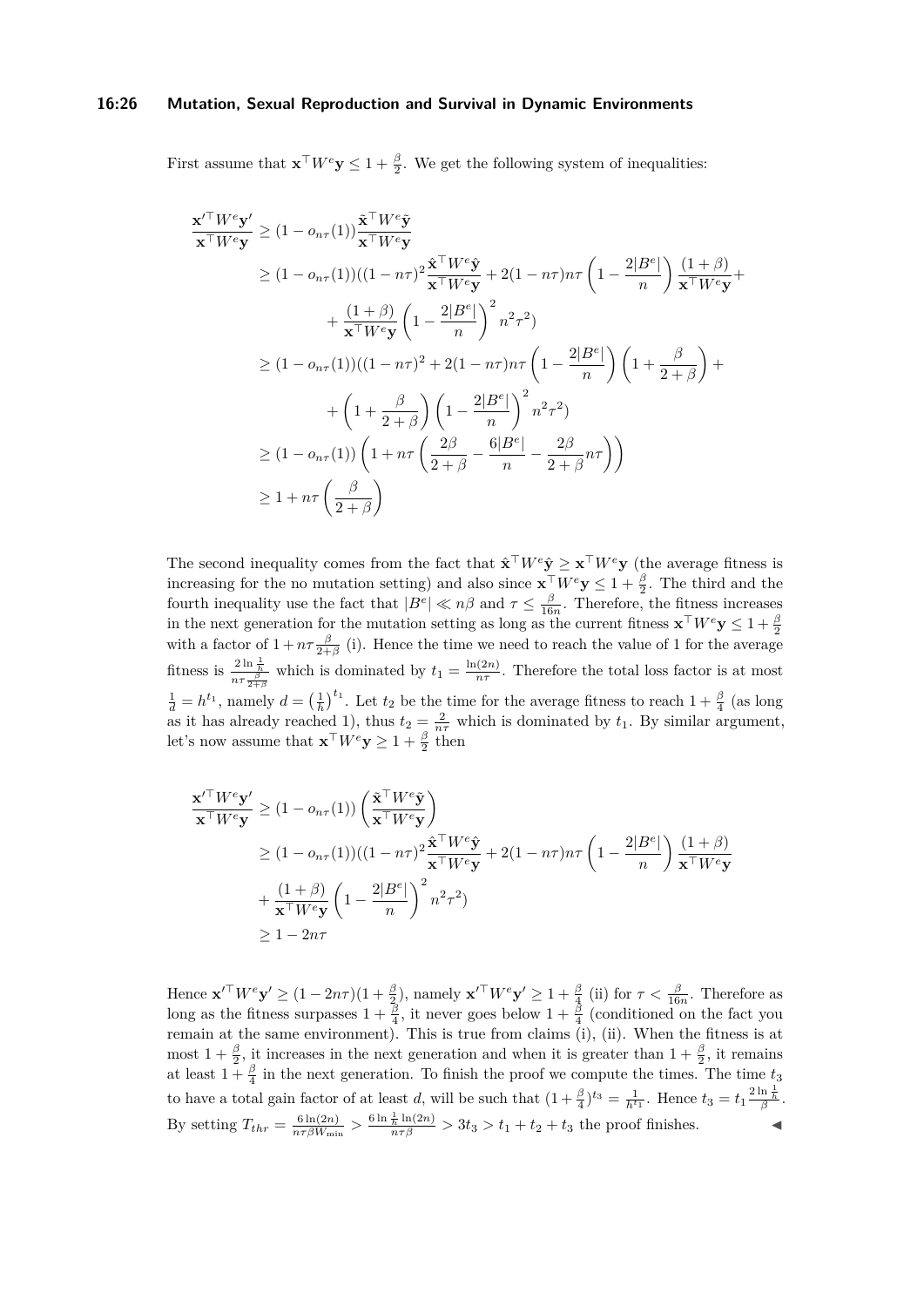# **C.7 Proof of Theorem [20](#page-15-1)**

**Proof.** We first prove the results for rational  $\tau$ ; let  $\tau = \frac{\kappa}{\lambda}$ . We use the theorem of Baum and Eagon [\[4\]](#page-17-9). Let

$$
L(\mathbf{x}, \mathbf{y}) = (\mathbf{x}^\top W \mathbf{y})^{\lambda - m\kappa} \prod_i x_i^{\kappa} \prod_i y_i^{\kappa}.
$$

Then

$$
x_i \frac{\partial L}{\partial x_i} = 2\kappa L + \frac{2x_i (W \mathbf{y})_i (\lambda - m\kappa) L}{\mathbf{x}^\top W \mathbf{y}}.
$$

It follows that

$$
\frac{x_i \frac{\partial L}{\partial x_i}}{\sum_i x_i \frac{\partial L}{\partial x_i}} = \frac{2\kappa L + \frac{2x_i (Wy)_i (\lambda - m\kappa)L}{\mathbf{x}^\top Wy}}{2m\kappa L + 2(\lambda - m\kappa)L}
$$

$$
= \frac{2\kappa L}{2\lambda L} + \frac{2L(\lambda - m\kappa)x_i (Wy)_i}{2\lambda L \mathbf{x}^\top Wy}
$$

$$
= (1 - n\tau)x_i \frac{(Wy)_i}{\mathbf{x}^\top Wy} + \tau
$$

where the first equality comes from the fact that  $\sum_{i=1}^{n} x_i(Wy)_i = \mathbf{x}^\top W \mathbf{y}$ . The same is true for  $y_i \frac{\partial L}{\partial y_i}$ . Since *L* is a homogeneous polynomial of degree 2 $\lambda$ , from Theorem [19](#page-15-2) we get that *L* is strictly increasing along the trajectories, namely

$$
L(f(\mathbf{x}, \mathbf{y})) > L(\mathbf{x}, \mathbf{y})
$$

unless  $(\mathbf{x}, \mathbf{y})$  is a fixed point (*f* is the update rule of the dynamics, see also [2\)](#page-6-0). So  $P(\mathbf{x}, \mathbf{y}) =$  $L^{\frac{1}{\kappa}}(\mathbf{x}, \mathbf{y})$  is a potential function for the dynamics.

To prove the result for irrational  $\tau$ , we just have to see that the proof of [\[4\]](#page-17-9) holds for all homogeneous polynomials with degree *d*, even irrational.

To finish the proof let  $\Omega \subset \Delta$  be the set of limit points of an orbit  $\mathbf{z}(t) = (\mathbf{x}(t), \mathbf{y}(t))$ (frequencies at time *t* for  $t \in \mathbb{N}$ ).  $P(\mathbf{z}(t))$  is increasing with respect to time *t* by above and so, because *P* is bounded on  $\Delta$ ,  $P(\mathbf{z}(t))$  converges as  $t \to \infty$  to  $P^* = \sup_t \{P(\mathbf{z}(t))\}$ . By continuity of *P* we get that  $P(\mathbf{v}) = \lim_{t \to \infty} P(\mathbf{z}(t)) = P^*$  for all  $\mathbf{v} \in \Omega$ . So *P* is constant on Ω. Also **v**(*t*) = lim*k*→∞ **z**(*t<sup>k</sup>* + *t*) as *k* → ∞ for some sequence of times {*ti*} and so **v**(*t*) lies in  $\Omega$ , i.e.  $\Omega$  is invariant. Thus, if  $\mathbf{v} \equiv \mathbf{v}(0) \in \Omega$  the orbit  $\mathbf{v}(t)$  lies in  $\Omega$  and so  $P(\mathbf{v}(t)) = P^*$ on the orbit. But *P* is strictly increasing except on equilibrium orbits and so  $\Omega$  consists entirely of fixed points.

### <span id="page-26-0"></span>**C.8 Calculations for mutation**

Let  $(\hat{\mathbf{x}}, \hat{\mathbf{y}}) = g(\mathbf{x}, \mathbf{y})$ . If in every generation allele  $i \in S_1$  mutates to allele  $k \in S_1$  with probability  $\mu_{ik}$ , where  $\sum_{k} \mu_{ik} = 1$ ,  $\forall i$ , then the final proportion (after reproduction, mutation) of allele  $i \in S_1$  in the population will be

$$
x_i' = \sum_{k \in S_1} \mu_{ki} \hat{x}_k.
$$

Similarly, if  $j \in S_2$  mutates to  $k \in S_2$  with probability  $\delta_{ik}$ , then proportion of allele  $j \in S_2$ will be

$$
y_j' = \sum_{k \in S_2} \delta_{ki} \hat{y}_k.
$$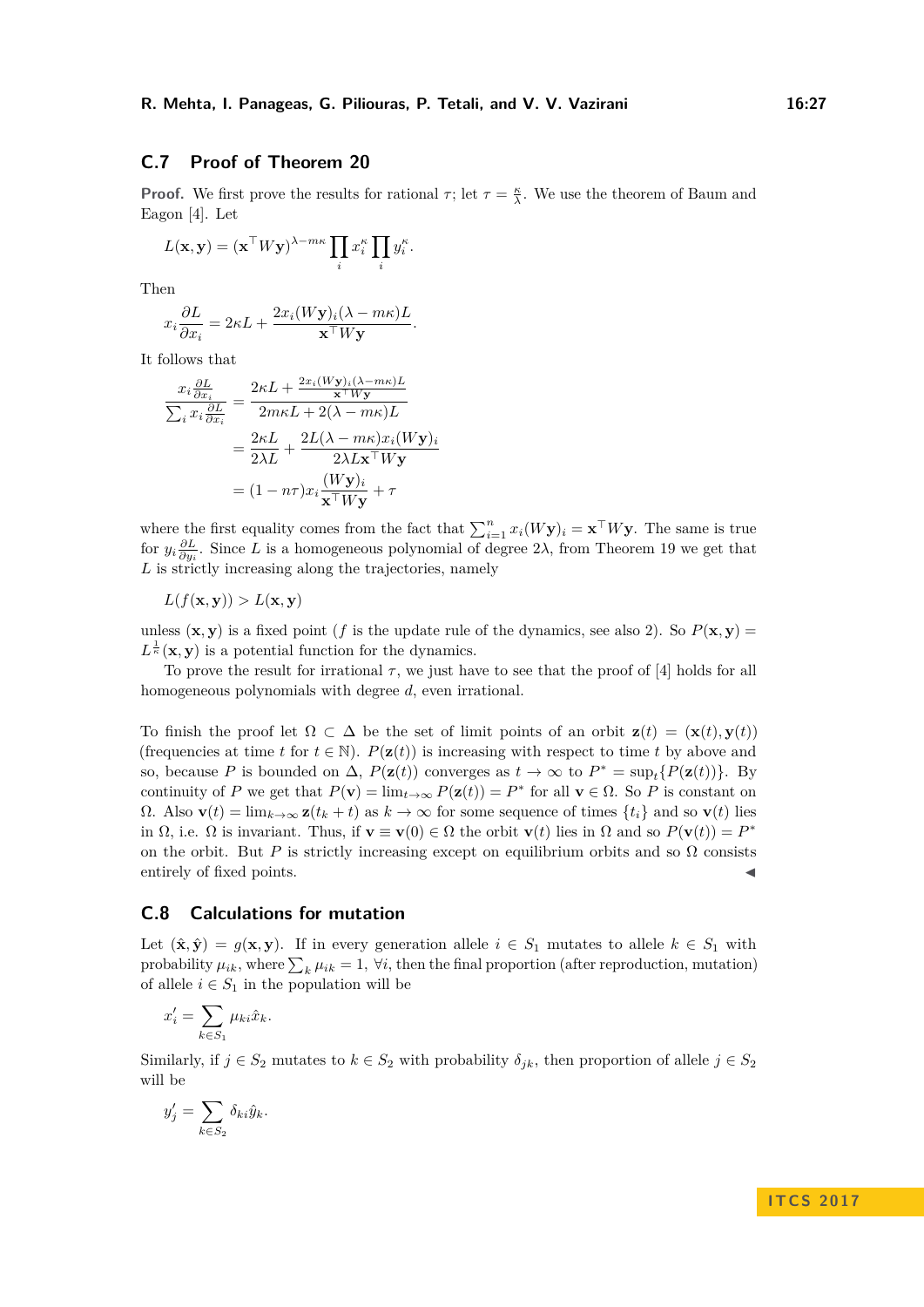#### **16:28 Mutation, Sexual Reproduction and Survival in Dynamic Environments**

<span id="page-27-0"></span>If mutation happens after every selection (mating), then we get the following dynamics with update rule  $f' : \Delta \to \Delta$  governing the evolution (update rule contains selection+mutation).

Let 
$$
(\mathbf{x}', \mathbf{y}') = f'(\mathbf{x}, \mathbf{y})
$$
, then 
$$
\begin{array}{rcl}\nx'_i &=& \sum_{k \in S_1} \mu_{ki} x_k \frac{(W \mathbf{y})_k}{\mathbf{x}^\top W \mathbf{y}}, \ \forall i \in S_1 \\
y'_j &=& \sum_{k \in S_2} \delta_{kj} y_k \frac{(\mathbf{x}^\top W)_k}{\mathbf{x}^\top W \mathbf{y}}, \ \forall j \le S_2\n\end{array} \tag{12}
$$

Suppose  $\forall k, \forall i \neq k$  and  $\forall j \neq k$ , we have  $\mu_{ik} = \delta_{jk} = \tau$ , where  $\tau \leq \frac{1}{n}$ . Since  $\sum_k \mu_{ik} =$  $\sum_{k} \delta_{jk} = 1$ , we have  $\mu_{ii} = \delta_{jj} = 1 - (n - 1)\tau = 1 + \tau - n\tau$ . Hence

$$
x'_{i} = \sum_{k \in S_{1}} \mu_{ki} x_{k} \frac{(W\mathbf{y})_{k}}{\mathbf{x}^{\top} W \mathbf{y}}
$$
  
=  $(1 + \tau - n\tau) x_{i} \frac{(W\mathbf{y})_{i}}{\mathbf{x}^{\top} W \mathbf{y}} + \tau \sum_{k \neq i} x_{k} \frac{(W\mathbf{y})_{k}}{\mathbf{x}^{\top} W \mathbf{y}}$   
=  $(1 - n\tau) x_{i} \frac{(W\mathbf{y})_{i}}{\mathbf{x}^{\top} W \mathbf{y}} + \tau \sum_{k} x_{k} \frac{(W\mathbf{y})_{k}}{\mathbf{x}^{\top} W \mathbf{y}}$   
=  $(1 - n\tau) x_{i} \frac{(W\mathbf{y})_{i}}{\mathbf{x}^{\top} W \mathbf{y}} + \tau.$ 

The same is true for vector **y**'. The dynamics of [\(12\)](#page-27-0) where  $\mu_{ik} = \delta_{ik} = \tau$  for all  $k \neq i$ simplifies to the equations [2](#page-6-0) as appear in the preliminaries.

### **D Figures**

<span id="page-27-1"></span>To draw the phase portrait of a discrete time system  $f : \Delta \to \Delta$ , we draw vector  $f(\mathbf{x}) - \mathbf{x}$  at point **x**.



**Figure 2** Example where population goes extinct in environment *e* for some initial frequency vectors  $(\mathbf{x}, \mathbf{y})$  that are close to stable point *B* (inside the shaded area). Mutation probability is  $\tau =$ 0.03 and the fitness matrix of environment e is  $W_{1,1}^e = 0.99, W_{2,2}^e = 2.09, W_{1,2}^e = 0.37, W_{2,1}^e = 0.56$ .